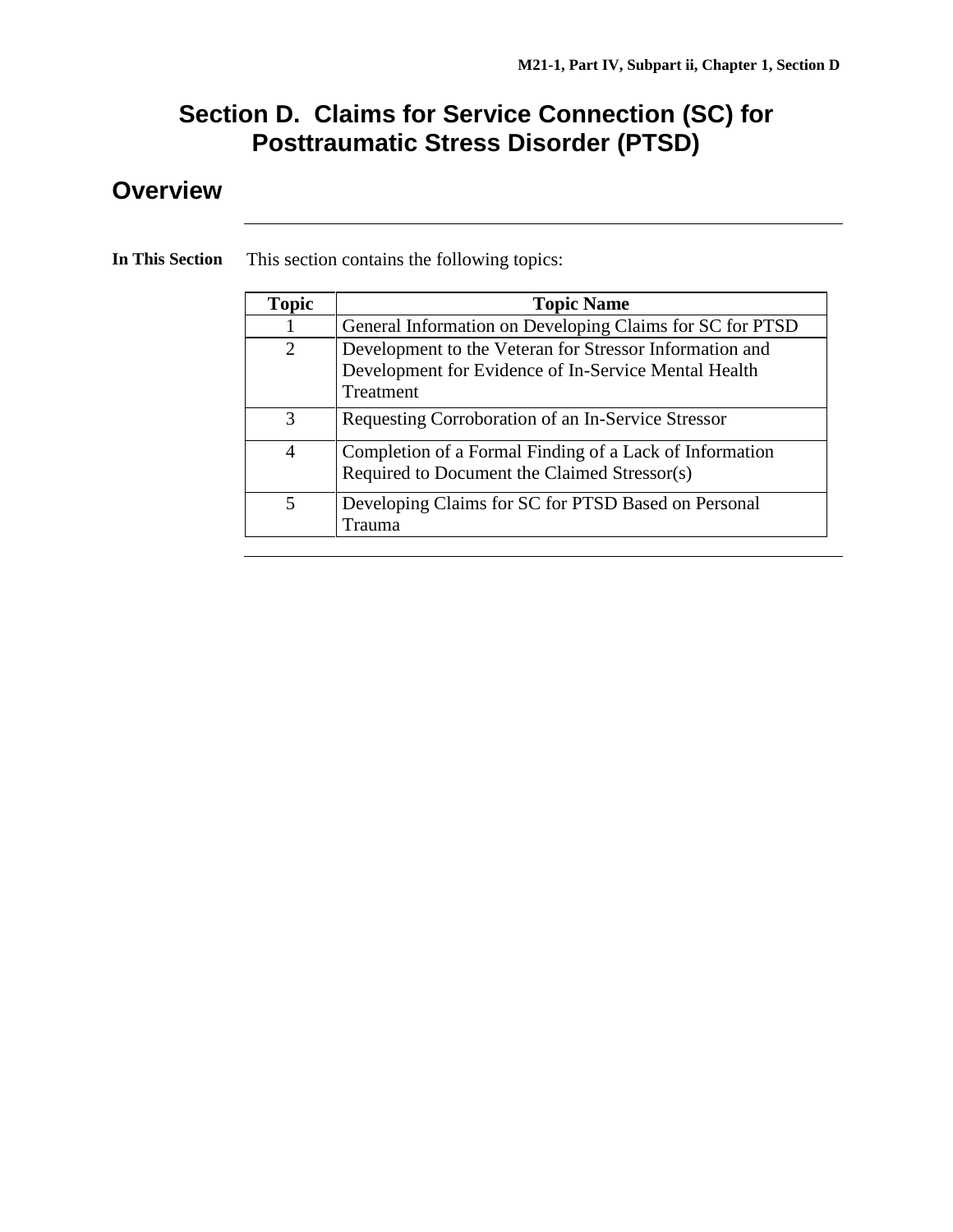## **1. General Information on Developing Claims for SC for PTSD**

| <b>Introduction</b>                            | This topic contains general information on developing claims for SC for<br>PTSD, including                                                           |  |  |
|------------------------------------------------|------------------------------------------------------------------------------------------------------------------------------------------------------|--|--|
|                                                | • SC for PTSD due to in-service stressors<br>• when a Veteran's lay testimony alone may establish an in-service stressor<br>$\bullet$ definitions of |  |  |
|                                                | - engaging in combat with the enemy, and                                                                                                             |  |  |
|                                                | - fear of hostile military or terrorist activity                                                                                                     |  |  |
|                                                | • individual decorations as evidence of combat participation                                                                                         |  |  |
|                                                | • action to take if a Veteran received a combat decoration but does not state<br>the nature of the stressor                                          |  |  |
|                                                | • establishing a stressor related to fear of hostile military or terrorist activity<br>and when to schedule an examination                           |  |  |
|                                                | • establishing a stressor related to drone aircraft crew member duties and<br>when to schedule an examination                                        |  |  |
|                                                | • when in-service stressor corroboration is required                                                                                                 |  |  |
|                                                | • primary evidence to corroborate a claimed in-service stressor                                                                                      |  |  |
|                                                | • secondary sources of evidence that may corroborate a claimed in-service<br>stressor                                                                |  |  |
|                                                | • accepting buddy statements of a fellow Veteran as corroboration of a<br>claimed in-service stressor, and                                           |  |  |
|                                                | • in-service diagnosis of PTSD related to a pre-service stressor.                                                                                    |  |  |
| <b>Change Date</b>                             | April 15, 2015                                                                                                                                       |  |  |
| a. SC for PTSD<br>Due to In-<br><b>Service</b> | Under $38$ CFR 3.304(f), service connection (SC) for posttraumatic stress<br>disorder (PTSD) associated with an in-service stressor requires         |  |  |
| <b>Stressors</b>                               | • credible supporting evidence that the claimed in-service stressor actually<br>occurred                                                             |  |  |
|                                                | • medical evidence diagnosing the condition in accordance with 38 CFR<br>$4.125$ , and                                                               |  |  |
|                                                | • a link, established by medical evidence, between current symptomatology<br>and the claimed in-service stressor.                                    |  |  |
|                                                | <i>Reference</i> : For more information on establishing SC for PTSD, see<br>• 38 CFR 3.304(f), and                                                   |  |  |
|                                                | $\bullet$ 38 U.S.C.1154(b).                                                                                                                          |  |  |
| h Whon a                                       | A Veteron's lay testimony alone may under specified circumstances                                                                                    |  |  |

**b. When a Veteran's Lay** establish an in-service stressor for purposes of establishing SC for PTSD if A Veteran's lay testimony alone may, under specified circumstances,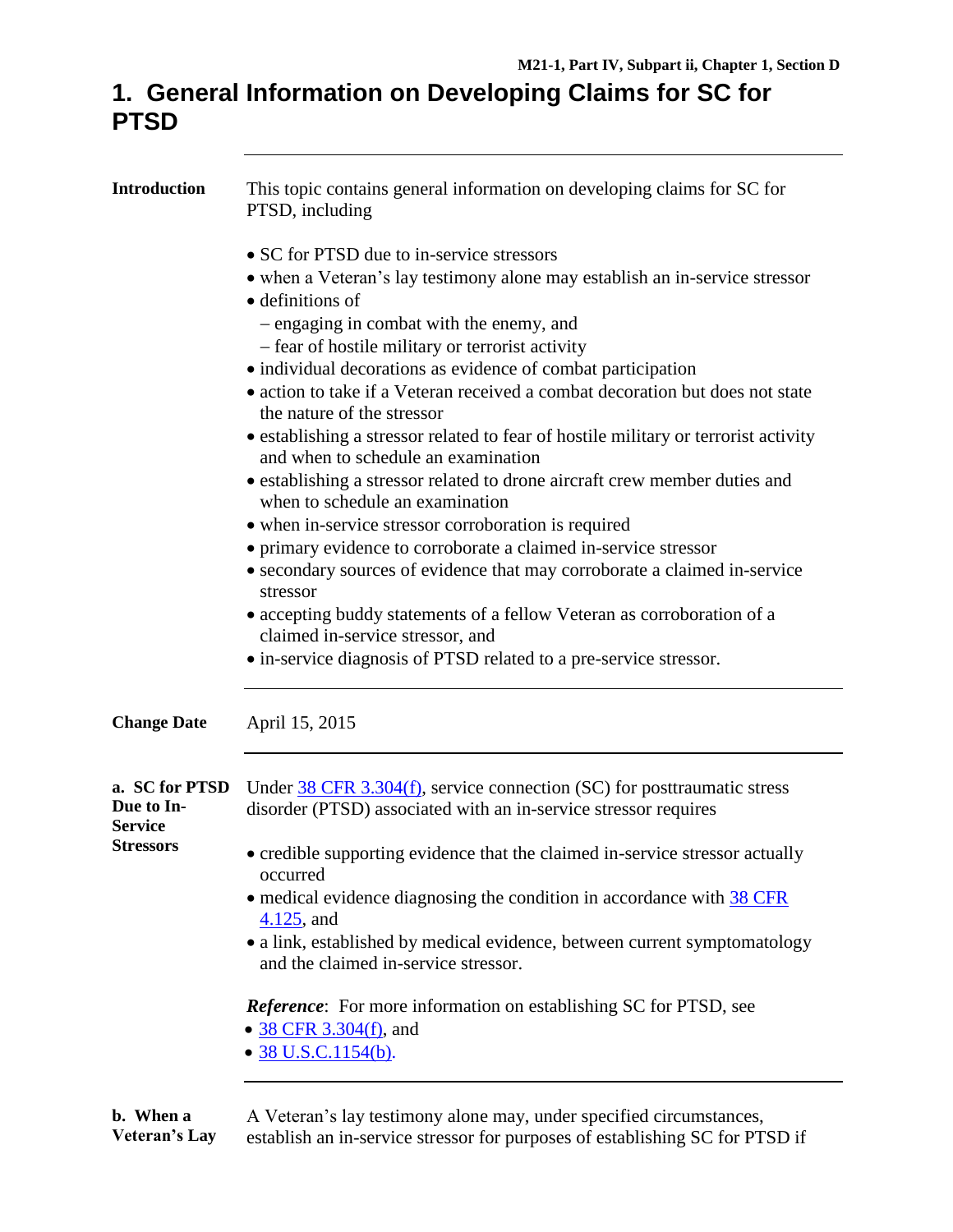**Testimony Alone May Establish an In-Service Stressor**

- PTSD is diagnosed in service, and the stressor is related to that service, or
- the stressor is related to the Veteran's
- engagement in combat with the enemy
- experience as a former prisoner of war (FPOW) as defined by [38 CFR](http://www.ecfr.gov/cgi-bin/text-idx?SID=fa147f1fcb9203350440f9242f1b8e27&node=se38.1.3_11&rgn=div8)  $3.1(y)$ , or
- the stressor is related to fear of hostile military or terrorist activity or duties as a drone aircraft crew member, if a Department of Veterans Affairs (VA) psychiatrist or psychologist, or contract equivalent, confirms
	- the claimed stressor is adequate to support a diagnosis of PTSD, and
	- the Veteran's symptoms are related to the claimed stressor.

#### *Notes*:

- For the Veteran's lay testimony alone to establish the occurrence of a claimed stressor
	- $-$  the stressor must be consistent with the
		- circumstances, conditions, or hardships of service for claims based on an in-service PTSD diagnosis or FPOW or combat service, or
		- places, types, and circumstances of service for claims based on a fear of hostile military or terrorist activity or duties as a drone aircraft crew member, and
	- there must be no clear and convincing evidence to the contrary.
- For claims decided prior to July 13, 2010, a Veteran's testimony alone could not establish the occurrence of a stressor that was related to the Veteran's fear of hostile military or terrorist activity.
- The July 13, 2010, amendment of [38 CFR](http://www.ecfr.gov/cgi-bin/text-idx?SID=fa147f1fcb9203350440f9242f1b8e27&node=se38.1.3_1304&rgn=div8) 3.304(f) is not considered a liberalizing rule under 38 CFR [3.114\(a\).](http://www.ecfr.gov/cgi-bin/text-idx?SID=fa147f1fcb9203350440f9242f1b8e27&node=se38.1.3_1114&rgn=div8)

## *References*:

- For more information on evidence requirements for claims based on
	- a diagnosis of PTSD in service, see  $38$  CFR [3.304\(f\)\(1\)](http://www.ecfr.gov/cgi-bin/text-idx?SID=fa147f1fcb9203350440f9242f1b8e27&node=se38.1.3_1304&rgn=div8) and M21-1, Part III, Subpart iv, 4.H.2
	- combat service, see 38 CFR [3.304\(f\)\(2\)](http://www.ecfr.gov/cgi-bin/text-idx?SID=fa147f1fcb9203350440f9242f1b8e27&node=se38.1.3_1304&rgn=div8) and [VAOPGCPREC Opinion 12-](http://www4.va.gov/ogc/docs/1999/prc12-99.doc) [99](http://www4.va.gov/ogc/docs/1999/prc12-99.doc)
	- a fear of hostile military or terrorist activity, see  $38$  CFR  $3.304(f)(3)$
	- $-$  FPOW service, see 38 CFR [3.304\(f\)\(4\),](http://www.ecfr.gov/cgi-bin/text-idx?SID=fa147f1fcb9203350440f9242f1b8e27&node=se38.1.3_1304&rgn=div8) and
	- when the Veteran's testimony alone may establish an in-service stressor, see M21-1, Part III, Subpart iv, 4.H.3.a.
- For the definitions of
	- engaging in combat with the enemy, see M21-1, Part IV, Subpart ii, 1.D.1.c, and
	- fear of hostile military or terrorist activity, see M21-1, Part IV, Subpart ii, 1.D.1.d.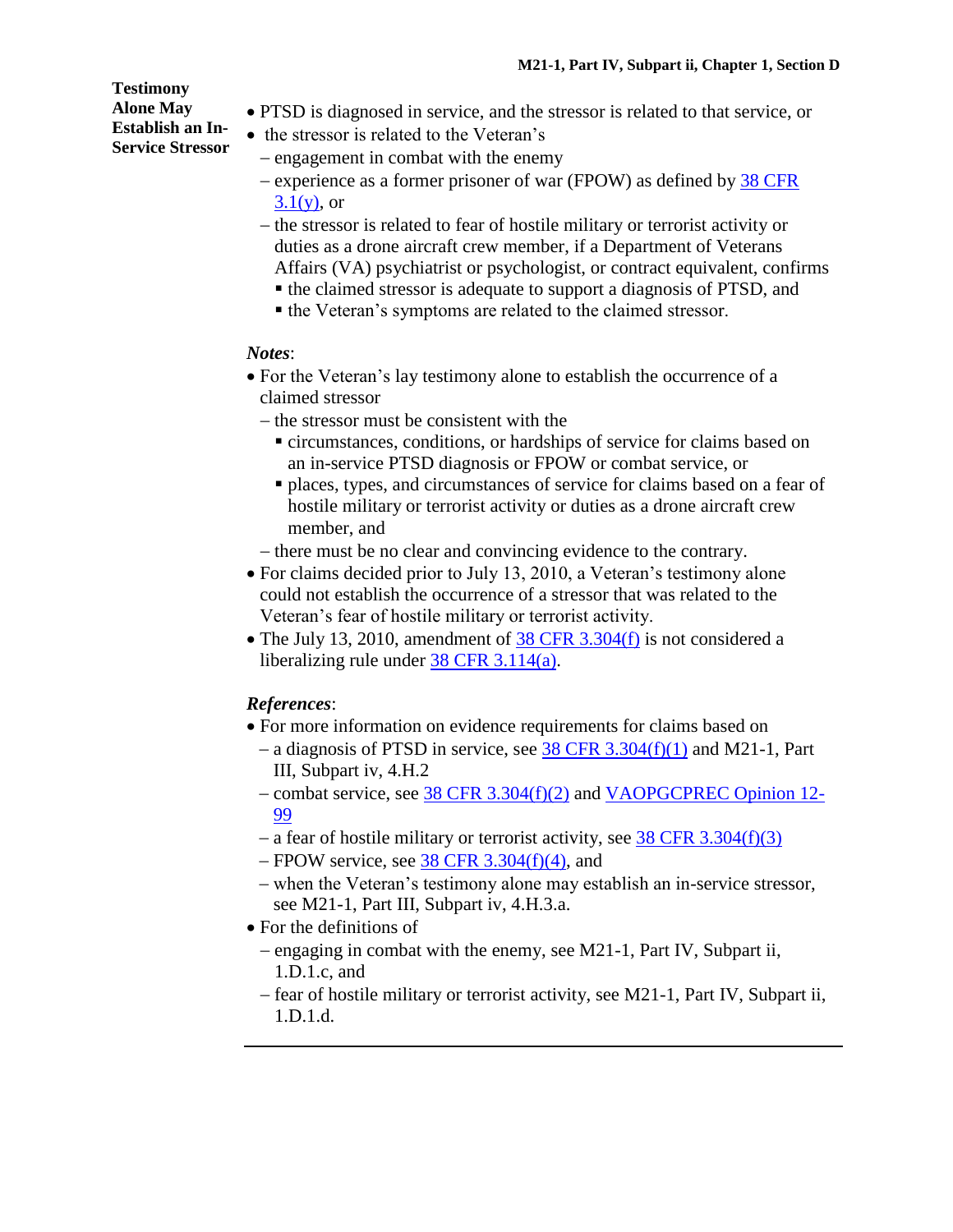### **M21-1, Part IV, Subpart ii, Chapter 1, Section D**

| c. Definition:<br><b>Engaging in</b><br><b>Combat With</b><br>the Enemy                               | <i>Engaging in combat with the enemy</i> means personal participation in events<br>constituting an actual fight or encounter with a military foe or hostile unit or<br>instrumentality. It includes presence during such events either as a<br>• combatant, or<br>• service member performing duty in support of combatants, such as<br>providing medical care to the wounded.                                                                                                                                                                                                                                                                                                                                                                                                                                                                                                       |
|-------------------------------------------------------------------------------------------------------|--------------------------------------------------------------------------------------------------------------------------------------------------------------------------------------------------------------------------------------------------------------------------------------------------------------------------------------------------------------------------------------------------------------------------------------------------------------------------------------------------------------------------------------------------------------------------------------------------------------------------------------------------------------------------------------------------------------------------------------------------------------------------------------------------------------------------------------------------------------------------------------|
| d. Definition:<br><b>Fear of Hostile</b><br><b>Military or</b><br><b>Terrorist</b><br><b>Activity</b> | Fear of hostile military or terrorist activity means<br>• the Veteran experienced, witnessed, or was confronted with an event or<br>circumstance that involved<br>- actual or threatened death or serious injury, or<br>- a threat to the physical integrity of the Veteran or others, and<br>• the Veteran's response to the event or circumstances involved a<br>psychological or psycho-physiological state of fear, helplessness, or horror.<br>Examples of exposure to hostile military or terrorist activity include presence                                                                                                                                                                                                                                                                                                                                                  |
| e. Individual                                                                                         | at events involving<br>• actual or potential improvised explosive devices (IEDs)<br>• vehicle-embedded explosive devices<br>· incoming artillery, rocket, or mortar fire<br>• small arms fire, including suspected sniper fire, or<br>• attacks upon friendly aircraft.                                                                                                                                                                                                                                                                                                                                                                                                                                                                                                                                                                                                              |
| <b>Decorations as</b><br><b>Evidence of</b><br>Combat<br>Participation                                | When a Veteran has received any of the combat decorations listed below, VA<br>will presume that the Veteran engaged in combat with the enemy, unless there<br>is clear and convincing evidence to the contrary<br>• Air Force Achievement Medal with "V" Device<br>• Air Force Combat Action Medal<br>• Air Force Commendation Medal with "V" Device<br>• Air Force Cross<br>• Air Medal with "V" Device<br>• Army Commendation Medal with "V" Device<br>• Bronze Star Medal with "V" Device<br>• Combat Action Badge (CAB)<br>• Combat Action Ribbon (CAR) (Note: Prior to February 1969, the Navy<br>Achievement Medal with "V" Device was awarded.)<br>• Combat Aircrew Insignia<br>• Combat Infantry/Infantryman Badge (CIB)<br>· Combat Medical Badge<br>• Distinguished Flying Cross<br>• Distinguished Service Cross<br>• Fleet Marine Force (FMF) Combat Operations Insignia |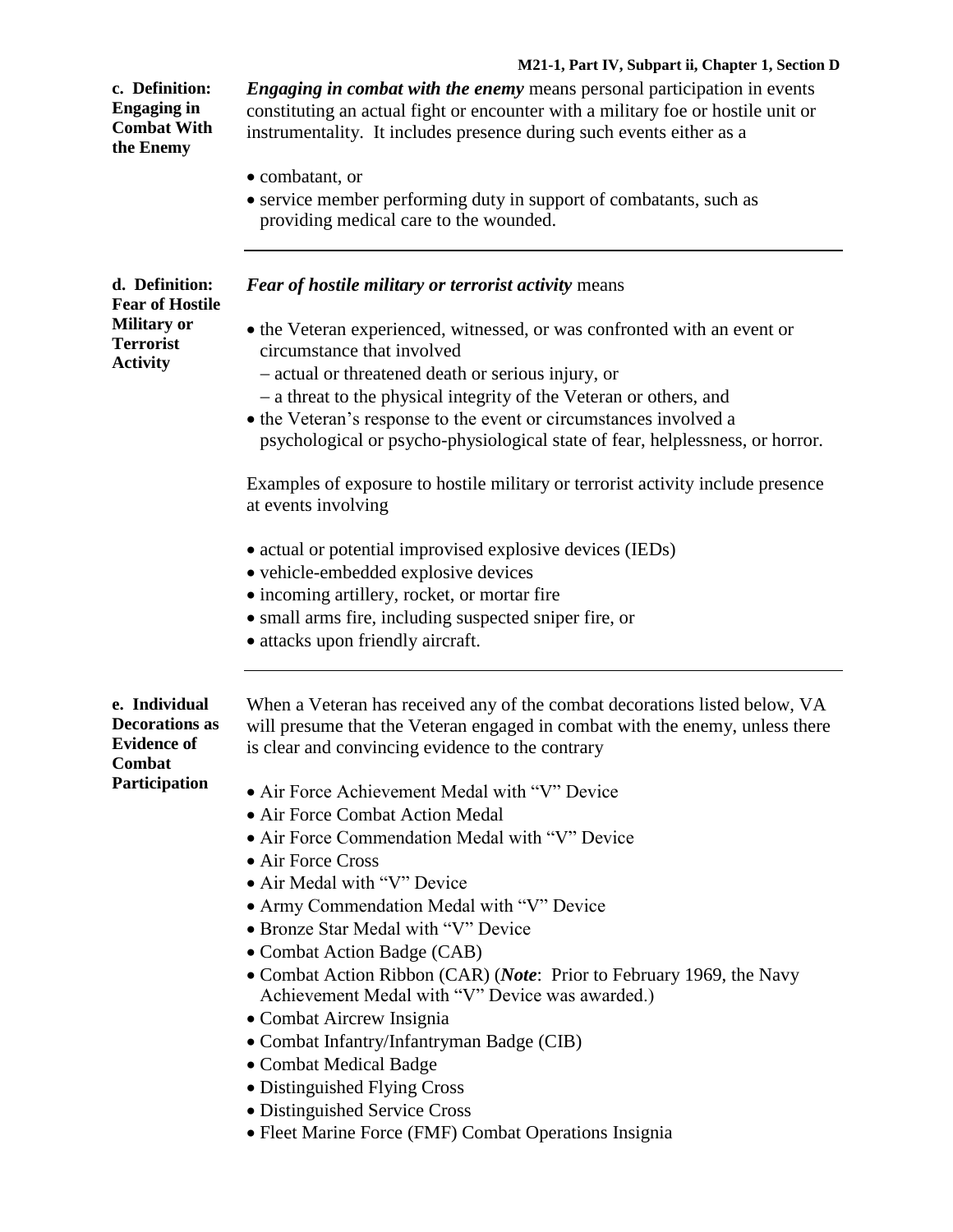- Joint Service Commendation Medal with "V" Device
- Medal of Honor
- Navy Commendation Medal with "V" Device
- Navy Cross
- Purple Heart, and/or
- Silver Star.

*Important*: Receipt of one of the decorations cited above is not the only acceptable evidence of engagement in combat.

If a Veteran received one of the combat decorations cited in M21-1, Part IV, Subpart ii, 1.D.1.e, but does not expressly state the nature of the stressor

- assume the stressor is combat-related
- order an examination, if necessary to decide the claim, and
- in the examination request
	- state that VA has verified the Veteran's combat service, and
	- specify any details regarding the combat stressor contained in the record.

#### *References*: For more information on

- determining if an examination is necessary, see M21-1, Part I, 1.C.3
- guidance not to exclude a claim for PTSD from the Fully Developed Claims (FDC) program due to non-receipt of *VA Form 21-0781, Statement in Support of Claim for Service Connection for Post-Traumatic Stress Disorder (PTSD),* when a Veteran is in receipt of a recognized combat decoration, see M21-1, Part III, Subpart I, 3.B, and
- scheduling examinations in PTSD cases, see M21-1, Part III, Subpart iv, 4.H.5.

**g. Establishing a Stressor Related to Fear of Hostile Military or Terrorist Activity and When to Schedule an Examination**

Schedule an examination if there is evidence of a PTSD diagnosis or symptoms, *and* the Veteran's *DD Form 214, Certificate of Release or Discharge From Active Duty*, or other service records, shows service in an area of potential hostile military or terrorist activity.

#### *Notes*:

- The receipt of military awards such as, but not limited to, the Vietnam Service or Campaign Medal, Kuwait Liberation Medal, Iraq Campaign Medal, and Afghanistan Campaign Medal is generally considered evidence of service in an area of potential hostile military or terrorist activity.
- The receipt of military awards such as the National Defense Service Medal, Armed Forces Service Medal, and Global War on Terrorism (GWOT) Service Medal generally does not indicate service in locations that involve exposure to hostile military or terrorist activity because these are general medals that do not denote service in a particular area or campaign. If the Veteran served in an area of potential hostile military or terrorist activity, he/she would have received a more specific medal for such service.

**f. Action to Take if a Veteran Received a Combat Decoration but Does Not State the Nature of the Stressor**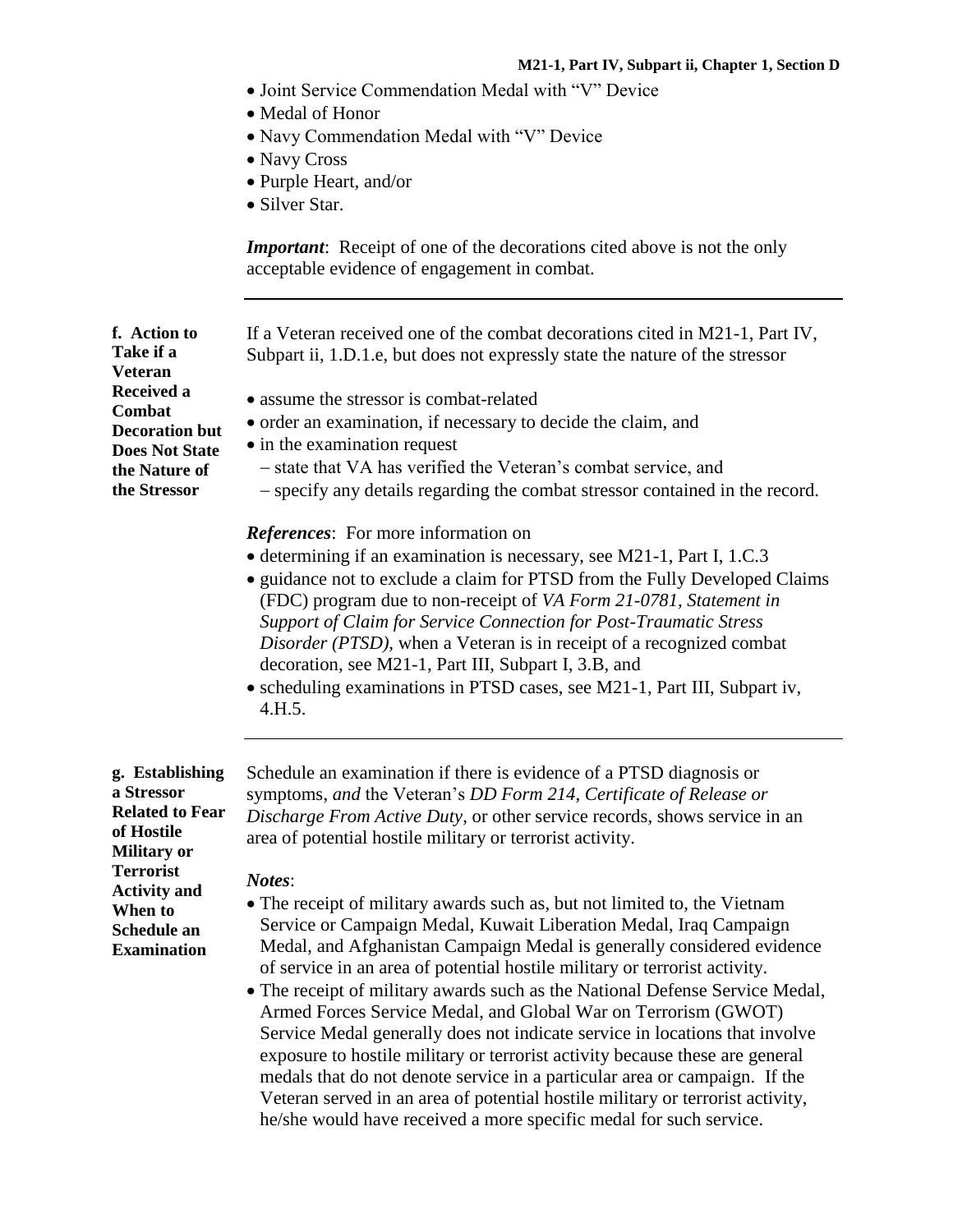|                                                                                                                                                                        | <b>References:</b> For more information on<br>• determining that an examination is necessary, see M21-1, Part I, 1.C.3, and<br>• scheduling examinations in PTSD cases, see M21-1, Part III, Subpart iv,<br>4.H.5.                                                                                                                                                                                                                                                         |
|------------------------------------------------------------------------------------------------------------------------------------------------------------------------|----------------------------------------------------------------------------------------------------------------------------------------------------------------------------------------------------------------------------------------------------------------------------------------------------------------------------------------------------------------------------------------------------------------------------------------------------------------------------|
| h. Establishing<br>a Stressor<br><b>Related to</b><br><b>Drone Aircraft</b><br><b>Crew Member</b><br><b>Duties and</b><br>When to<br>Schedule an<br><b>Examination</b> | The GWOT has seen expansive use of armed drone aircraft including but not<br>limited to the Predator and Reaper. Schedule an examination if there is<br>evidence of a PTSD diagnosis or symptoms, and the Veteran's DD Form 214<br>or other service records shows service as an armed drone aircraft crew<br>member.                                                                                                                                                       |
| i. When In-<br><b>Service Stressor</b><br>Corroboration<br><b>Is Required</b>                                                                                          | Develop to corroborate the details of a claimed in-service stressor only when<br>the claimed stressor does not meet one of the criteria in M21-1, Part III,<br>Subpart iv, 4.H.3.a.                                                                                                                                                                                                                                                                                        |
|                                                                                                                                                                        | Examples of claimed stressors that must be corroborated are                                                                                                                                                                                                                                                                                                                                                                                                                |
|                                                                                                                                                                        | • a plane crash caused by severe weather<br>• a severe motor vehicle accident                                                                                                                                                                                                                                                                                                                                                                                              |
|                                                                                                                                                                        | • witnessing the death, injury, or threat to the physical being of another<br>person caused by something other than hostile military or terrorist activity,<br>and                                                                                                                                                                                                                                                                                                         |
|                                                                                                                                                                        | • actual or threatened death or serious injury, or other threat to one's physical<br>being, caused by something other than hostile military or terrorist activity.                                                                                                                                                                                                                                                                                                         |
|                                                                                                                                                                        | <b>Reference:</b> For more information on processing claims for PTSD based on<br>personal trauma, see                                                                                                                                                                                                                                                                                                                                                                      |
|                                                                                                                                                                        | • M21-1, Part III, Subpart iv, 4.H.4<br>• the PTSD Personal Assault Information site on the Compensation Service<br>Intranet, and<br>$\bullet$ 38 CFR 3.304(f)(5).                                                                                                                                                                                                                                                                                                         |
| j. Primary<br><b>Evidence to</b><br>Corroborate a<br><b>Claimed In-</b><br><b>Service Stressor</b>                                                                     | Primary evidence is generally considered the most reliable source for<br>corroborating in-service stressors and should be carefully reviewed when<br>corroboration is required. It is typically obtained from the National Archives<br>and Records Administration (NARA) or Department of Defense (DoD)<br>entities, such as service departments, the U.S. Army and Joint Services<br>Records Research Center (JSRRC), and the Marine Corps University<br>Archives (MCUA). |

Primary evidence includes

service personnel records (SPRs) and pay records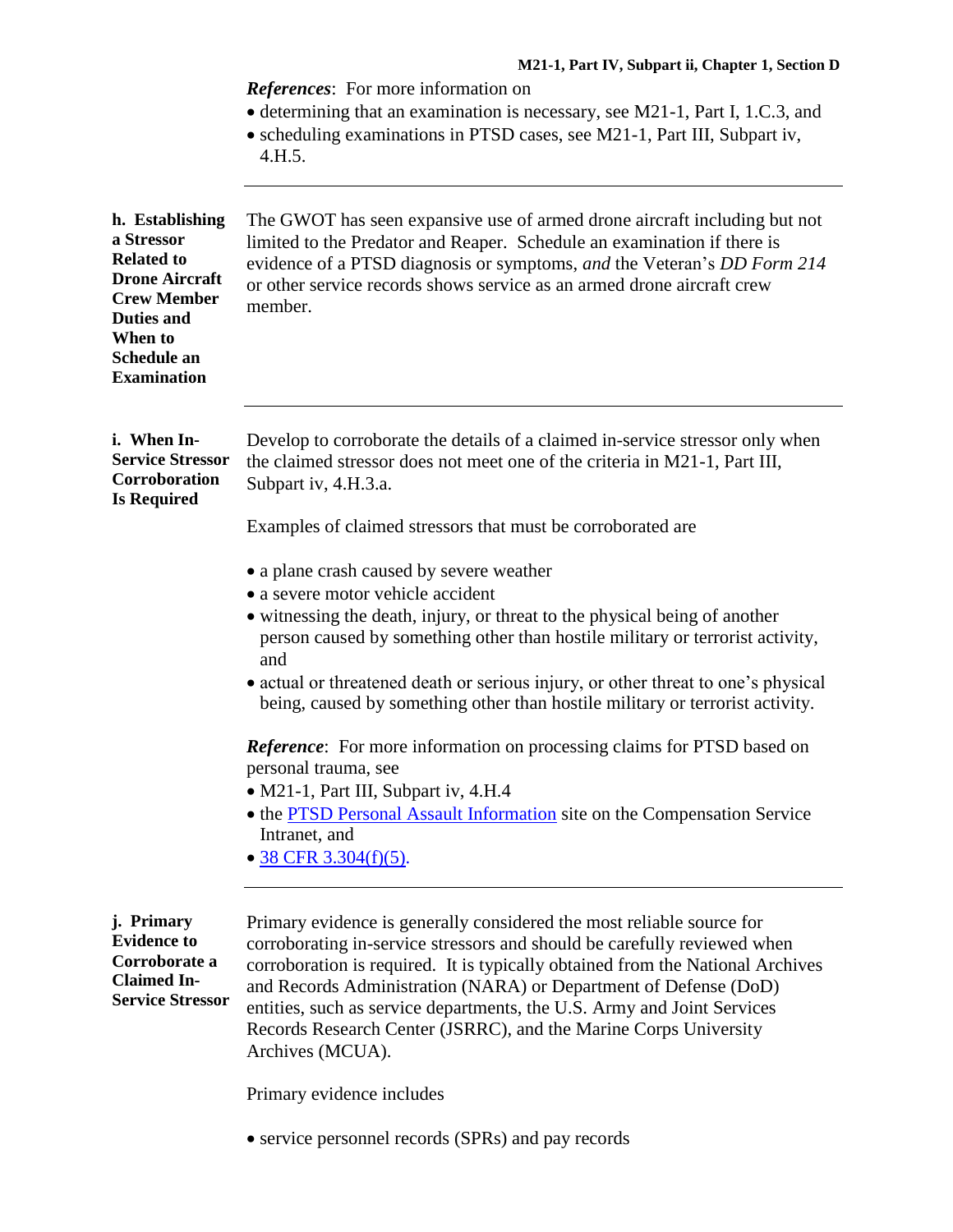- military occupation evidence (*Note*: A Veteran's military occupation may be specified on his/her *DD Form 214* or in SPRs.)
- hazard pay records (*Note*: This information may be requested from the Department of Defense Finance and Accounting Service (DFAS).)
- service treatment records (STRs)
- military performance reports (*Note*: This information may be requested via Personnel Information Exchange System (PIES).)
- verification that the Veteran received Combat/Imminent Danger/Hostile Fire Pay (*Note*: This information may be requested through the Veterans Information Solution (VIS).)
- unit and organizational histories
- daily staff journals
- operational reports-lessons learned (ORLLs)
- after action reports (AARs)
- radio logs, deck logs, and ship histories
- muster rolls
- command chronologies and war diaries, and
- monthly summaries and morning reports.

#### *Notes*:

- Many of the unit documents listed above are available on the Compensation Service Intranet site, **Stressor Verification**.
- While confirmation of receipt of Combat/Imminent Danger/Hostile Fire Pay through the VIS alone does not constitute verification of a combat-related stressor, it may, in combination with other evidence, "tip the scales" in favor of the Veteran's assertion of his/her involvement in combat.

*Reference*: For more information on Combat/Imminent Danger/Hostile Fire Pay, see the [PTSD Rating Job Aid web](http://vbaw.vba.va.gov/bl/21/rating/rat06.htm) site.

**k. Secondary Sources of Evidence That May Corroborate a Claimed In-Service Stressor** Review the following secondary sources of evidence critically and carefully for information confirming participation in combat or to otherwise corroborate a claimed in-service stressor when corroboration is required

- buddy statements
- contemporaneous letters and diaries
- newspaper archives, and
- information from Veterans Benefits Administration (VBA)-sanctioned web sites, which may be accessed through the [PTSD Rating Job Aid web](http://vbaw.vba.va.gov/bl/21/rating/rat06.htm) site.

#### *Important*:

- All sources of evidence obtained for purposes of stressor verification must be fully documented in the claims folder.
- It may not be necessary to corroborate the claimed stressor if it is
	- related to the Veteran's fear of hostile military or terrorist activity or drone aircraft crew member duties, and
	- consistent with the places, types, and circumstances of the Veteran's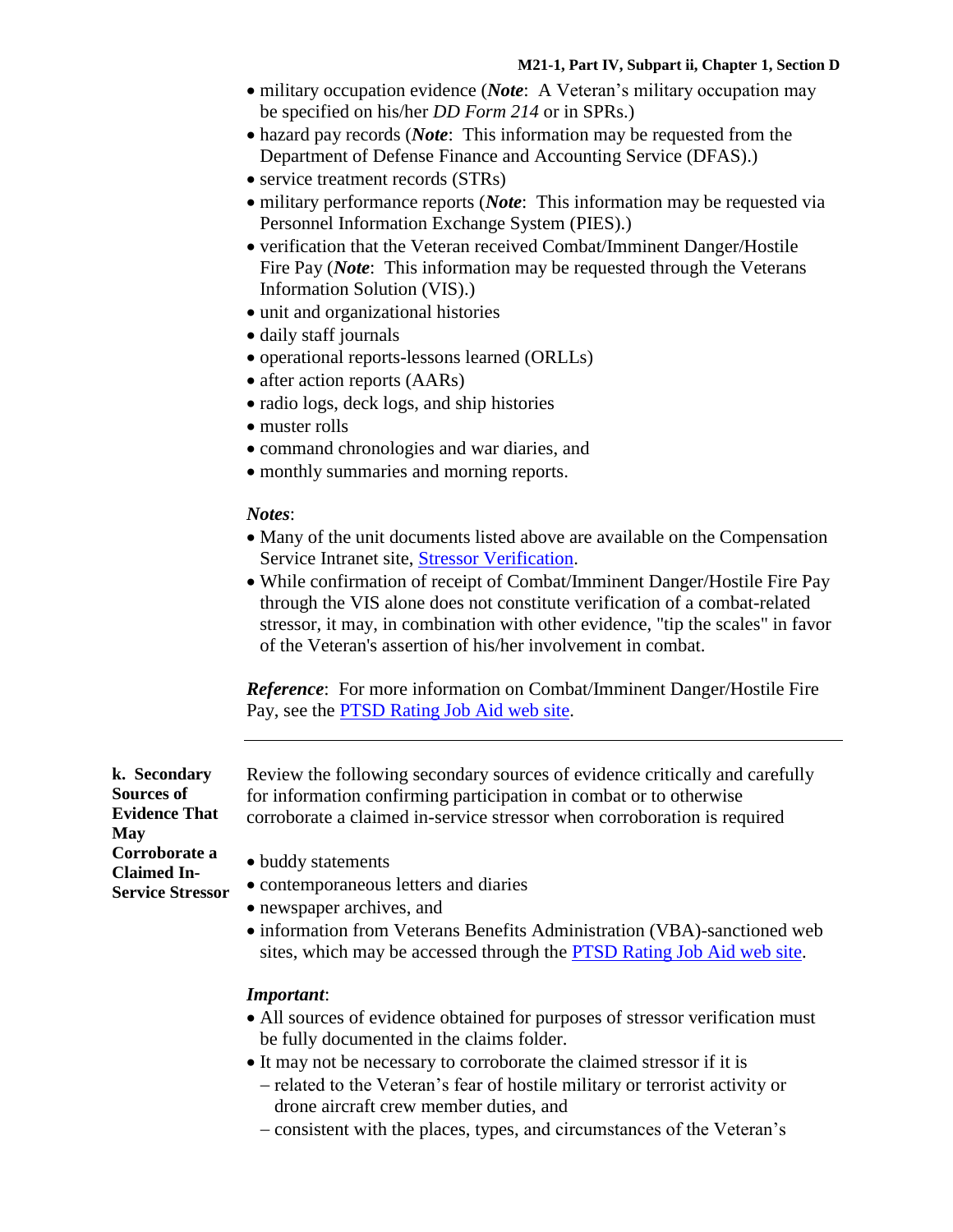service.

| l. Accepting<br><b>Buddy</b><br><b>Statements of a</b><br><b>Fellow Veteran</b><br>as       | Accept a buddy statement from a fellow Veteran as corroboration of a<br>claimed in-service stressor if the statement is consistent with the time, place,<br>and circumstances of the service of both the Veteran and the fellow Veteran<br>making the buddy statement.                                                                                                                                         |  |
|---------------------------------------------------------------------------------------------|----------------------------------------------------------------------------------------------------------------------------------------------------------------------------------------------------------------------------------------------------------------------------------------------------------------------------------------------------------------------------------------------------------------|--|
| Corroboration<br>of a Claimed<br><b>In-Service</b><br><b>Stressor</b>                       | If the evidence available calls into question the qualifications of the fellow<br>Veteran to make the statement, ask the person to submit his/her DD Form 214<br>or other evidence of service with the claimant.                                                                                                                                                                                               |  |
|                                                                                             | <i>Note</i> : Upon receipt of a <i>DD Form 214</i> (or other document containing<br>personally identifiable information) from a fellow Veteran<br>• place the document in a separate envelope in the claims folder, and<br>• annotate on the envelope that the contents must not be<br>- reproduced, or<br>- reviewed by the Veteran to whom the claims folder pertains or his/her<br>representative.          |  |
| m. In-Service<br>Diagnosis of<br><b>PTSD Related</b><br>to a Pre-Service<br><b>Stressor</b> | If a Veteran is sound on enlistment and develops delayed or late-onset PTSD<br>in service related to a pre-service stressor, SC may be established under $\frac{38}{36}$<br>$U.S.C.$ 1110, which contains the general criteria for establishing SC for a<br>chronic disability.                                                                                                                                |  |
|                                                                                             | Notes:<br>• The existence of a pre-service stressor does not rebut the presumption of<br>soundness under 38 U.S.C. 1111.<br>• There is no statutory or regulatory requirement for credible supporting<br>evidence of a pre-service stressor.<br>• In the rating decision, do not cite $38$ CFR 3.304(f) as the existing regulatory<br>language only provides standards for establishing SC for PTSD due to in- |  |

*Reference*: For more information, see M21-1, Part III, Subpart iv, 4.H.2.e.

service stressors. Also, do not cite 38 [CFR 3.303\(a\).](http://www.ecfr.gov/cgi-bin/text-idx?SID=fa147f1fcb9203350440f9242f1b8e27&node=se38.1.3_1303&rgn=div8)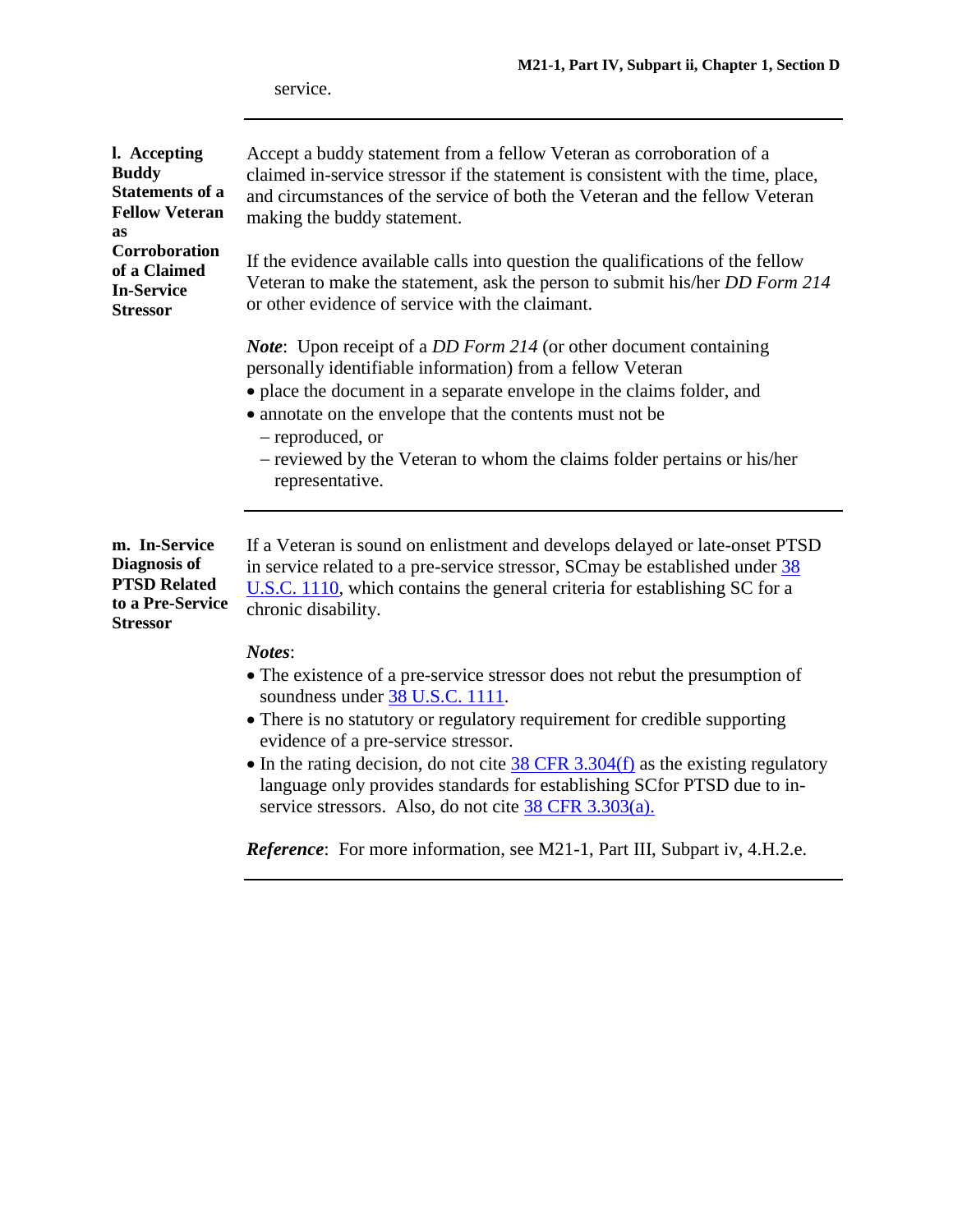## **2. Development to the Veteran for Stressor Information and Development for Evidence of In-Service Mental Health Treatment**

| <b>Introduction</b>                                        | This topic contains information on development to the Veteran for stressor<br>information and development for evidence of in-service mental health<br>treatment, including  |  |  |
|------------------------------------------------------------|-----------------------------------------------------------------------------------------------------------------------------------------------------------------------------|--|--|
|                                                            | • the location of in-service mental health treatment records<br>• developing for service department records of in-service mental health<br>treatment                        |  |  |
|                                                            | • developing for civilian records of in-service mental health treatment<br>• obtaining PTSD treatment records from a Military Treatment Facility<br>(MTF)                   |  |  |
|                                                            | • when to request evidence from the Veteran to establish an in-service<br>stressor                                                                                          |  |  |
|                                                            | • the information to request from the Veteran to support an in-service stressor<br>• the minimum information required from the Veteran related to an in-service<br>stressor |  |  |
|                                                            | • the PIES request codes to use when submitting a records request involving<br><b>PTSD</b>                                                                                  |  |  |
|                                                            | • relevant forms related to personnel records in PTSD cases by branch of<br>service                                                                                         |  |  |
|                                                            | • where to send requests for Navy deck logs, and                                                                                                                            |  |  |
|                                                            | • when to request hospital reports and clinical records.                                                                                                                    |  |  |
| <b>Change Date</b>                                         | May 21, 2015                                                                                                                                                                |  |  |
| a. Location of<br><b>In-Service</b>                        | In-service mental health treatment records are <i>not</i> stored with the STRs.                                                                                             |  |  |
| <b>Mental Health</b><br><b>Treatment</b><br><b>Records</b> | They are maintained with the records of                                                                                                                                     |  |  |
|                                                            | • a military treating facility, or<br>• a civilian treating facility.                                                                                                       |  |  |
|                                                            | <i>Note</i> : The records are typically destroyed five years after the end of the year<br>in which the case is closed.                                                      |  |  |
|                                                            | <i>Reference</i> : For more information on the STRs, see M21-1, Part III, Subpart<br>iii, 2.A.1.                                                                            |  |  |
| b. Developing<br>for Service<br><b>Department</b>          | Use the table below to determine the proper action to take when developing<br>for service department records of in-service mental health treatment.                         |  |  |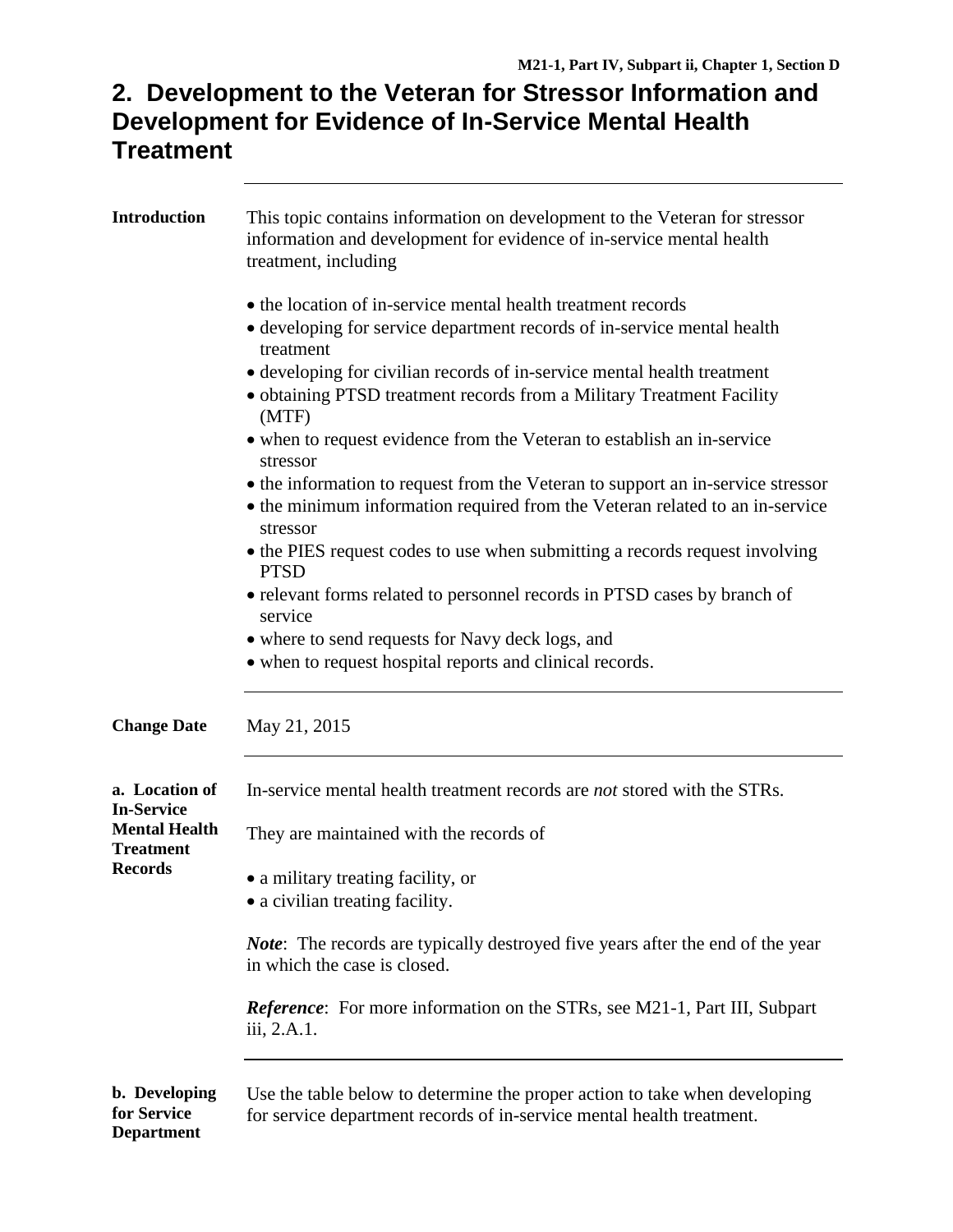| <b>Records of In-</b><br><b>Service Mental</b><br><b>Health</b><br><b>Treatment</b> | If the last claimed or indicated in-<br>service mental health treatment | Then                                                                                                                                                                       |
|-------------------------------------------------------------------------------------|-------------------------------------------------------------------------|----------------------------------------------------------------------------------------------------------------------------------------------------------------------------|
|                                                                                     | was                                                                     |                                                                                                                                                                            |
|                                                                                     | five years ago or less                                                  | submit a clinical records request for<br>the treatment records through<br>PIES/Defense Personnel Records<br>Image Retrieval System (DPRIS).                                |
|                                                                                     | greater than five years ago                                             | • submit a clinical records request<br>asking if the records still exist or<br>whether they have been destroyed,<br>and<br>• obtain any existing mental health<br>records. |

*References*: For more information on

- requesting records in the custody of a Federal department or agency, see M21-1 Part I, 1.C.1, and
	- M21-1 Part III, Subpart iii, and
- clinical records programmed request codes, see M21-1 Part III, Subpart iii, 2.D.3.a.

| c. Developing<br>for Civilian<br><b>Records of In-</b><br><b>Service Mental</b><br><b>Health</b><br><b>Treatment</b> | If a service member obtains treatment "off-base" at a civilian facility, any<br>mental health records created during the course of treatment are not<br>automatically associated with the service member's STRs. It is the<br>responsibility of the patient and civilian provider to transfer records of care to<br>the service department.                                              |  |
|----------------------------------------------------------------------------------------------------------------------|------------------------------------------------------------------------------------------------------------------------------------------------------------------------------------------------------------------------------------------------------------------------------------------------------------------------------------------------------------------------------------------|--|
|                                                                                                                      | Records retained by a civilian provider are not records in the custody of a<br>Federal department or agency. They are not forwarded for long-term storage<br>to the National Personnel Records Center (NPRC) and cannot be obtained<br>through PIES/DPRIS.                                                                                                                               |  |
|                                                                                                                      | To obtain identified civilian treatment records, follow procedures for<br>requesting non-Federal or private records.                                                                                                                                                                                                                                                                     |  |
|                                                                                                                      | <b>References:</b> For more information on<br>• requesting private treatment records, see<br>$-M21-1$ , Part I, 1.C.2, and<br>- M21-1, Part III, Subpart iii, 1.C.3, and<br>• STRs including records of "off base" civilian treatment, see M21-1 Part III,<br>Subpart iii, 2.A.1.b.                                                                                                      |  |
| d. Obtaining<br><b>PTSD</b><br><b>Treatment</b><br><b>Records From</b><br>an MTF                                     | Obtain any adequately identified records from a Military Treatment Facility<br>(MTF) that are relevant to a claim for SC for PTSD. If a service member<br>obtains treatment at a military facility, it will be necessary to request all<br>records associated with that treatment by completion of VA Form 21-8359,<br>Information Regarding a Veteran in Uniformed Services Hospital or |  |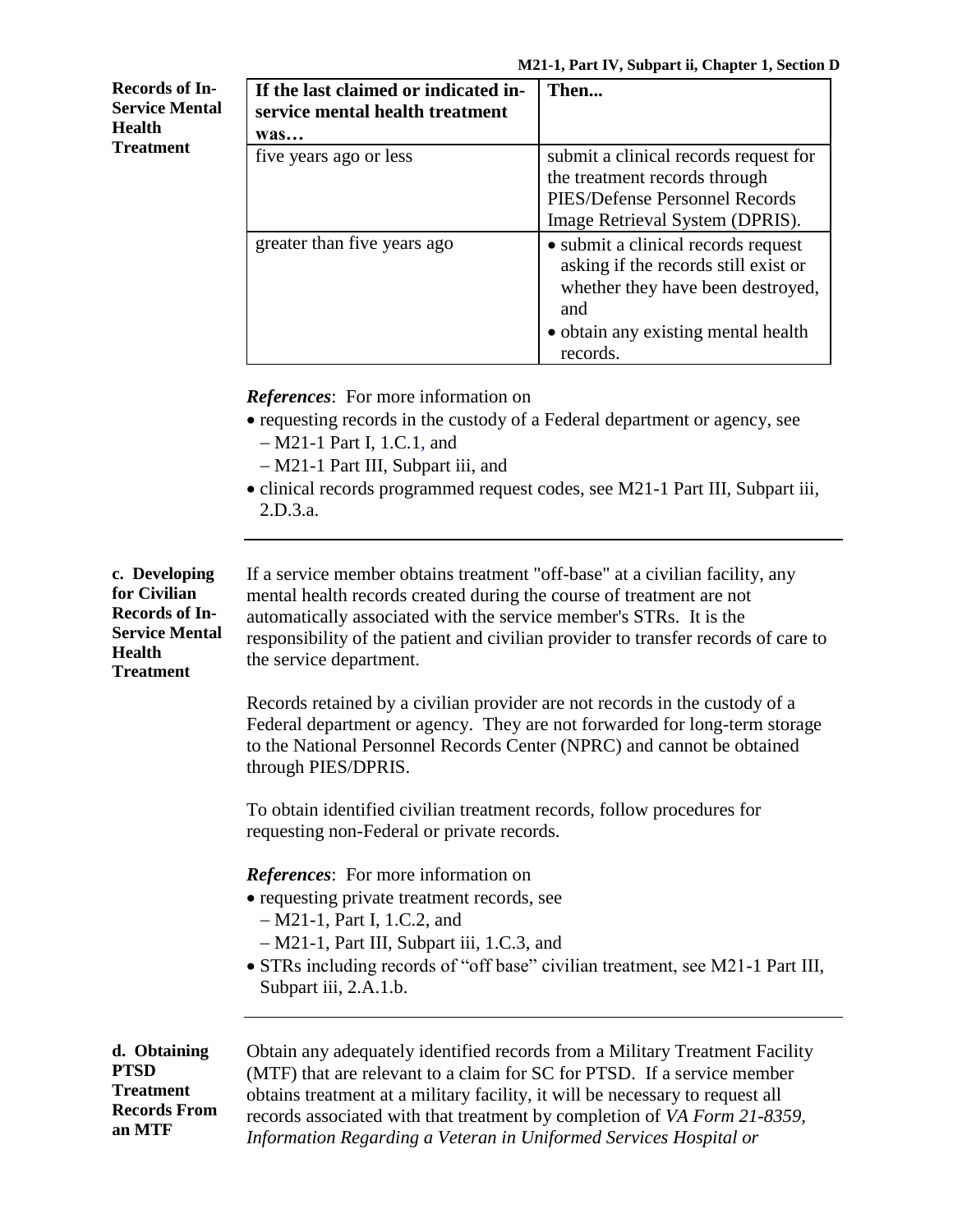*Dispensary*.

When completing the *VA Form 21-8359*

- Complete the first page (*Request by VA-1*) of *VA Form 21-8359*, by filling in all of the blocks in *Part I*
	- placing a check mark in the boxes to the left side of the following items in *Part II*:
		- *Hospital Report*
		- *21-Day Certificate*, and
		- *Notice of Discharge*, and
	- dating and signing the form (on behalf of the Veterans Service Center Manager (VSCM)).
- Send the first, second (*21-Day Certificate-2*), and third (*Notice of Discharge-3*) pages of *VA Form 21-8359* to the appropriate uniformed services hospital on a date that ensures the hospital will receive it on or after the twenty-first day of the Veteran's hospitalization.
- Retain the fourth page (*VA Control Copy-4*) of *VA Form 21-8359* in the claims folder.
- Take no further action.

**e. When to Request** 

**Evidence From the Veteran to Establish an In-Service Stressor** *Note*: MTFs do not furnish hospital reports until *after* the Veteran's discharge from the hospital when a Veteran has been admitted for treatment.

*References*: For more information on

- the duty to assist in obtaining relevant records of a Federal department or agency, see M21-1, Part I, 1.C.1, and
- policies and procedures for development for mental health records from an MTF, see M21-1, Part III, Subpart iii, 1.C.8.

Request the Veteran provide credible supporting evidence to establish that an in-service stressor occurred unless the evidence of record shows that

 PTSD was diagnosed in service, and the claimed stressor is related to that service, or

- the claimed stressor is related to the Veteran's
	- verified combat or FPOW service and consistent with the circumstances, conditions, or hardships of such service, or
	- fear of hostile military or terrorist activity or Veteran served as a drone aircraft crew member, and exposure to such activity is consistent with the places, types, and circumstances of the Veteran's service.

**f. Information to Request From the Veteran to Support an In-**Use the PTSD development letter in the Veterans Benefits Management System (VBMS) to request information from the Veteran. Enclose *VA Form 21-0781* to solicit specific details of the in-service stressor, such as the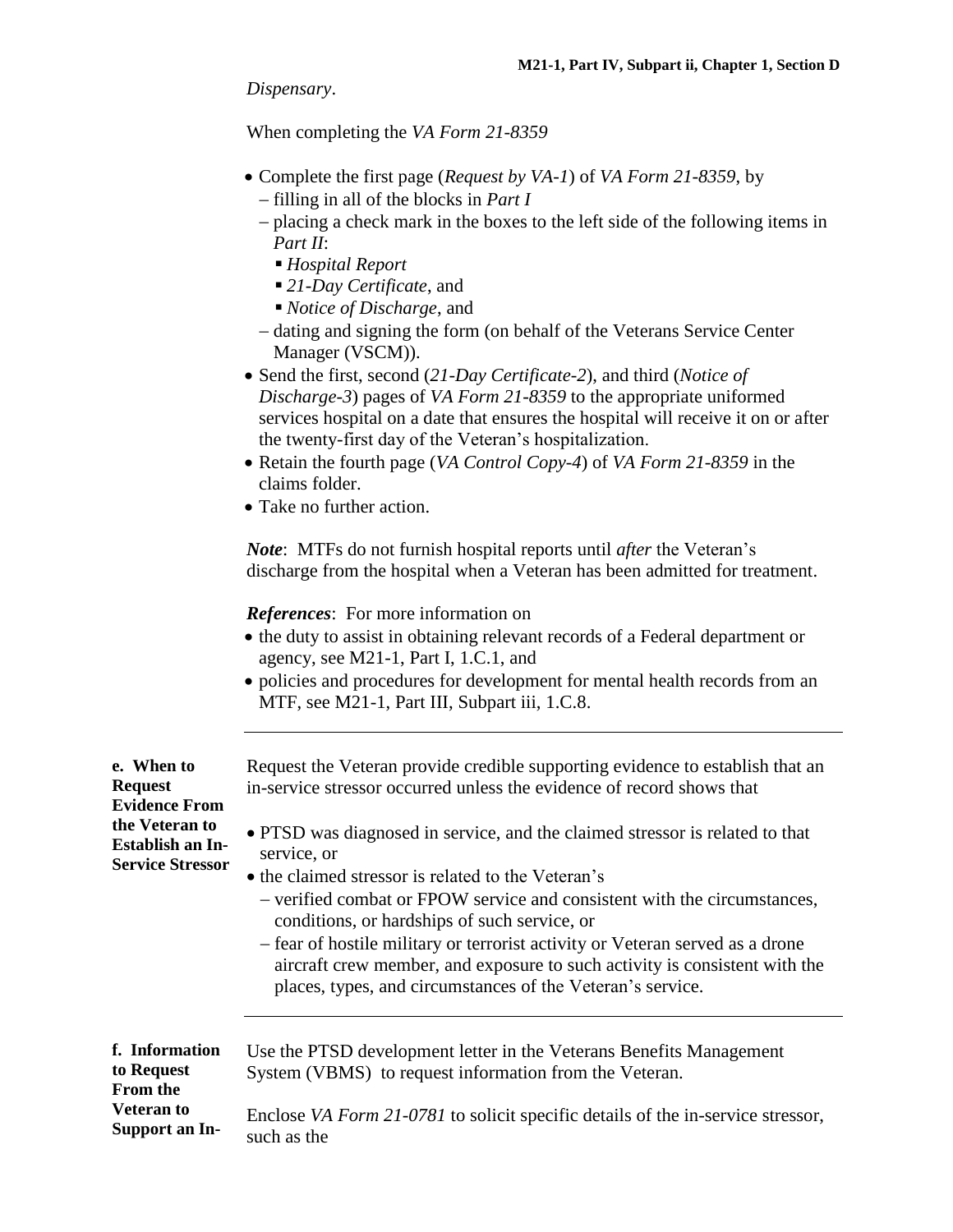- date of the incident
- place of the incident
- unit of assignment at the time of the incident
- detailed description of the event
- medals or citations received as a result of the incident, and
- name and other identifying information concerning any other individuals involved in the event, if appropriate.

#### *Important*:

- Do *not* unnecessarily delay an examination or claim by asking the Veteran for specific details or send the Veteran *VA Form 21-0781* in any case in which there is credible supporting evidence that demonstrates the claimed in-service stressor occurred, such as evidence of
	- internment as an FPOW
	- fear of hostile military or terrorist activity
	- $-$  receipt of one of the decorations listed in M21-1, Part IV, Subpart ii, 1.D.1.e, or
	- other instances in which the Veteran's lay testimony alone may establish an in-service stressor as discussed in M21-1, Part IV, Subpart ii, 1.D.1.b.
- If the Veteran fails to respond to the initial stressor details request within 30 days, do *not* send a second development letter requesting stressor information.

*Reference*: For guidance on obtaining information from the Veteran in claims based on military sexual trauma (MST) or personal trauma and use of the *VA Form 21-0781a*, *Statement in Support of Claim for Service Connection for Post-Traumatic Stress Disorder (PTSD) Secondary to Personal Assault,* see M21-1, Part IV, Subpart ii, 1.D.5.k.

At a minimum, the Veteran *must* provide the following

- a stressor that can be documented
	- the location where the incident took place
	- the approximate date (within a two-month period) of the incident, and
	- the unit of assignment at the time the stressful event occurred.

Inform the Veteran that

- the information is necessary to obtain supportive evidence of each of the stressful events, and
- failure to respond or an incomplete response may result in denial of the claim.

*Exception*: There is no regulatory requirement for credible supporting evidence of a pre-service stressor resulting in delayed onset of PTSD in service. If a Veteran is sound on enlistment and develops delayed or late-

**Information Required From the Veteran Related to an In-Service Stressor**

**g. Minimum**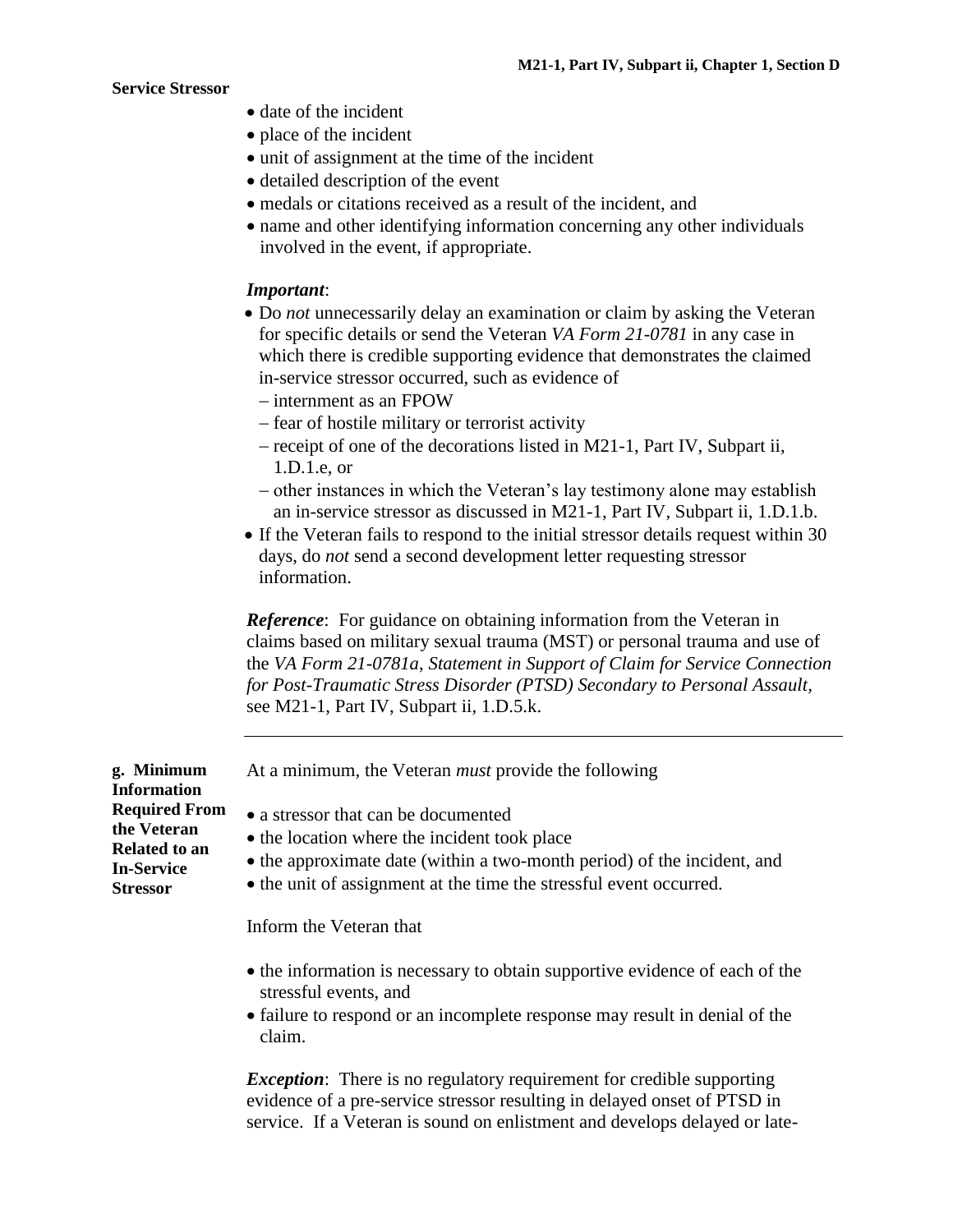#### **M21-1, Part IV, Subpart ii, Chapter 1, Section D**

onset PTSD in service related to a pre-service stressor, SC may be established under [38 U.S.C. 1110,](https://www.law.cornell.edu/uscode/text/38/1110) which contains the general criteria for establishing SC for a chronic disability.

#### *Notes*:

- Specific details of claimed stressful events may also be gathered from such sources as VA or private medical treatment reports and examination reports.
- Veterans Service Representatives (VSRs) may obtain the date and location of well-documented events, such as the Tet Offensive, from VBAsanctioned web sites (available through the [PTSD Rating Job Aid web](http://vbaw.vba.va.gov/bl/21/rating/rat06f.htm) site) and supply this information on the Veteran's behalf.

#### *References*: For information on

- the types of stressors that may be impossible to corroborate, see the *JSRRC [Stressor Verification Guide, Section V](http://vbaw.vba.va.gov/bl/21/publicat/Letters/TrngLtrs/TL04-02A.doc)*, and
- onset of PTSD in service due to a pre-service stressor, see M21-1, Part IV, Subpart ii, 1.D.1.m.

Use the following PIES request codes to request records required to process a claim for SC for PTSD

- Use PIES request code O18 if
	- the request is related to a claim that is *not* being processed in VBMS
	- the stressor is associated with an episode of personal assault or trauma, such as rape, or
	- the Veteran is claiming SC for PTSD as a result of both personal trauma and other types of stressors.
- Use PIES request code O50 if
	- the request is related to a claim that is being processed in VBMS
	- the stressor is associated with an episode of personal assault or trauma, such as rape, or
	- the Veteran is claiming service connection for PTSD as a result of both personal trauma and other types of stressors.
- Use PIES request code O19 for verification of all other types of stressors.

#### *Notes*:

- Only limited documents from the Veteran's personnel folder, including those listed under M21-1, Part IV, Subpart ii, 1.D.2.i, are provided in response to submission of a PIES request under request code O19.
- A copy of *all* documents within the personnel folder are provided in response to a PIES request submitted under request code O18 for claims processed outside of VBMS and O50 for claims processed in VBMS.
- Because of the time and cost involved in photocopying all documents within a personnel folder, do *not* submit a request to NPRC (address code 13) under request codes O18 or O50, as applicable, unless the claim involves personal trauma.
- If documents not routinely provided by NPRC in response to a request submitted under request code O19 are needed, identify the documents in a

**h. PIES Request Codes to Use When Submitting a Records Request Involving PTSD**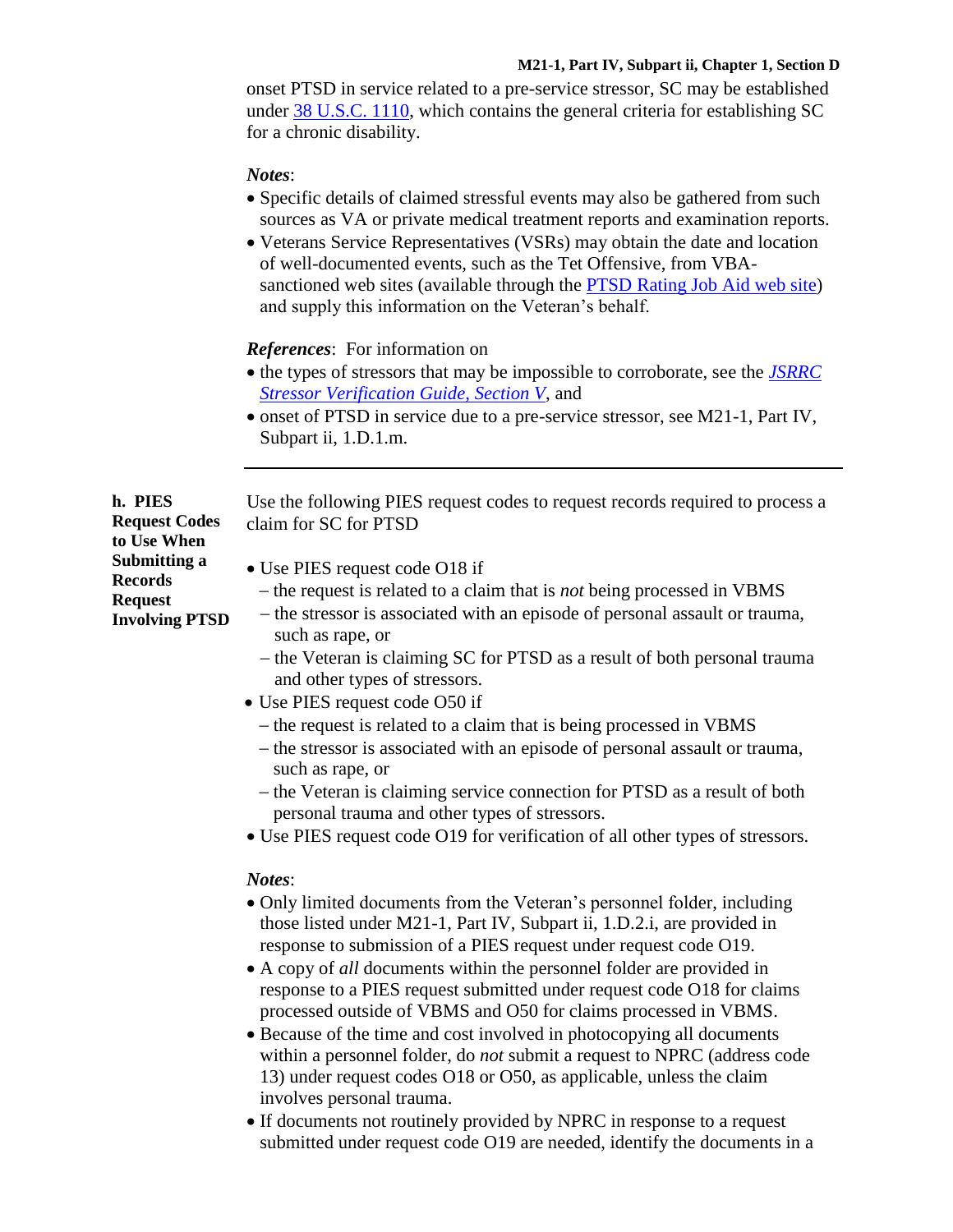customized request, using request code O99.

- Records related to in-service mental health treatment cannot be requested through PIES because they are
	- maintained by the military or civilian treating facility, and
	- not stored by the DoD with the traditional STRs.

**i. Relevant Forms Related to Personnel Records in PTSD Cases by Branch of Service**

The table below identifies the forms that contain information about the Veteran's unit(s) of assignment, military occupation, and service locations.

*Note*: These forms are among the documents that will be provided in response to PIES requests submitted under request code O19.

| <b>Branch of Service</b> | Name(s) of Forms                                                                                                                                                                                                                                                                                                     |
|--------------------------|----------------------------------------------------------------------------------------------------------------------------------------------------------------------------------------------------------------------------------------------------------------------------------------------------------------------|
| Army                     | DA Form 2-1, Personnel Qualification Record                                                                                                                                                                                                                                                                          |
|                          | Notes:<br>$\bullet$ DA Form 2-1<br>- is used for both officers and enlisted personnel,<br>and<br>- first came into use in January 1973.<br>• Prior to January 1973, DA Form 20, Enlisted<br>Qualification Record and DA Form 66, Officer<br>Qualification Record were used.                                          |
| Navy                     | • enlisted record of <i>Transfer and Receipts</i> , pages<br>$-12$<br>$-32$ , and<br>$-33$<br>• enlisted record Administrative Remarks, pages<br>$-4$ through 9<br>$-13$ , and<br>$-34$ , and<br>• officer record, NAVPERS 1301/51, Officer Data<br>Card, page 35.<br>Note: DD Form 214 and enlistment contracts are |
|                          | usually included.                                                                                                                                                                                                                                                                                                    |
| Air Force                | • enlisted record, AF Form 7, Airman Military<br>Record, pages 36 through 39<br>· officer record, AF Form 11, Officer Military<br><i>Record</i> , pages 39 and 40, and<br>• performance reports for both enlisted personnel<br>and officers.                                                                         |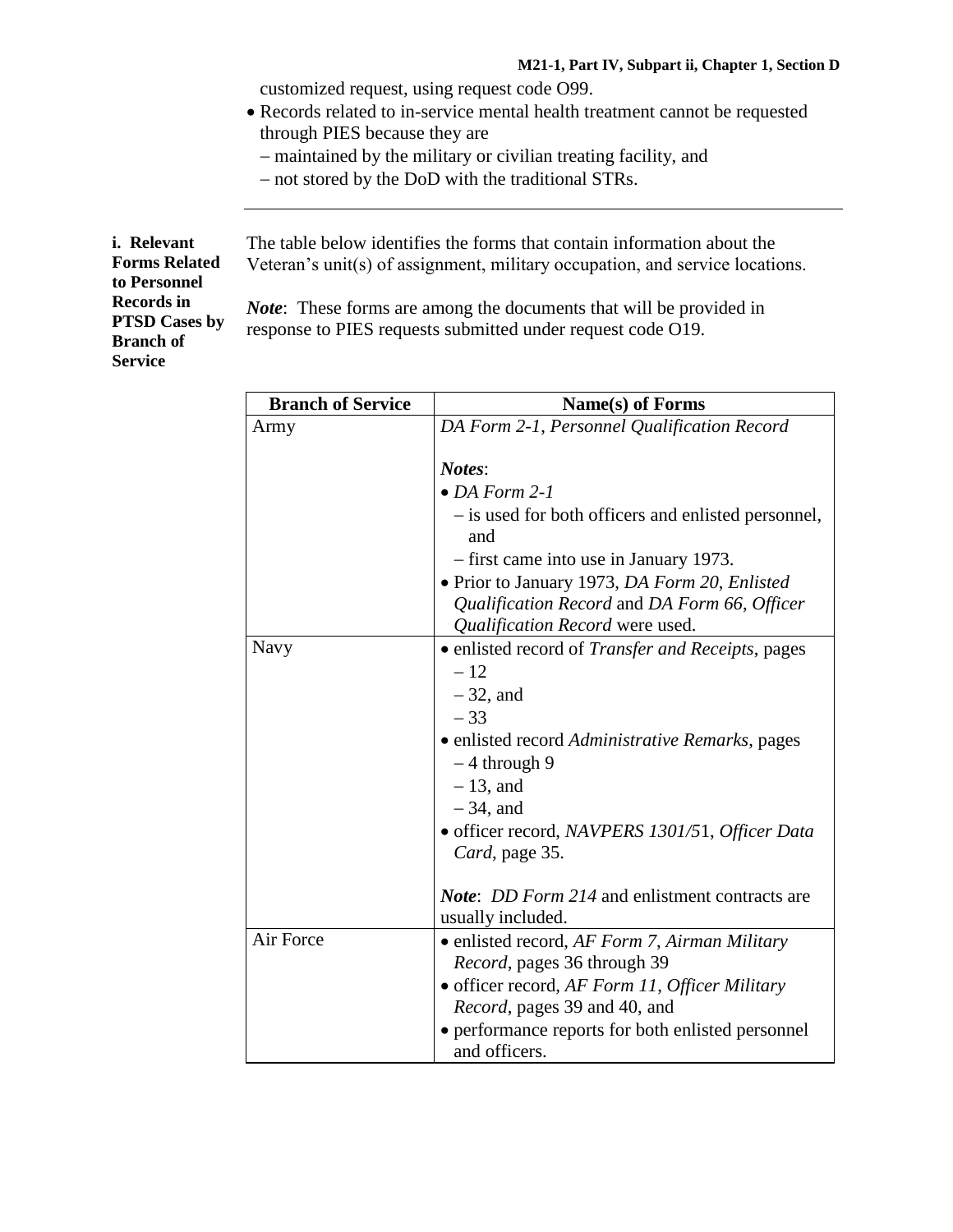| Marine Corps       | • enlistment contracts<br>• discharge papers<br>• MABMC-11 (Discharge Order), and<br>• service records, pages<br>$-3$<br>$-5$ through 6                                                                                                                                                 |
|--------------------|-----------------------------------------------------------------------------------------------------------------------------------------------------------------------------------------------------------------------------------------------------------------------------------------|
|                    | $-8$ through 9<br>$-12$ through 13, and<br>$-17.$                                                                                                                                                                                                                                       |
| <b>Coast Guard</b> | • enlisted record<br>• Endorsement on Order Sheet, (DoT Form CG<br>3312B)<br>• officer record<br>• Service Records Card<br>• DoT Form CG CG 3301<br>• DoT Form CG CG 3303<br>• <i>DoT Form CG CG 3305</i> , pages 3, 5, 6-7<br>• <i>DD Form 214</i> , and<br>• the enlistment contract. |

**j. Where to Send Requests for Navy Deck Logs**

Use the table below to determine the address to use when requesting Navy deck logs.

| If the Navy deck logs         | Then send the request to             |
|-------------------------------|--------------------------------------|
| are dated 1940 or earlier     | Old Military and Civil Records       |
|                               | <b>National Archives and Records</b> |
|                               | Administration                       |
|                               | 700 Pennsylvania Ave., NW            |
|                               | Washington, DC 20408                 |
| are dated between 1941 and    | <b>Modern Military Branch</b>        |
| 30 years prior to the current | <b>National Archives and Records</b> |
| date                          | Administration                       |
|                               | 8601 Adelphi Rd.                     |
|                               | College Park, MD 20740               |
| are less than 30 years old    | Department of the Navy               |
|                               | <b>Naval Historical Center</b>       |
|                               | 805 Kidder Breese, SE                |
|                               | <b>Washington Navy Yard</b>          |
|                               | Washington, DC 20374-5060            |

*Reference*: For more information on Navy deck logs and how to obtain them, see [http://www.history.navy.mil/research/archives/deck-logs.html.](http://www.history.navy.mil/research/archives/deck-logs.html)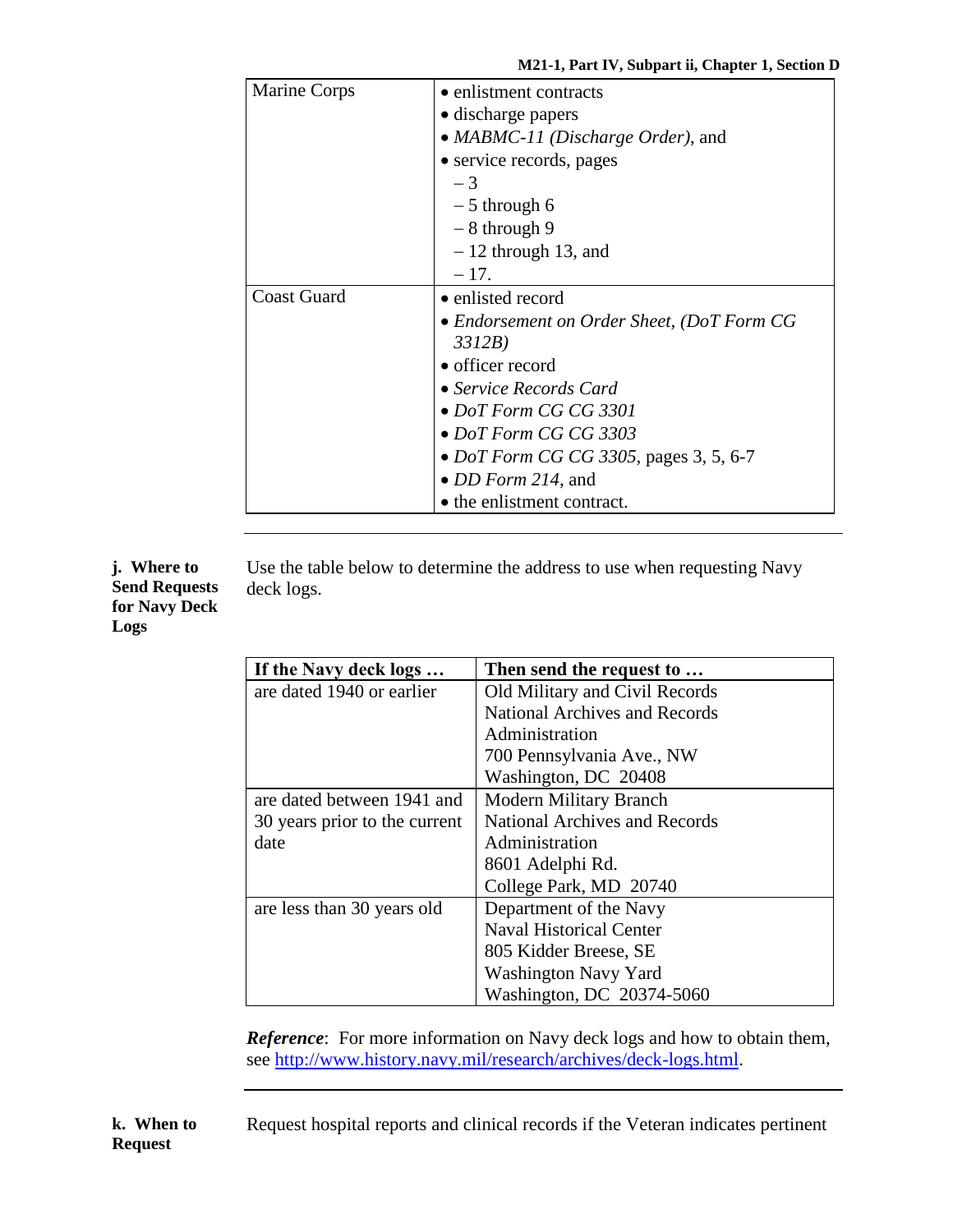treatment in a VA facility, Vet Center, or elsewhere.

**Hospital Reports and Clinical Records**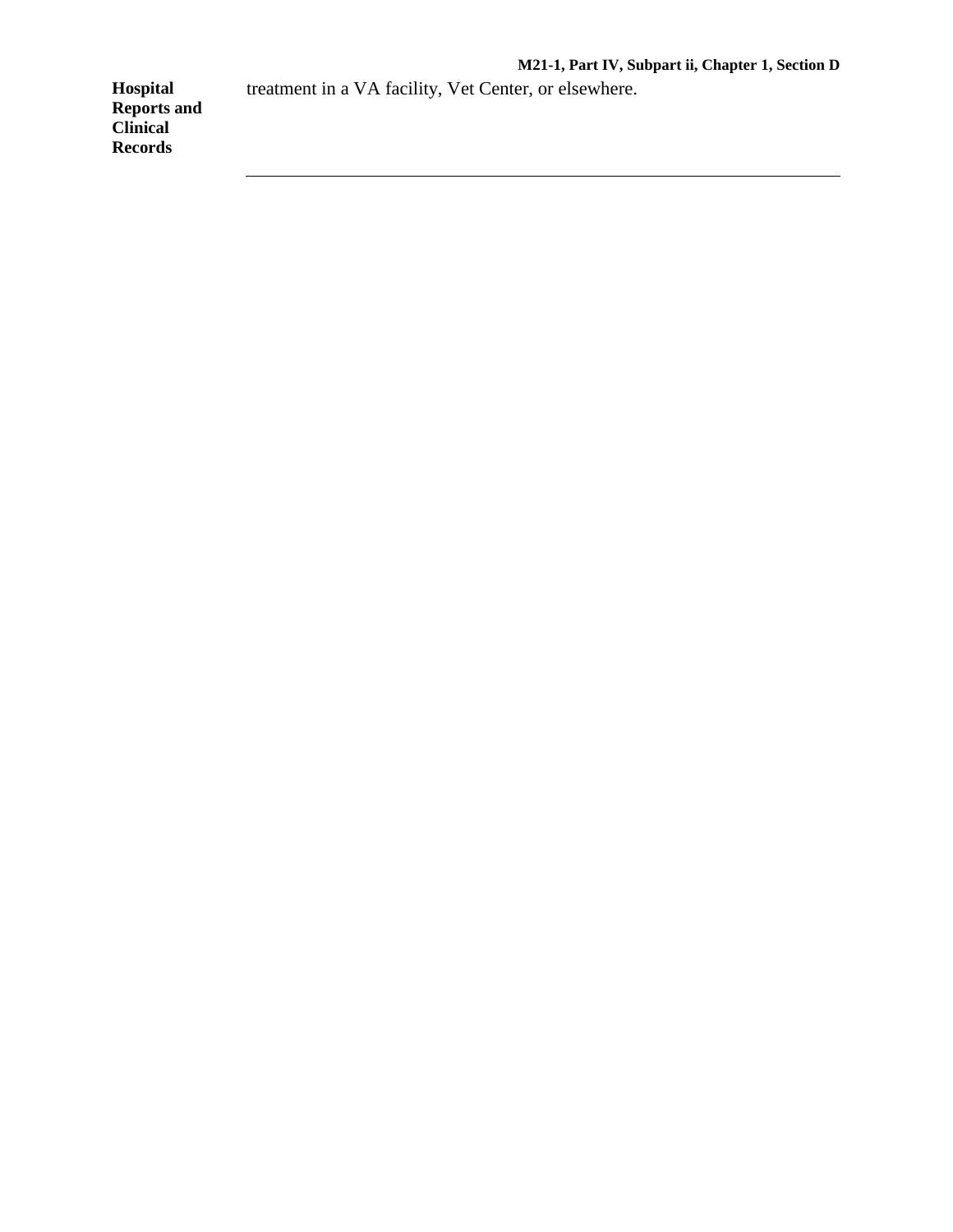# **3. Requesting Corroboration of an In-Service Stressor**

| Introduction                                         | This topic contains information on requesting corroboration of an in-service<br>stressor, including                                                                                                                                     |  |  |
|------------------------------------------------------|-----------------------------------------------------------------------------------------------------------------------------------------------------------------------------------------------------------------------------------------|--|--|
|                                                      | • when to request corroboration of an in-service stressor                                                                                                                                                                               |  |  |
|                                                      | • where to send a request for corroboration of an in-service stressor                                                                                                                                                                   |  |  |
|                                                      | • format of requests for stressor corroboration to JSRRC                                                                                                                                                                                |  |  |
|                                                      | • the information to include in requests for stressor corroboration to JSRRC<br>(formerly the U.S. Armed Services Center for Unit Records Research<br>(CURR))                                                                           |  |  |
|                                                      | • refraining from submitting duplicate requests to JSRRC                                                                                                                                                                                |  |  |
|                                                      | • circumstances in which JSRRC requests may be expedited                                                                                                                                                                                |  |  |
|                                                      | • sending requests for research of Marine Corps unit records to NARA                                                                                                                                                                    |  |  |
|                                                      | • accessing Korean Conflict and Vietnam Era Marine Corps unit records<br>through Virtual VA                                                                                                                                             |  |  |
|                                                      | • use of Army post office (APO) mailbox information to verify Republic of<br>Vietnam service                                                                                                                                            |  |  |
|                                                      | • requesting stressor corroboration from Marine Corps records dated after the<br>Vietnam Era                                                                                                                                            |  |  |
|                                                      | • the responsibilities of the Marine Corps Archives and Special Collections<br>(MCASC)                                                                                                                                                  |  |  |
|                                                      | • information to include in record requests to MCASC related to a claimed in-<br>service stressor                                                                                                                                       |  |  |
|                                                      | • sample e-mail to MCASC for a determination as to the availability of<br>records required to corroborate a stressor                                                                                                                    |  |  |
|                                                      | • the duties of the JSRRC Coordinator                                                                                                                                                                                                   |  |  |
|                                                      | • invalid or incomplete research requests to JSRRC, MCASC, or NARA                                                                                                                                                                      |  |  |
|                                                      | • denying SC because of an unconfirmed stressor                                                                                                                                                                                         |  |  |
|                                                      | • handling requests for more information from JSRRC, MCASC, or NARA,<br>and                                                                                                                                                             |  |  |
|                                                      | • the failure of a Veteran to provide sufficient information about a claimed in-<br>service stressor.                                                                                                                                   |  |  |
| <b>Change Date</b>                                   | December 8, 2015                                                                                                                                                                                                                        |  |  |
| a. When to<br><b>Request</b>                         | Submit a request for corroboration of an in-service stressor if                                                                                                                                                                         |  |  |
| Corroboration<br>of an In-Service<br><b>Stressor</b> | • the evidence does not corroborate the Veteran's claim that he/she engaged<br>in combat, served as an FPOW, was exposed to hostile military or terrorist<br>activity, served as a drone aircraft crew member, or experienced other in- |  |  |
|                                                      | service stressor(s)                                                                                                                                                                                                                     |  |  |
|                                                      | • the in-service stressor claimed is capable of being documented                                                                                                                                                                        |  |  |
|                                                      | • the Veteran's records contain                                                                                                                                                                                                         |  |  |
|                                                      | - evidence of a diagnosis of PTSD, such as outpatient treatment records                                                                                                                                                                 |  |  |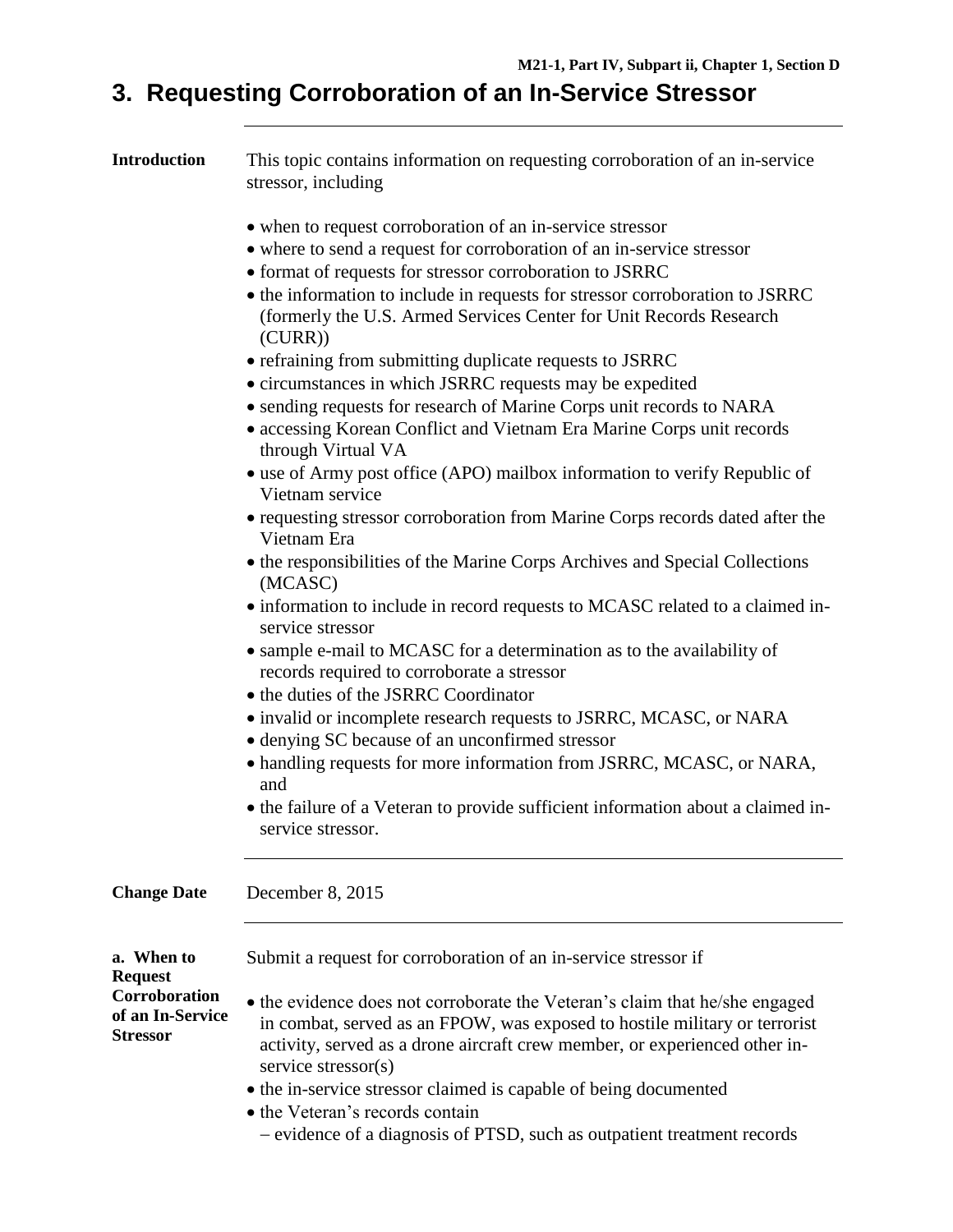showing treatment for PTSD, *or*

- competent lay evidence of persistent or recurrent symptoms of PTSD, such as the Veteran's description of symptoms indicative of PTSD, and
- development is complete in every respect except for
	- corroboration of the in-service stressor, and
	- a confirmed diagnosis of PTSD.

#### *Important*:

- Do *not* schedule a VA examination before receiving corroboration of the claimed in-service stressor.
- A diagnosis of PTSD is not a prerequisite for initiating the stressor verification process.
- Some stressors are clearly impossible to document and should not be referred to the JSRRC (formerly the U.S. Armed Services Center for Unit Records Research (CURR)), NARA, or the Marine Corps. If, after requesting/obtaining pertinent facts from the Veteran it is obvious that corroboration simply is not feasible, the claim should be decided based on the evidence of record.

#### *References*: For information on

- where to send a request for corroboration of an in-service stressor, see M21- 1, Part IV, Subpart ii, 1.D.3.b, and
- the types of stressors that may be impossible to corroborate, see the *[JSRRC](http://vbaw.vba.va.gov/bl/21/publicat/Letters/TrngLtrs/TL04-02A.doc)  [Stressor Verification Guide, Section V](http://vbaw.vba.va.gov/bl/21/publicat/Letters/TrngLtrs/TL04-02A.doc)*.

**b. Where to Send a Request for Corroboration of an In-Service Stressor** Use the table below to determine where to send a request for corroboration of an in-service stressor.

| If the stressor | Send the request to                                    |
|-----------------|--------------------------------------------------------|
| occurred during |                                                        |
| service in the  |                                                        |
| $\bullet$ Army  | JSRRC (address code 55) via DPRIS under request        |
| $\bullet$ Navy  | code                                                   |
| • Air Force, or |                                                        |
| • Coast Guard   | $\bullet$ O40 - first (or only) stressor               |
|                 | • O41 - second stressor (if more than one is claimed), |
|                 | or                                                     |
|                 | • O42 - third stressor (if more than two are claimed). |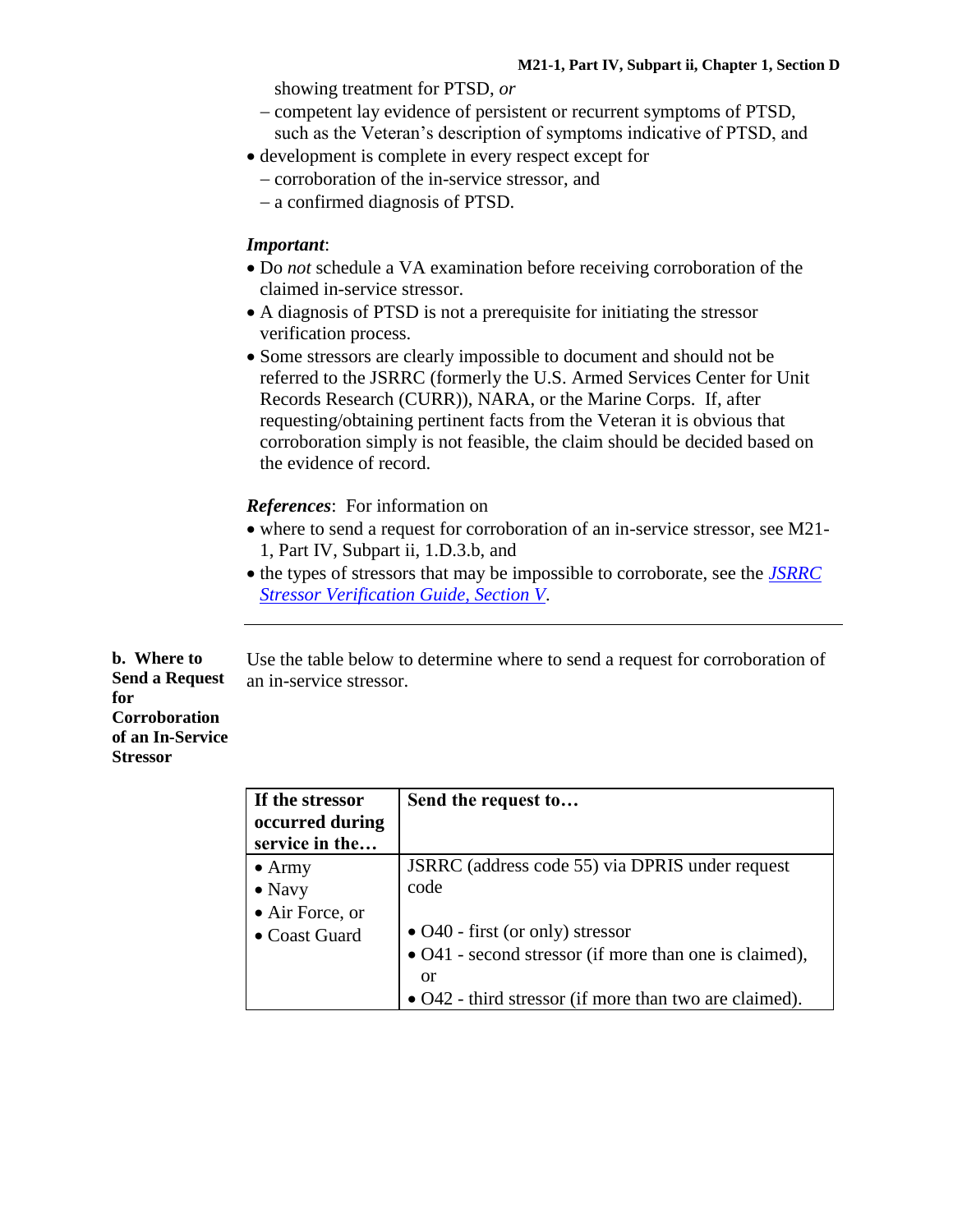| Marine Corps,         | Address:                                                                                                                                                                                                                                                                                                                                                              |  |  |
|-----------------------|-----------------------------------------------------------------------------------------------------------------------------------------------------------------------------------------------------------------------------------------------------------------------------------------------------------------------------------------------------------------------|--|--|
| during the            | National Archives and Records Administration                                                                                                                                                                                                                                                                                                                          |  |  |
| Vietnam Era or        | <b>Attention: Modern Military Records</b>                                                                                                                                                                                                                                                                                                                             |  |  |
| earlier               | 8601 Adelphi Road                                                                                                                                                                                                                                                                                                                                                     |  |  |
|                       | College Park, MD 20740-6001                                                                                                                                                                                                                                                                                                                                           |  |  |
|                       | <i>Exceptions:</i> Do <i>not</i> submit a request for stressor<br>corroboration to this address if the claimed stressor<br>• can be corroborated through review of Marine Corps<br>unit records in Virtual VA<br>• occurred during assignment aboard a Navy ship, or<br>• occurred after Vietnam Era service.<br>Note: Most unit records covering the Korean Conflict |  |  |
|                       | and Vietnam Era are available in Virtual VA.                                                                                                                                                                                                                                                                                                                          |  |  |
| Marine Corps,         | Send an e-mail to Nancy K. Whitfield, Archives                                                                                                                                                                                                                                                                                                                        |  |  |
| after the Vietnam     | Technician, Marine Corps Archives and Special                                                                                                                                                                                                                                                                                                                         |  |  |
| Era                   | Collections (MCASC), at the following address:                                                                                                                                                                                                                                                                                                                        |  |  |
|                       |                                                                                                                                                                                                                                                                                                                                                                       |  |  |
|                       | Nancy. Whitfield@usmcu. Edu                                                                                                                                                                                                                                                                                                                                           |  |  |
|                       | <b>Telephone number:</b>                                                                                                                                                                                                                                                                                                                                              |  |  |
|                       | $(703) 784 - 4685$                                                                                                                                                                                                                                                                                                                                                    |  |  |
|                       |                                                                                                                                                                                                                                                                                                                                                                       |  |  |
|                       | <b>Reference:</b> For more information on what information<br>to include in the e-mail to MCASC for verifying<br>claimed in-service stressors, see M21-1, Part IV,                                                                                                                                                                                                    |  |  |
|                       | Subpart ii, 1.D.3.l.                                                                                                                                                                                                                                                                                                                                                  |  |  |
|                       |                                                                                                                                                                                                                                                                                                                                                                       |  |  |
|                       | <i>Exceptions</i> : Do <i>not</i> submit a request for stressor<br>corroboration to this e-mail address if the claimed<br>stressor                                                                                                                                                                                                                                    |  |  |
|                       | • can be corroborated through review of Marine Corps<br>unit records in Virtual VA                                                                                                                                                                                                                                                                                    |  |  |
|                       |                                                                                                                                                                                                                                                                                                                                                                       |  |  |
|                       | · occurred during assignment aboard a Navy ship, or<br>• occurred during Vietnam Era service or earlier.                                                                                                                                                                                                                                                              |  |  |
| Marine Corps,         | Address:                                                                                                                                                                                                                                                                                                                                                              |  |  |
| during                | U.S. Army and Joint Services Records Research Center                                                                                                                                                                                                                                                                                                                  |  |  |
| assignment            | 7701 Telegraph Road                                                                                                                                                                                                                                                                                                                                                   |  |  |
| aboard a Navy<br>ship | Kingman Building, Room 2C08<br>Alexandria, VA 22315-3852                                                                                                                                                                                                                                                                                                              |  |  |

**c. Format of Requests for Stressor Corroboration to JSRRC**

When submitting a request for stressor corroboration to JSRRC, submit all requests using the DPRIS web application. If, due to an exceptional circumstance, the need arises to submit a written (paper) request, send correspondence to the PIES mailbox at VAVBAWAS/CO/PIES [\(PIES.VBACO@va.gov\)](mailto:PIES.VBACO@va.gov) advising of the reason for the exception.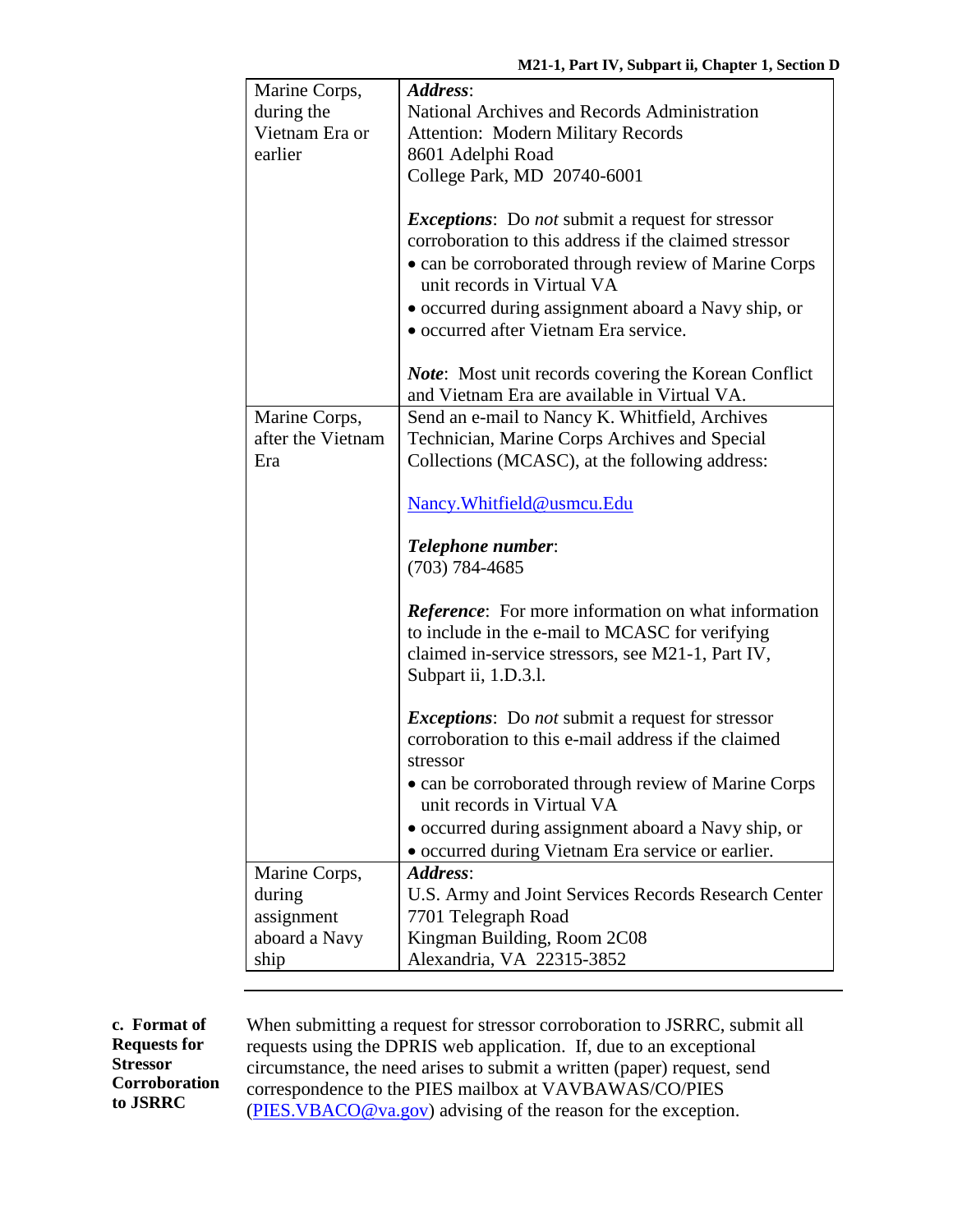#### **M21-1, Part IV, Subpart ii, Chapter 1, Section D**

*Important*: JSRRC and VA have an agreement that JSRRC will research deck logs up to 60 days and, under certain circumstances, an additional 60 days, if needed. If additional deck logs are needed beyond the 120 days, VSRs should request additional deck logs from NARA College Park.

| d. Information<br>to Include in<br><b>Requests for</b><br><b>Stressor</b> | Military records are organized by units. Unit records are further organized by<br>date. When submitting a request for stressor corroboration to JSRRC<br>(formerly CURR), provide                                                                                                                                                                                                                                                                                                                                                                                                                                                                                                                                                                                                                                                                                                                                                                                   |
|---------------------------------------------------------------------------|---------------------------------------------------------------------------------------------------------------------------------------------------------------------------------------------------------------------------------------------------------------------------------------------------------------------------------------------------------------------------------------------------------------------------------------------------------------------------------------------------------------------------------------------------------------------------------------------------------------------------------------------------------------------------------------------------------------------------------------------------------------------------------------------------------------------------------------------------------------------------------------------------------------------------------------------------------------------|
| Corroboration<br>to JSRRC<br>(Formerly<br><b>CURR</b> )                   | • a point of contact<br>• adequate identifying information, to include the Veteran's full name and<br>Social Security number (SSN)<br>• a description of the claimed stressor(s). List only one stressor in the PTSD<br>Stressor block per 040, 041, and 042. Do not submit requests with three or<br>four stressors listed in the same block.<br>$\bullet$ the most specific date(s), at minimum the month and year, during which the<br>stressful event occurred (JSRRC will research records dated 30 days before<br>the date provided and 30 days after).<br>• the Veteran's complete tour dates related to the unit of assignment when the<br>incident occurred<br>• the designation of the Veteran's unit of assignment at the time of the<br>stressful event down to the lowest possible level, and<br>• the geographic location where the stressful event took place. In the UNIT<br>LOCATION block, provide more concise locations such as Fallujah, Iraq, |
|                                                                           | instead of Iraq, or Seoul, Korea, instead of just Korea.<br>Additional information identified by JSRRC as helpful in conducting research<br>includes                                                                                                                                                                                                                                                                                                                                                                                                                                                                                                                                                                                                                                                                                                                                                                                                                |
|                                                                           | • the medals or citations received by the Veteran, and<br>• the names of other soldiers or sailors involved in the stressful incident.                                                                                                                                                                                                                                                                                                                                                                                                                                                                                                                                                                                                                                                                                                                                                                                                                              |
|                                                                           | Important:<br>• For Army requests, provide the full unit designation to the company level,<br>such as HHC, 1 <sup>st</sup> Brigade, 2d Armored Division (instead of 2d Armored<br>Division only), and Company C, $1st$ Battalion, $14th$ Infantry, $1st$ Brigade<br>Combat Team, 4 <sup>th</sup> Infantry Division.                                                                                                                                                                                                                                                                                                                                                                                                                                                                                                                                                                                                                                                 |

- For Navy requests, provide the full unit designation and hull numbers for ships, such as USS Franklin D. Roosevelt (CVA-42) instead of USS Roosevelt only.
- For Air Force requests, at a minimum, provide squadron and group designations, such as 366<sup>th</sup> Field Maintenance Squadron, 366<sup>th</sup> Combat Support Group instead of 366<sup>th</sup> Tactical Fighter Wing only. Providing just the wing is insufficient because there are numerous units under a wing and various unit locations.

#### *Notes*:

The telephone number for VA's Liaison Officer at JSRRC is (703) 428-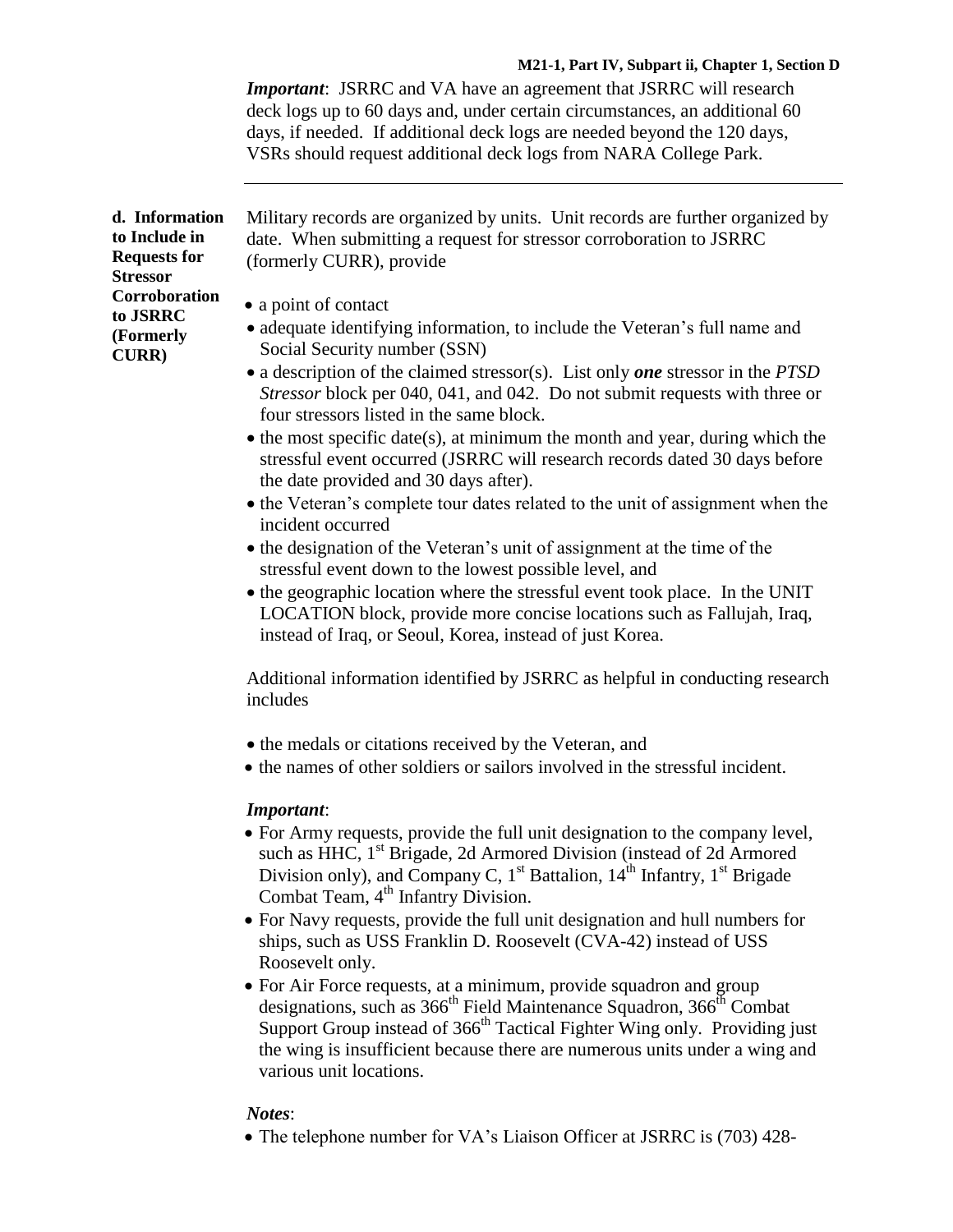|                                                                                                      | 6870.                                                                                                                                                                                                                                            |                                                                                                                                                                                                                                                                                                                                       |  |
|------------------------------------------------------------------------------------------------------|--------------------------------------------------------------------------------------------------------------------------------------------------------------------------------------------------------------------------------------------------|---------------------------------------------------------------------------------------------------------------------------------------------------------------------------------------------------------------------------------------------------------------------------------------------------------------------------------------|--|
|                                                                                                      | assistance.                                                                                                                                                                                                                                      | • When inputting electronic research requests for JSRRC, if it is not possible<br>to read the DA Form 20 or equivalent document listing to include unit of<br>assignment, mail or fax the document to the VA Liaison Officer for                                                                                                      |  |
|                                                                                                      |                                                                                                                                                                                                                                                  | <b>Reference:</b> For a listing of the personnel documents containing information<br>about the Veteran's unit(s) of assignment and service locations, see<br>M21-1, Part IV, Subpart ii, 1.D.2.i.                                                                                                                                     |  |
| e. Refraining<br>From<br><b>Submitting</b><br><b>Duplicate</b><br><b>Requests to</b><br><b>JSRRC</b> |                                                                                                                                                                                                                                                  | If you have already input a request and have not received a response, do not<br>input a new request to JSRRC as a follow-up as this will delay the case if it is<br>not finalized yet. Instead, for status of research requests already submitted to<br>JSRRC, an inquiry may be sent to the following mailbox:<br>VAVBAWAS/CO/JSRRC. |  |
| f.<br><b>Circumstances</b><br>in Which<br><b>JSRRC</b><br><b>Requests May</b><br><b>Be Expedited</b> | JSRRC is able to expedite requests <i>only</i> under the following extraordinary<br>circumstances<br>• terminal illness, or<br>• Congressional inquiry.<br><i>Note</i> : It is JSRRC's policy to research and complete all cases within 45 to 60 |                                                                                                                                                                                                                                                                                                                                       |  |
|                                                                                                      | days.                                                                                                                                                                                                                                            |                                                                                                                                                                                                                                                                                                                                       |  |
| g. Sending<br><b>Requests for</b>                                                                    | Send a request for research of Marine Corps unit records to NARA when                                                                                                                                                                            |                                                                                                                                                                                                                                                                                                                                       |  |
| <b>Research of</b><br><b>Marine Corps</b>                                                            | • corroboration of a stressor is required, and<br>• the unit records cover the Vietnam Era or earlier.<br><i>Exception</i> : Unit records covering the Korean Conflict or the Vietnam Era                                                        |                                                                                                                                                                                                                                                                                                                                       |  |
| <b>Unit Records to</b><br><b>NARA</b>                                                                |                                                                                                                                                                                                                                                  |                                                                                                                                                                                                                                                                                                                                       |  |
|                                                                                                      | may be accessed through Virtual VA. For more information, see M21-1, Part<br>IV, Subpart ii, 1.D.3.h                                                                                                                                             |                                                                                                                                                                                                                                                                                                                                       |  |
|                                                                                                      | Use to table below to request stressor corroboration from NARA.                                                                                                                                                                                  |                                                                                                                                                                                                                                                                                                                                       |  |
|                                                                                                      | <b>Step</b>                                                                                                                                                                                                                                      | <b>Action</b>                                                                                                                                                                                                                                                                                                                         |  |
|                                                                                                      | $\mathbf{1}$                                                                                                                                                                                                                                     | Access the inquiry form at NARA's web site address.                                                                                                                                                                                                                                                                                   |  |

2 Select "Records created by the United States military" from the

drop-down list of question topics.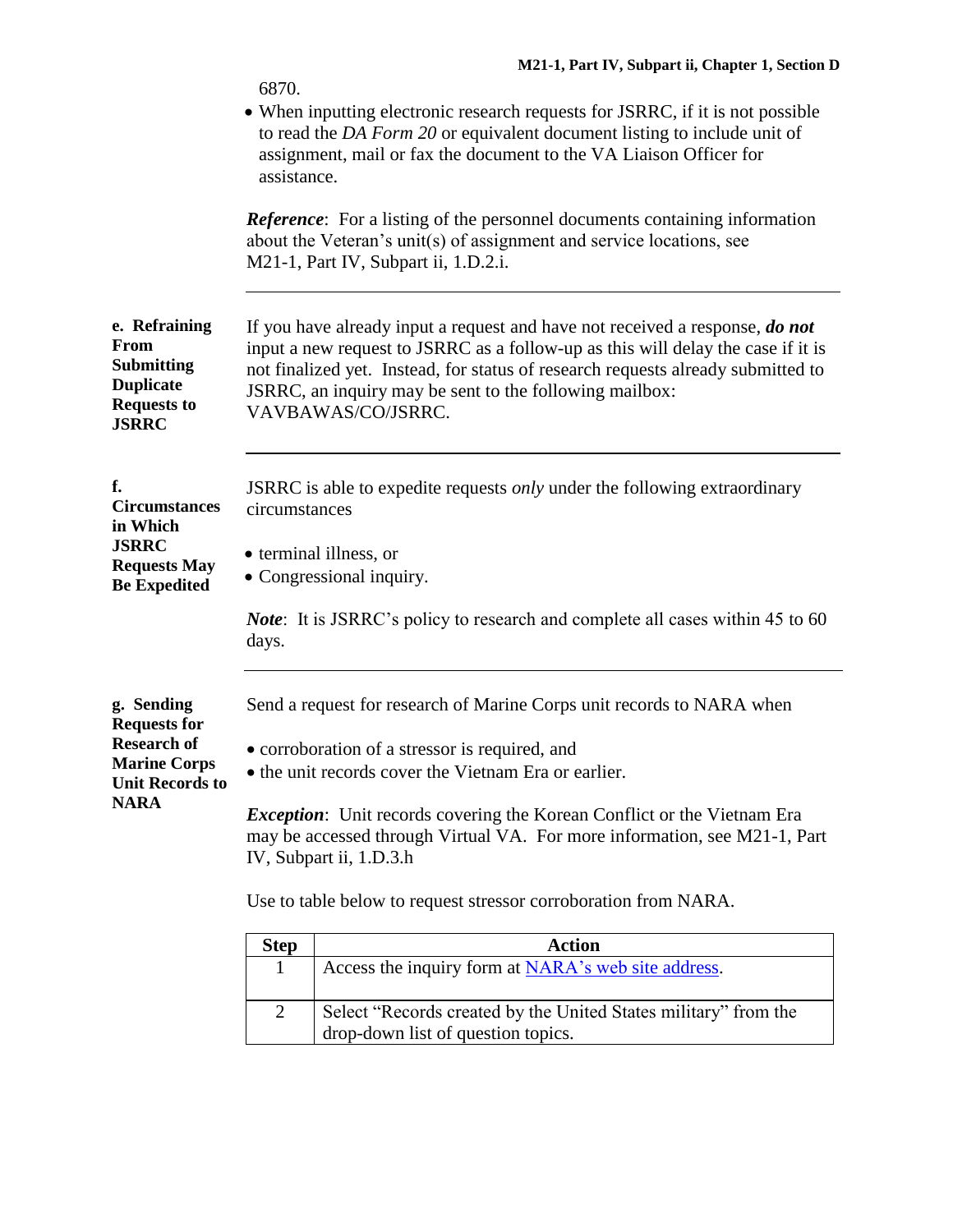|                                                                                                                    | $\overline{3}$                                                                                                                                                                                                                                                                                                                                                                                                                                                                                                                                       | In the box provided                                                                                                                       |  |
|--------------------------------------------------------------------------------------------------------------------|------------------------------------------------------------------------------------------------------------------------------------------------------------------------------------------------------------------------------------------------------------------------------------------------------------------------------------------------------------------------------------------------------------------------------------------------------------------------------------------------------------------------------------------------------|-------------------------------------------------------------------------------------------------------------------------------------------|--|
|                                                                                                                    |                                                                                                                                                                                                                                                                                                                                                                                                                                                                                                                                                      | • identify yourself as a VBA employee, and                                                                                                |  |
|                                                                                                                    |                                                                                                                                                                                                                                                                                                                                                                                                                                                                                                                                                      | • indicate the specific information you are seeking, as well as the                                                                       |  |
|                                                                                                                    |                                                                                                                                                                                                                                                                                                                                                                                                                                                                                                                                                      | Veteran's                                                                                                                                 |  |
|                                                                                                                    |                                                                                                                                                                                                                                                                                                                                                                                                                                                                                                                                                      | $-$ name                                                                                                                                  |  |
|                                                                                                                    |                                                                                                                                                                                                                                                                                                                                                                                                                                                                                                                                                      | $-$ rank                                                                                                                                  |  |
|                                                                                                                    |                                                                                                                                                                                                                                                                                                                                                                                                                                                                                                                                                      | - unit of assignment at the time of the stressful event, and                                                                              |  |
|                                                                                                                    |                                                                                                                                                                                                                                                                                                                                                                                                                                                                                                                                                      | - inclusive dates of service.                                                                                                             |  |
|                                                                                                                    | $\overline{4}$                                                                                                                                                                                                                                                                                                                                                                                                                                                                                                                                       | Furnish your contact information in the spaces provided.                                                                                  |  |
|                                                                                                                    |                                                                                                                                                                                                                                                                                                                                                                                                                                                                                                                                                      |                                                                                                                                           |  |
| h. Accessing<br>Korean<br><b>Conflict and</b>                                                                      |                                                                                                                                                                                                                                                                                                                                                                                                                                                                                                                                                      | Marine Corps unit records covering the Korean Conflict and Vietnam Era are<br>available to VA personnel through Virtual VA.               |  |
| <b>Vietnam Era</b><br><b>Marine Corps</b><br><b>Unit Records</b><br><b>Through</b>                                 | Perform a thorough search of Virtual VA to obtain information needed to<br>corroborate the claimed stressor(s) of a Korean Conflict or Vietnam Era<br>Veteran.                                                                                                                                                                                                                                                                                                                                                                                       |                                                                                                                                           |  |
| <b>Virtual VA</b>                                                                                                  | <i>Note</i> : NARA maintains custodianship of the records in Virtual VA and is the<br>ultimate authority on the content and organization of the records.                                                                                                                                                                                                                                                                                                                                                                                             |                                                                                                                                           |  |
| i. Use of APO<br><b>Mailbox</b><br><b>Information</b> to<br><b>Verify Republic</b><br>of Vietnam<br><b>Service</b> | The listing of Army post office (APO) address numbers for the Asian Pacific<br>Theater during the Vietnam Era contains APO numbers for all major Army<br>and Air Force bases in Asia, including Vietnam, Korea, Thailand, Japan,<br>Taiwan, Okinawa, Guam, and the Philippines. Review the record to include<br>personnel and medical records for an APO number written or stamped in the<br>records. As this is official evidence of the Veteran's presence at that location,<br>the listing can assist with stressor corroboration in PTSD claims. |                                                                                                                                           |  |
|                                                                                                                    | <i>Note</i> : The APO listing is available on the Compensation Service Intranet web<br>site under the <b>Stressor Verification Site</b> . To access the listing, open the<br>General Information folder and click on "General 1942-2002 APO-FPO<br>Files." Each APO number is shown along with the location it identifies and<br>the previous number that it replaced. When successive locations are<br>identified with the same APO number, the dates of use at each location are<br>specified as well as the close-out date.                       |                                                                                                                                           |  |
| j. Requesting<br><b>Stressor</b><br>Corroboration                                                                  |                                                                                                                                                                                                                                                                                                                                                                                                                                                                                                                                                      | Requests for stressor corroboration from Marine Corps for unit records dated<br>after the Vietnam Era must be e-mailed directly to MCASC. |  |
| <b>From Marine</b>                                                                                                 |                                                                                                                                                                                                                                                                                                                                                                                                                                                                                                                                                      | <i>References:</i> For information on                                                                                                     |  |
| <b>Corps Records</b><br>Dated After the                                                                            |                                                                                                                                                                                                                                                                                                                                                                                                                                                                                                                                                      | • MCASC's e-mail address, see M21-1, Part IV, Subpart ii, 1.D.3.b, and                                                                    |  |
| <b>Vietnam Era</b>                                                                                                 |                                                                                                                                                                                                                                                                                                                                                                                                                                                                                                                                                      | • what information to include in an e-mail to MCASC for stressor<br>verification, see M21-1, Part IV, Subpart ii, 1.D.3.l.                |  |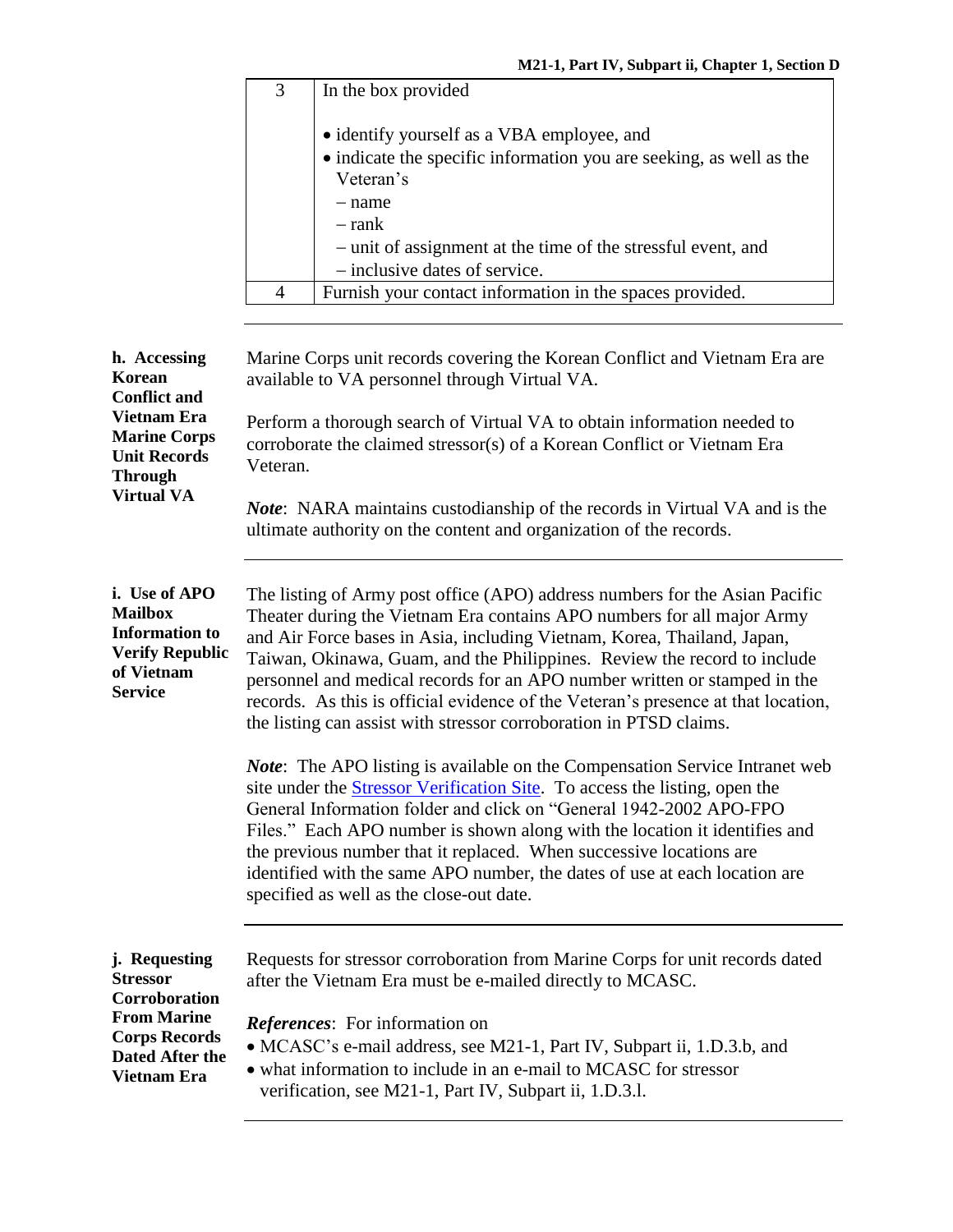| k.                                                                           | 19121-1, 1 art 1 v, bubpart n, Chapter 1, becubil D<br>MCASC is primarily responsible for                                                                                                                                                                     |  |  |
|------------------------------------------------------------------------------|---------------------------------------------------------------------------------------------------------------------------------------------------------------------------------------------------------------------------------------------------------------|--|--|
| <b>Responsibilities</b><br>of the MCASC                                      | • identifying post-Vietnam Era record(s) required to document the stressors,                                                                                                                                                                                  |  |  |
|                                                                              | <b>or</b><br>• providing confirmation that the claimed stressor(s) cannot be corroborated<br>using records in its custody.                                                                                                                                    |  |  |
|                                                                              | <b>Important:</b> An RO cannot deny a claim for PTSD based solely on the<br>absence of a verified stressor until MCASC or NARA has confirmed the<br>RO's negative findings.                                                                                   |  |  |
| l. Information<br>to Include in<br><b>Record</b>                             | The following information must be included in each e-mail request to<br>MCASC for records needed to document a claimed stressor:                                                                                                                              |  |  |
| <b>Requests to</b><br><b>MCASC</b><br>Related to a                           | • the Veteran's last name<br>• designation of the Veteran's unit of assignment at the time of the stressful                                                                                                                                                   |  |  |
| <b>Claimed In-</b><br><b>Service Stressor</b>                                | event down to the lowest possible level<br>$\bullet$ the most specific date(s), at minimum the month and year, during which the<br>stressful event occurred                                                                                                   |  |  |
|                                                                              | • geographical location where stressful event took place<br>• description of the stressful event, and                                                                                                                                                         |  |  |
|                                                                              | • the name and e-mail address of the VA Point of Contact.                                                                                                                                                                                                     |  |  |
|                                                                              | Notes:<br>• Do not include in the request any medical information or statement(s) from<br>the Veteran.<br>• MCASC only researches unit command chronology. Therefore, personal<br>identification information, such as SSN, service number, date of birth, and |  |  |
|                                                                              | dates of service should not be included in the request.<br>• Submit a request to MCASC only after exhausting all efforts to document<br>the claimed stressor(s) through other means, including Virtual VA and/or                                              |  |  |
|                                                                              | <i>official</i> military web sites.<br>• Include a copy of the e-mail request in the Veteran's claims folder.                                                                                                                                                 |  |  |
|                                                                              | References:<br>• For MCASC's e-mail address, see M21-1, Part IV, Subpart ii, 1.D.3.b.<br>• For a sample of an e-mail request to MCASC for stressor verification, see<br>M21-1, Part IV, Subpart ii, 1.D.3.m.                                                  |  |  |
| m. Sample E-<br>mail to<br><b>MCASC</b> for<br><b>Determination</b><br>as to | Below is a sample of the text to include in the e-mail to MCASC for a<br>determination as to the availability of records required to corroborate a<br>stressor that occurred during service in the Marine Corps after the Vietnam<br>Era.                     |  |  |
| <b>Availability of</b><br><b>Records to</b><br>Corroborate                   | To: Marine Corps Archives and Special Collections                                                                                                                                                                                                             |  |  |
|                                                                              | From: XYZ Regional Office                                                                                                                                                                                                                                     |  |  |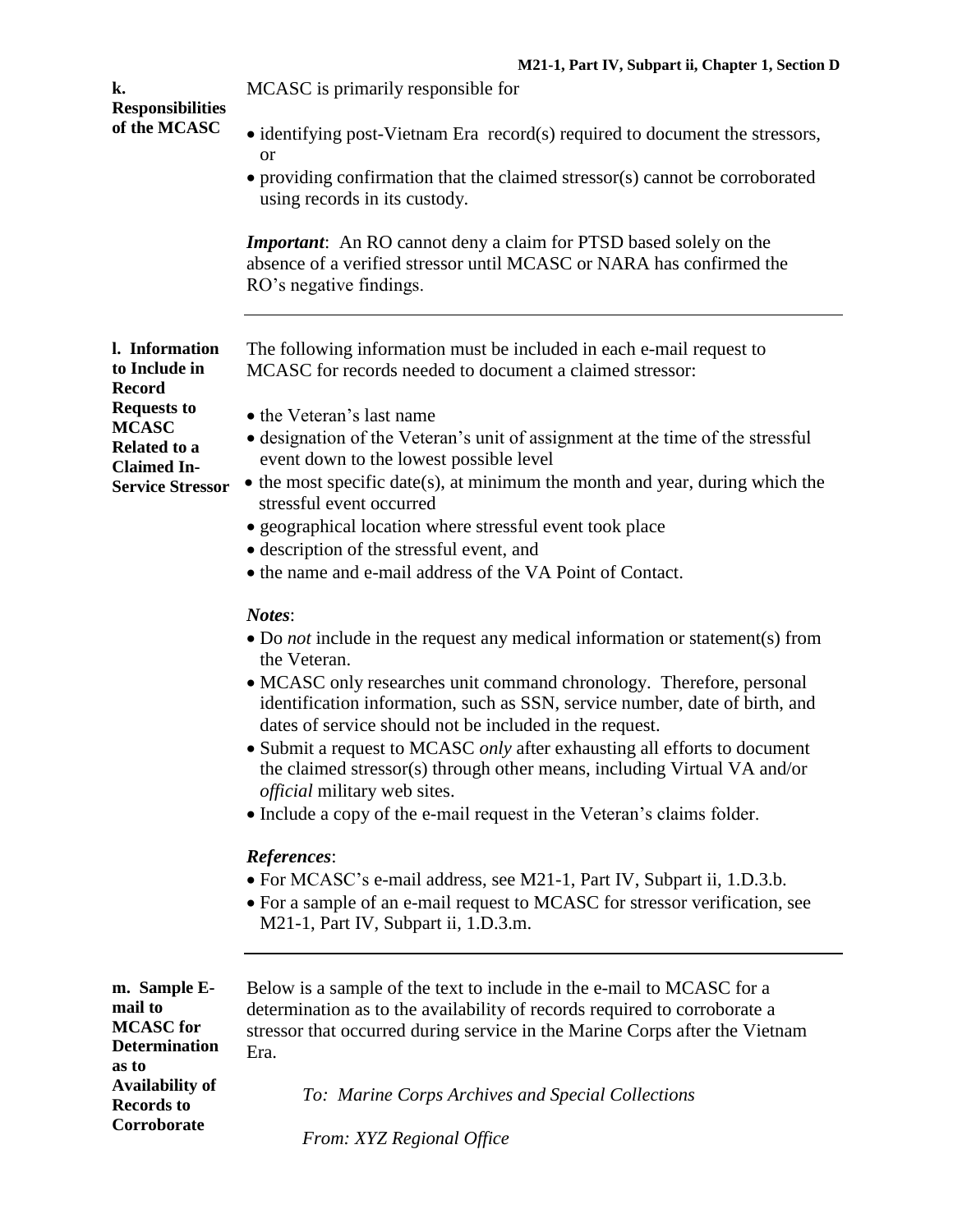|                                                                                             | Subject: Request for Research of Records for In-Service Stressor(s)                                                                                                                                                                                                                                                                                                                                                                                                                                                                                                                                                                                   |
|---------------------------------------------------------------------------------------------|-------------------------------------------------------------------------------------------------------------------------------------------------------------------------------------------------------------------------------------------------------------------------------------------------------------------------------------------------------------------------------------------------------------------------------------------------------------------------------------------------------------------------------------------------------------------------------------------------------------------------------------------------------|
|                                                                                             | This is a request for research of records in your possession for the<br>purpose of verifying an in-service stressor. The following information<br>is provided to assist your research:                                                                                                                                                                                                                                                                                                                                                                                                                                                                |
|                                                                                             | $\bullet$ Smith<br>• 3d Battalion, $12^{th}$ Marines, Bravo Company, Unit XYZ, Camp<br>Foster, Okinawa, Japan<br>$\bullet$ January 2009<br>• Norther Training Area, Okinawa, Japan<br>• Collision of two helicopters that killed 10 people during a training<br>exercise in the Northern Training Area of Okinawa.<br>• John Doe, Veterans Service Representative<br>E-mail address: John.Doe@va.gov.                                                                                                                                                                                                                                                 |
| n. Duties of the<br><b>JSRRC</b><br>Coordinator                                             | The JSRRC Coordinator is the primary point of contact for all JSRRC-related<br>issues within each RO and                                                                                                                                                                                                                                                                                                                                                                                                                                                                                                                                              |
|                                                                                             | • determines whether or not submission of a request for stressor verification<br>is appropriate<br>• serves as the MCASC and NARA point of contact for issues related to<br>records requests<br>• personally submits all of the RO's requests for stressor corroboration<br>· notifies JSRRC, MCASC, or NARA when further action on a pending<br>research request is no longer necessary, such as when evidence is received<br>that verifies the claimed stressor or the claim is withdrawn altogether, and<br>• forwards inquiries from the RO regarding JSRRC-related issues to the VA<br>Central Office (VACO) JSRRC mailbox at VAVBAWAS/CO/JSRRC. |
| o. Invalid or<br>Incomplete<br><b>Research</b><br><b>Requests to</b><br>JSRRC,<br>MCASC, or | JSRRC, MCASC, or NARA will return to the appropriate RO any research<br>request identified as invalid or incomplete, with an explanation of the<br>deficiency(ies) identified. JSRRC, MCASC, or NARA then closes out the<br>request; it must be resubmitted as a new request to receive further<br>consideration.                                                                                                                                                                                                                                                                                                                                     |
| <b>NARA</b>                                                                                 | Note: JSRRC, MCASC, and NARA process research requests on a first-<br>come, first-served basis. Incomplete requests that are later resubmitted lose<br>their original "place in line." For this reason, it is very important to provide<br>correct and complete information to JSRRC, MCASC, and NARA at the time<br>of the initial submission.                                                                                                                                                                                                                                                                                                       |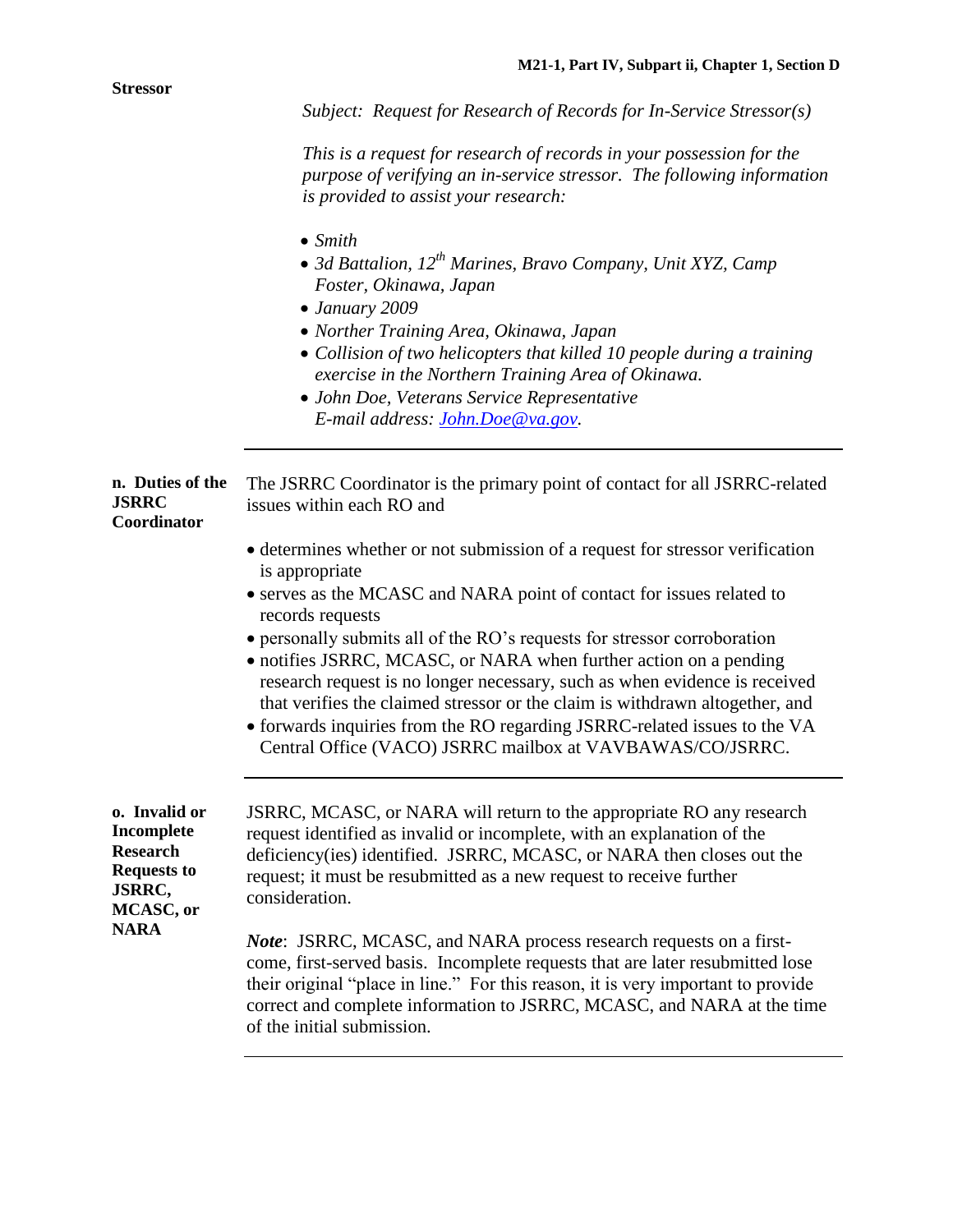## **M21-1, Part IV, Subpart ii, Chapter 1, Section D**

| p. Denying SC<br><b>Because of an</b><br><b>Unconfirmed</b><br><b>Stressor</b>                                                                                | Denying SC solely because of an unconfirmed stressor is improper unless the<br>appropriate records custodian, such as JSRRC, MCASC, or NARA, has<br>confirmed that the claimed stressor cannot be corroborated or<br>• the Veteran has failed to provide the basic information required to conduct<br>research, and<br>• the JSRRC Coordinator has taken the actions described in M21-1, Part IV,<br>Subpart ii.1.D.4. |                                                                          |
|---------------------------------------------------------------------------------------------------------------------------------------------------------------|------------------------------------------------------------------------------------------------------------------------------------------------------------------------------------------------------------------------------------------------------------------------------------------------------------------------------------------------------------------------------------------------------------------------|--------------------------------------------------------------------------|
| q. Handling<br><b>Requests for</b><br><b>More</b><br><b>Information</b><br>From JSRRC,                                                                        | Occasionally, JSRRC, MCASC, or NARA requires additional information in<br>order to conduct its research. When this occurs, the RO must take immediate<br>action to comply with the request.                                                                                                                                                                                                                            |                                                                          |
| MCASC, or<br><b>NARA</b>                                                                                                                                      | Notes:<br>• The JSRRC Coordinator may contact the Veteran by telephone to obtain the<br>additional information needed to document the in-service stressor. The<br>Report of General Information.<br>• Failure by the Veteran to respond substantively to the request for<br>information is grounds for denial of the claim based on the absence of a<br>verifiable stressor.                                           | substance of the telephone call must be documented on a VA Form 27-0820, |
|                                                                                                                                                               | <b>Reference:</b> For more information on stressor corroboration and the additional<br>evidence that may be required to conduct research, see the <i>JSRRC Stressor</i><br>Verification Guide.                                                                                                                                                                                                                         |                                                                          |
| r. Failure of a<br><b>Veteran to</b><br><b>Provide</b><br><b>Sufficient</b><br><b>Information</b><br>About a<br><b>Claimed In-</b><br><b>Service Stressor</b> | Use the table below to determine what action to take when a Veteran fails to<br>provide sufficient information about a claimed in-service stressor.                                                                                                                                                                                                                                                                    |                                                                          |
|                                                                                                                                                               | If a Veteran                                                                                                                                                                                                                                                                                                                                                                                                           | Then                                                                     |

|--|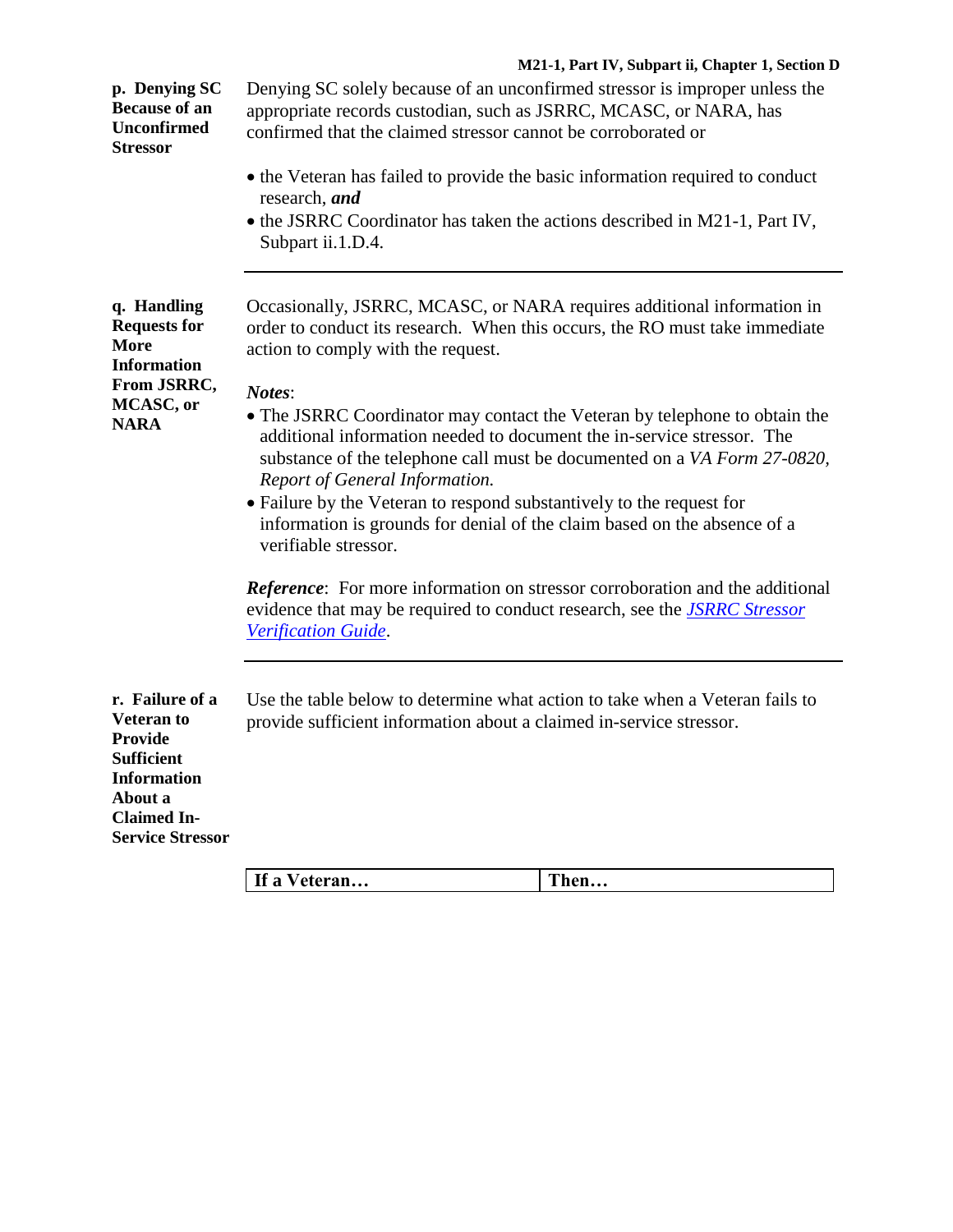| fails to respond within 30 days to the | refer the case to the JSRRC             |
|----------------------------------------|-----------------------------------------|
| request for information about a        | Coordinator to make a formal            |
| claimed stressor                       | finding that sufficient information     |
|                                        | required to corroborate the claimed     |
|                                        | $stressor(s)$ does not exist.           |
|                                        |                                         |
|                                        | <i>Reference</i> : For more information |
|                                        | on action taken by the JSRRC            |
|                                        | Coordinator when a claimed in-          |
|                                        | service stressor cannot be.             |
|                                        | corroborated, see                       |
|                                        | • M21-1, Part IV, Subpart ii,           |
|                                        | 1.D.4.a, and                            |
|                                        | · M21-1, Part IV, Subpart ii,           |
|                                        | 1.D.4.b.                                |
| submits insufficient information in    | send a 10-day follow-up letter          |
| response to the initial request for    | explaining                              |
| information                            |                                         |
|                                        | • what information is missing, and      |
|                                        | • why the information is needed.        |
| • fails to respond to the follow-up    | refer the case to the JSRRC             |
| letter within 10 days, or              | Coordinator to make a formal            |
| • submits information in response to   | finding that sufficient information     |
| the follow-up letter that is still     | required to corroborate the claimed     |
| insufficient                           | $stressor(s)$ does not exist.           |
|                                        |                                         |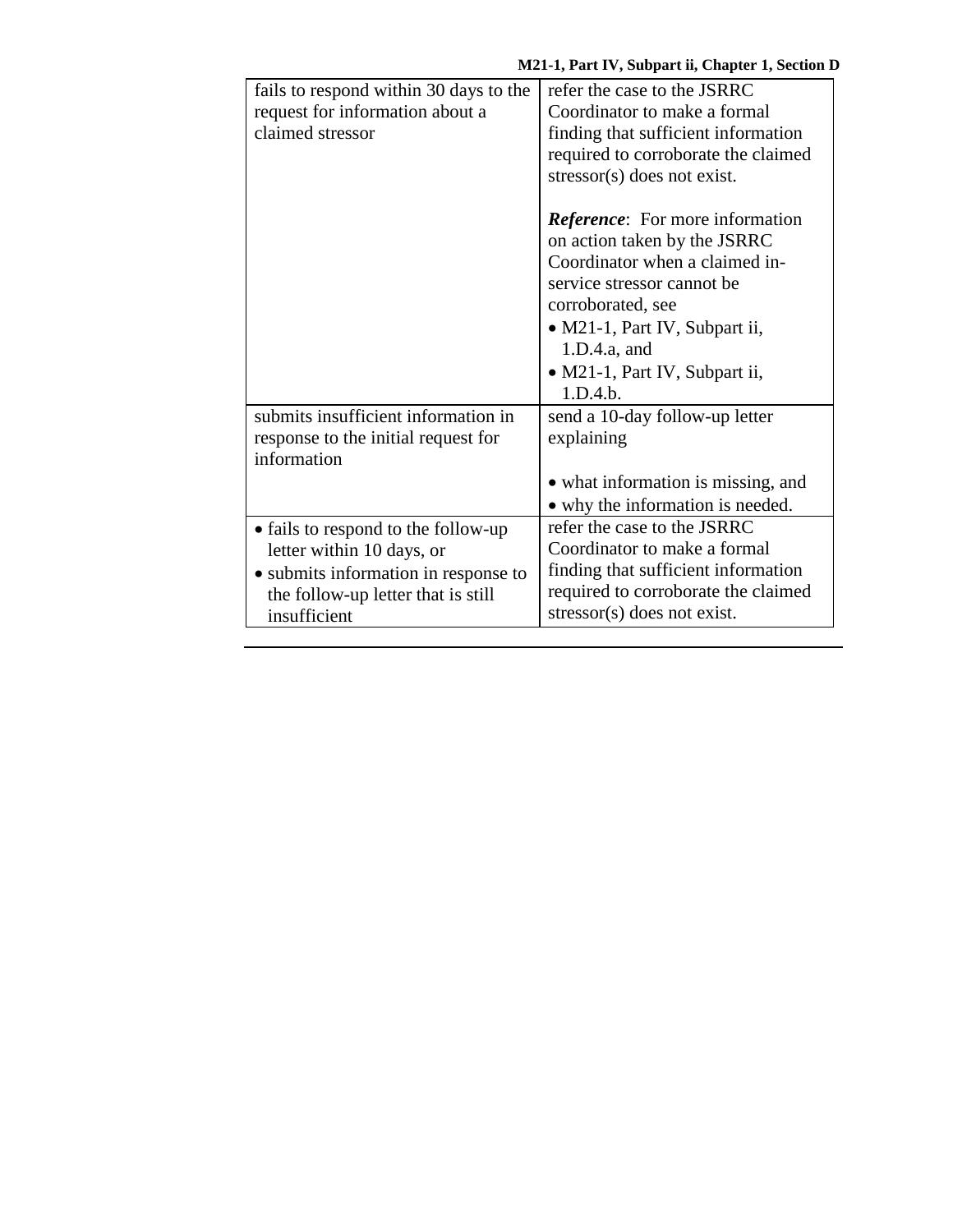# **4. Completion of a Formal Finding of a Lack of Information Required to Document the Claimed Stressor(s)**

| <b>Introduction</b>                                                      | This topic contains information on completing a formal finding of a lack of<br>information required to document the claimed stressor(s), including                                                                                                                                                                                                                                                                                                                                                                                                              |  |
|--------------------------------------------------------------------------|-----------------------------------------------------------------------------------------------------------------------------------------------------------------------------------------------------------------------------------------------------------------------------------------------------------------------------------------------------------------------------------------------------------------------------------------------------------------------------------------------------------------------------------------------------------------|--|
|                                                                          | • action by the JSRRC Coordinator when a claimed in-service stressor cannot<br>be corroborated<br>• requirements for a formal finding, and<br>• a sample of a formal finding.                                                                                                                                                                                                                                                                                                                                                                                   |  |
| <b>Change Date</b>                                                       | May 21, 2015                                                                                                                                                                                                                                                                                                                                                                                                                                                                                                                                                    |  |
| a. Action by<br>the JSRRC<br>Coordinator<br>When a<br><b>Claimed In-</b> | When a claimed in-service stressor cannot be corroborated, the JSRRC<br>Coordinator will make a formal finding regarding the lack of sufficient<br>information in the claims folder to document the occurrence of the stressful<br>event(s) and the Veteran's involvement in it.                                                                                                                                                                                                                                                                                |  |
| <b>Service Stressor</b><br><b>Cannot Be</b><br><b>Corroborated</b>       | To ensure that the information of record is insufficient, the JSRRC<br>Coordinator should review the claims folder to confirm that                                                                                                                                                                                                                                                                                                                                                                                                                              |  |
|                                                                          | • the claimant was properly notified of the information required to document<br>the stressor(s), and<br>• all relevant evidence, to include service records, has been considered in an<br>attempt to confirm the occurrence of the stressful event.                                                                                                                                                                                                                                                                                                             |  |
|                                                                          | <b>Important:</b> The determination that a claimed in-service stressor cannot be<br>corroborated is to be made based on the objective evidence of record and not<br>the JSRRC Coordinator's own personal feelings about the believability of the<br>stressor.                                                                                                                                                                                                                                                                                                   |  |
| b.<br><b>Requirements</b>                                                | The formal finding                                                                                                                                                                                                                                                                                                                                                                                                                                                                                                                                              |  |
| for a Formal<br><b>Finding</b>                                           | • must be approved by the VSCM or his/her designee<br>• should be on a separate page to be filed in the claims folder, and<br>· should note<br>- the actions taken to obtain the required information<br>- that all procedures have been properly followed<br>- that evidence of all efforts to obtain the records is in the claims folder<br>- that all efforts to obtain the needed information have been exhausted<br>- that further efforts would be futile, and<br>$-$ that the information required to document the stressful event(s) is<br>unavailable. |  |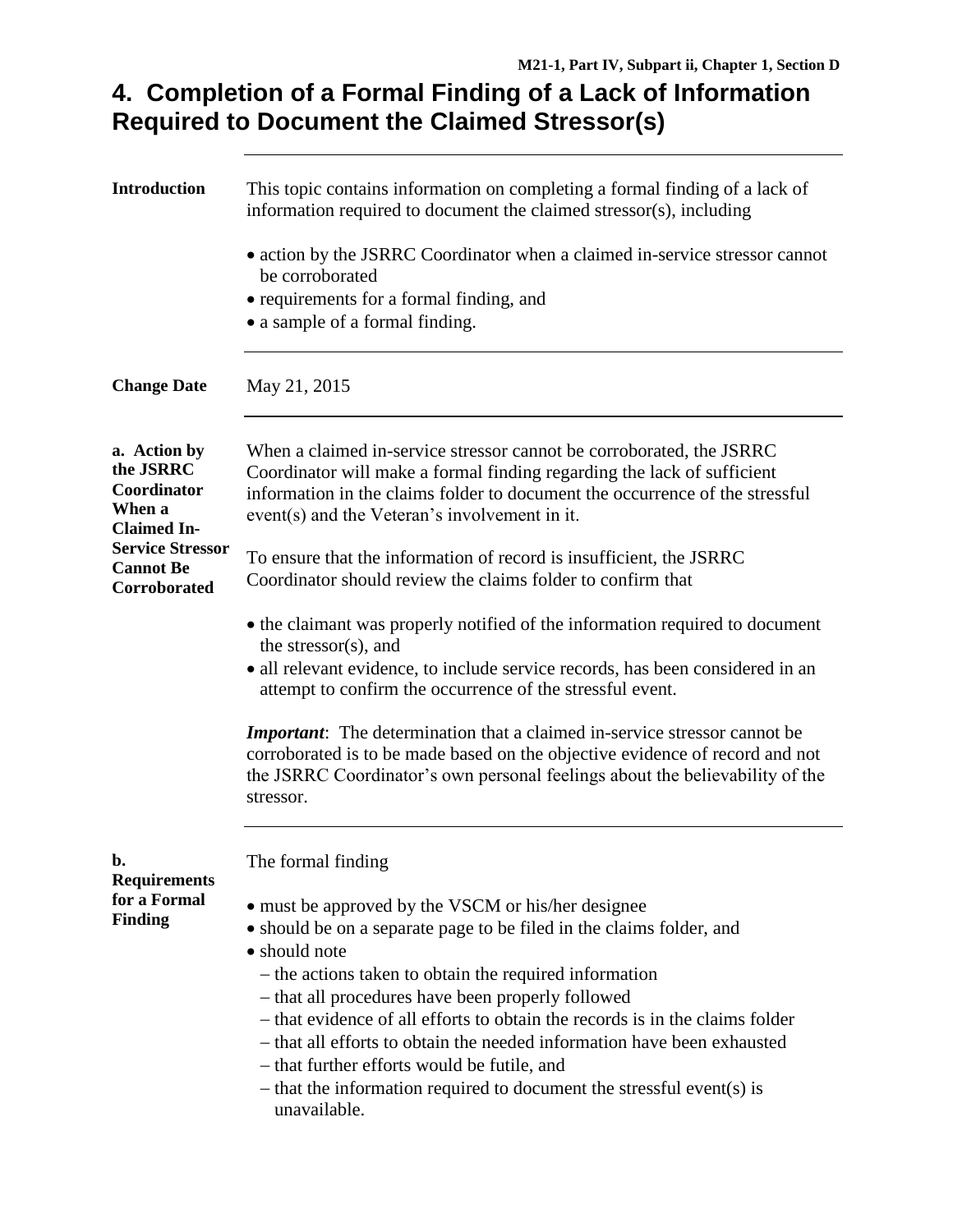*Note*: It is *not* necessary to contact the Veteran by telephone to

- advise him/her of the formal finding, or
- allow additional time to submit the needed information.

**c. Sample of a Formal Finding** the claimed stressor(s) is shown below A sample of a formal finding of a lack of information required to document

| <b>Department of Veterans Affairs</b>                                                                                                                                                                                                                                                                                                                         | <b>Memorandum</b> |
|---------------------------------------------------------------------------------------------------------------------------------------------------------------------------------------------------------------------------------------------------------------------------------------------------------------------------------------------------------------|-------------------|
| Date:                                                                                                                                                                                                                                                                                                                                                         |                   |
| From:                                                                                                                                                                                                                                                                                                                                                         |                   |
| RE: Private, John Q.<br>CSS 999 99 9999                                                                                                                                                                                                                                                                                                                       |                   |
| Subj: Formal finding of a lack of information required to corroborate stressor(s)<br>associated with a claim for service connection for PTSD.                                                                                                                                                                                                                 |                   |
| To: File                                                                                                                                                                                                                                                                                                                                                      |                   |
| 1. We have determined that the information required to corroborate the stressful<br>events described by the Veteran is insufficient to send to the U.S. Army and Joint<br>Services Records Research Center (JSRRC) and/or insufficient to allow for<br>meaningful research of Marine Corps or National Archives and Records<br>Administration (NARA) records. |                   |
| 2. All procedures to obtain this information from the Veteran have been properly<br>followed. Evidence of written and telephonic efforts to obtain this information is<br>in the file. All efforts to obtain the needed information have been exhausted, and<br>any further attempts would be futile.                                                         |                   |
| 3. The following efforts were made in order to obtain the information necessary to<br>corroborate stressful events for the PTSD claim:                                                                                                                                                                                                                        |                   |
| 1.<br>2.<br>3.<br>4.<br>5.                                                                                                                                                                                                                                                                                                                                    |                   |
| Signature and position of preparer:                                                                                                                                                                                                                                                                                                                           |                   |
| Signature of Veterans Service Center Manager or designee:                                                                                                                                                                                                                                                                                                     |                   |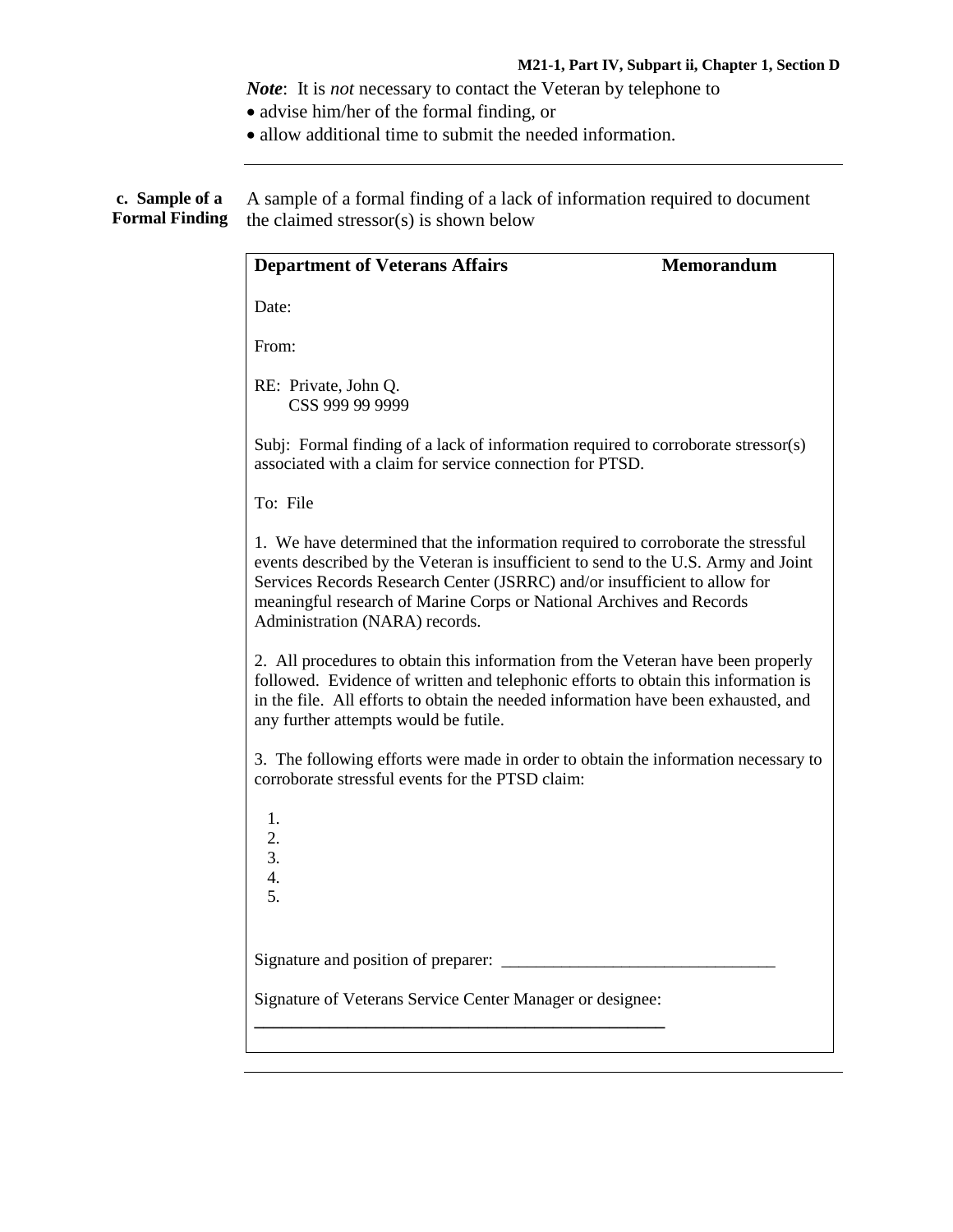# **5. Developing Claims for SC for PTSD Based on Personal Trauma**

| <b>Introduction</b>                                                     | This topic contains information on developing claims for SC for PTSD based<br>on personal trauma, including                                                                                                                                                                                                                                                                                                                                                                                                                                                                                                                                                                                                                         |
|-------------------------------------------------------------------------|-------------------------------------------------------------------------------------------------------------------------------------------------------------------------------------------------------------------------------------------------------------------------------------------------------------------------------------------------------------------------------------------------------------------------------------------------------------------------------------------------------------------------------------------------------------------------------------------------------------------------------------------------------------------------------------------------------------------------------------|
|                                                                         | • general information on personal trauma<br>• the evidence required to establish SC based on in-service personal trauma<br>• the process for obtaining information from the Veteran in claims based on<br>in-service personal trauma<br>· DoD's reporting procedures following MST incidents                                                                                                                                                                                                                                                                                                                                                                                                                                        |
|                                                                         | • the action VA takes upon receipt of a claim based on MST<br>• the language to include in the section 5103 notice if the MST report is<br>restricted                                                                                                                                                                                                                                                                                                                                                                                                                                                                                                                                                                               |
|                                                                         | • the language to include in the section 5103 notice if the MST report is<br>unrestricted                                                                                                                                                                                                                                                                                                                                                                                                                                                                                                                                                                                                                                           |
| <b>Change Date</b>                                                      | • developing with DoD in claims based on MST<br>• a sample development letter to DoD in claims based on MST<br>• a sample Response to Request for DD Form 2910 or Other Similar Form<br>• the MAP-D or VBMS letters to use to obtain information from the Veteran<br>in claims based on personal trauma<br>• the process for obtaining service records in claims based on personal trauma<br>• the problems associated with development in claims based on personal<br>trauma<br>• alternative sources for information in claims based on personal trauma<br>• the process for obtaining police reports in claims based on personal trauma,<br>and<br>• contact information for DoD MST units by branch of service.<br>May 21, 2015 |
| a. General<br><b>Information on</b><br><b>Personal</b><br><b>Trauma</b> | <b>Personal trauma</b> for the purpose of VA disability compensation claims based<br>on PTSD refers broadly to stressor events involving harm perpetrated by a<br>person who is not considered part of an enemy force.                                                                                                                                                                                                                                                                                                                                                                                                                                                                                                              |
|                                                                         | <i>Examples:</i> Assault, battery, robbery, mugging, stalking, harassment.                                                                                                                                                                                                                                                                                                                                                                                                                                                                                                                                                                                                                                                          |
|                                                                         | <b>Military sexual trauma</b> is a subset of personal trauma and refers to sexual<br>harassment, sexual assault, or rape that occurs in a military setting.                                                                                                                                                                                                                                                                                                                                                                                                                                                                                                                                                                         |
|                                                                         | Reference: For more information on processing claims for PTSD based on<br>personal trauma, see                                                                                                                                                                                                                                                                                                                                                                                                                                                                                                                                                                                                                                      |
|                                                                         | • M21-1, Part III, Subpart iv, 4.H.4<br>• the <b>PTSD Personal Assault Information</b> site on the Compensation Service<br>Intranet, and                                                                                                                                                                                                                                                                                                                                                                                                                                                                                                                                                                                            |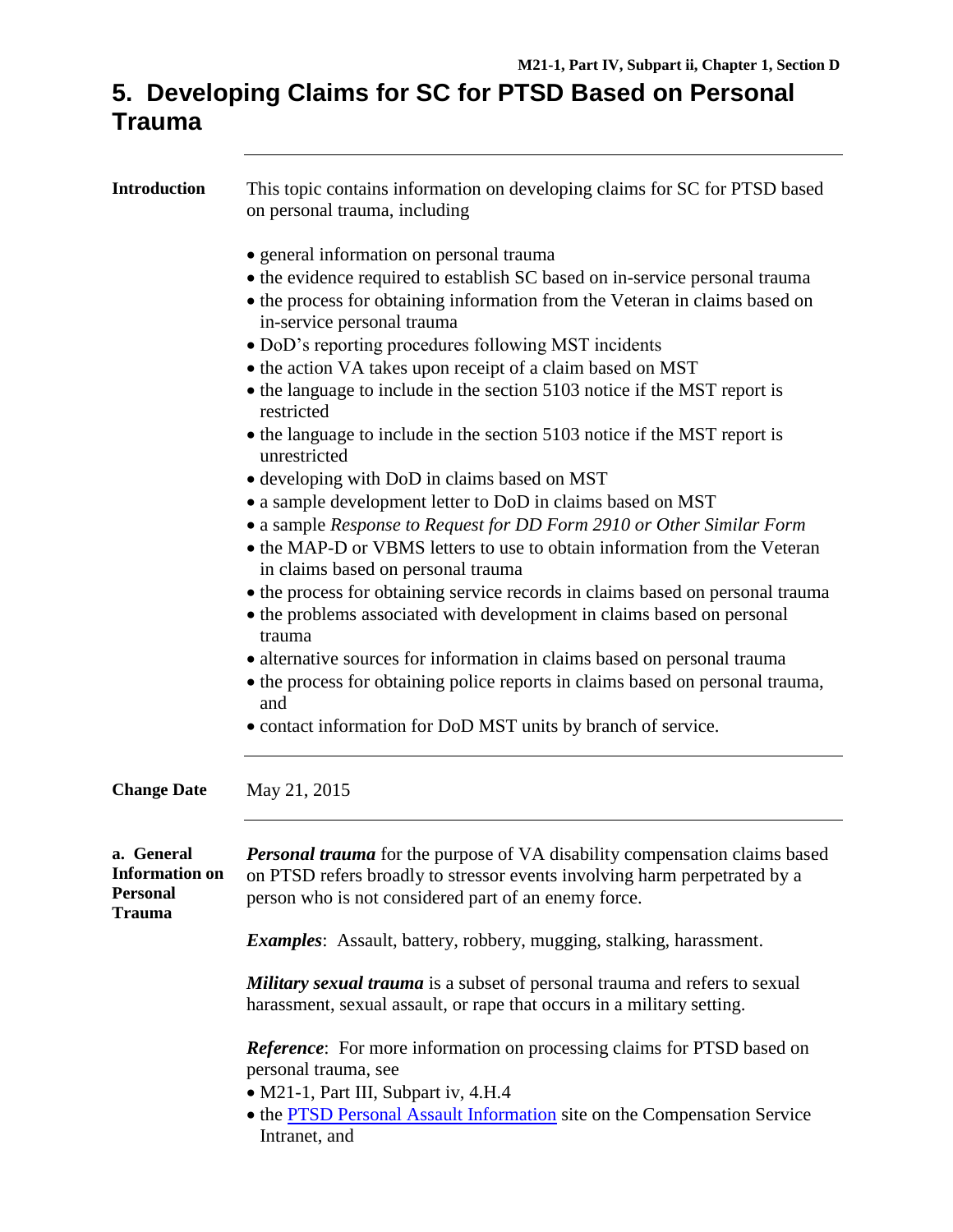$\bullet$  [38 CFR 3.304\(f\)\(5\).](http://www.ecfr.gov/cgi-bin/text-idx?SID=f03f3b0b717b1961b986921476563360&node=se38.1.3_1304&rgn=div8)

**b. Evidence Required to Establish SC Based on In-Service Personal Trauma** To establish SC for PTSD based on in-service personal trauma, there *must* be credible evidence to support the Veteran's assertion that the stressful event occurred. This does *not* mean that the evidence actually proves that the incident occurred, but that there is at least an approximate balance of positive and negative evidence that the event did occur. *Note*: Veterans whose stressor occurred during inactive duty for training (INACDUTRA) are eligible for SC in the same manner as those whose stressor occurred during active duty or active duty for training. VA Office of General Counsel concluded in [VAOPGCPREC 08-2001](http://www4.va.gov/ogc/docs/2001/prc08-2001.doc) that "PTSD resulting from sexual assault may be considered a disability resulting from an injury." *References*: For more information on • applying the benefit-of-the-doubt rule, see M21-1, Part III, Subpart iv, 2.B.3.g, and M21-1, Part III, Subpart iv, 2.B.4.h • negative evidence, see *[Forshey v. Principi](http://vbaw.vba.va.gov/bl/21/Advisory/CAVCDAD.htm#bmf)*,284 F.3d 1335 (Fed. Cir. 2002) (en banc), and *[Maxson v. Gober](http://vbaw.vba.va.gov/bl/21/advisory/CAVCDAD.htm#bmm)*, 230 F.3d 1330 (Fed. Cir. 2000), and • guidance that the absence of a service record documenting an unreported sexual assault or failure to report an in-service sexual assault to military authorities may not be considered evidence that the sexual assault did not occur, see M21-1, Part III, Subpart iv, 4.H.4.c, and *[AZ, AY v. Shinseki](http://www.cafc.uscourts.gov/sites/default/files/opinions-orders/12-7046.Opinion.9-26-2013.1.PDF)*, 731 F.3d 1303 (Fed. Cir. 2013). **c. Process for Obtaining Information From the Veteran in Claims Based on In-Service Personal Trauma** Identifying possible sources of evidence to support the claim may require asking the Veteran for information concerning the traumatic incident. Make this request as compassionately as possible in order to avoid causing further trauma. Although personal trauma is most often thought of as involving female Veterans, male Veterans may also be involved. Be sure requests for evidence/ information reflect the appropriate gender of the Veteran. **d. DoD's Reporting Procedures Following MST Incidents** DoD offers two reporting options for MST, restricted and unrestricted. Restricted reporting allows a service member to file a report confidentially without initiating the investigative process. Following an MST incident, a service member may elect one of these reporting options by completing *DD Form 2910, Victim Reporting Preference Statement*.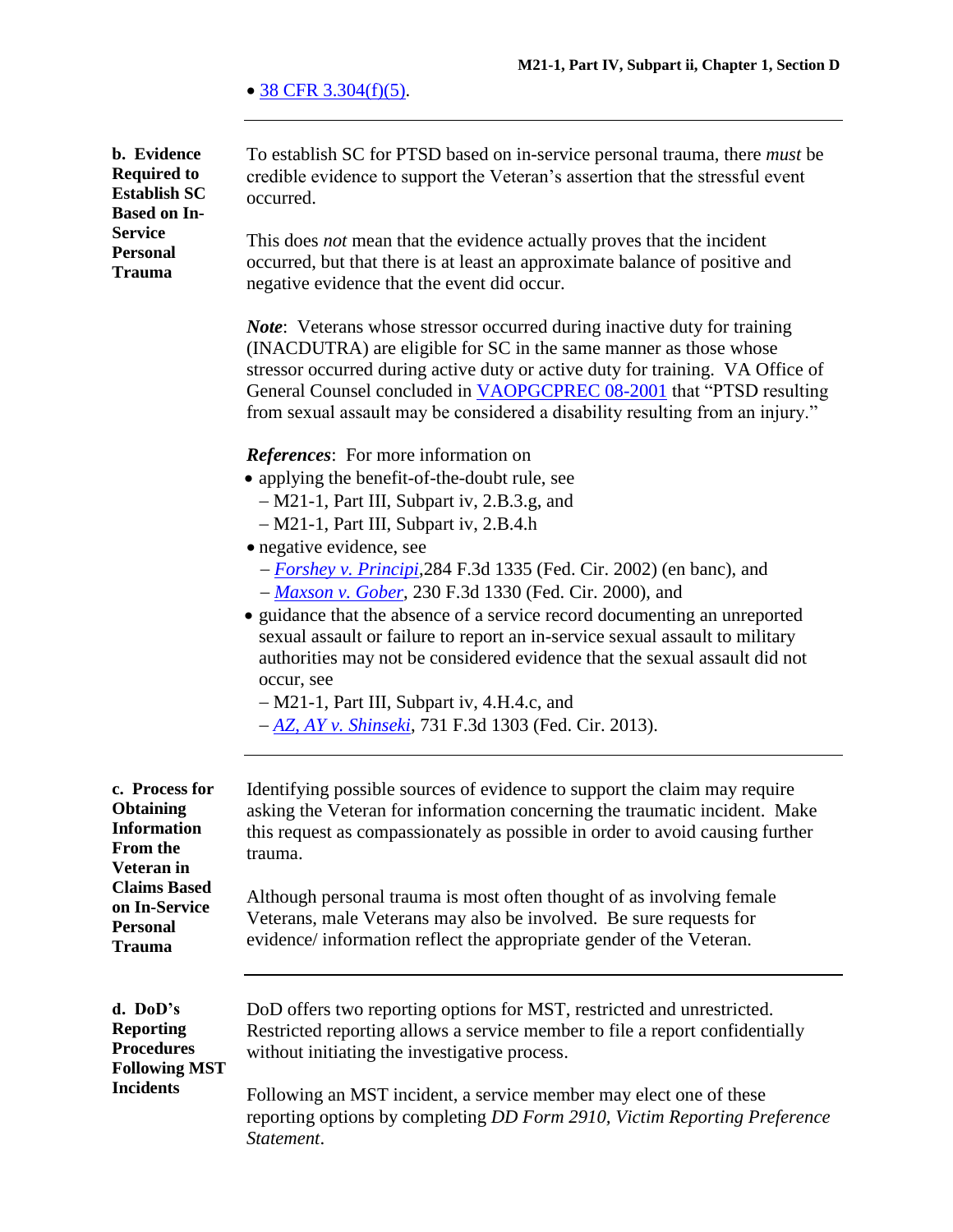The service member may also elect an optional sexual assault forensic examination (SAFE), which is performed by a health care provider and is documented on *DD Form 2911, Forensic Medical Report: Sexual Assault Examination*.

#### *Notes*:

- DoD may have used other forms prior to the issuance of *DD Form 2910.* For example, the Department of the Navy used the form *NAVPERS 1752/1, Sexual Assault Incident Data Collection Report*.
- In restricted reporting cases, DoD stores the evidence, including results from the SAFE, for one year following the date of the victim's report of sexual assault. If the victim does not claim the evidence or elect an unrestricted report within one year, DoD destroys it.

**e. Action VA Takes Upon Receipt of Claim Based on MST**

The table below shows the action VA takes upon receipt of a claim based on MST.

| <b>Step</b>    | <b>Action</b>                                                          |
|----------------|------------------------------------------------------------------------|
|                | The RO's MST Outreach Coordinator contacts the Veteran via             |
|                | telephone to ask if he/she completed DD Form 2910, DD Form             |
|                | 2911, or a similar form following the incident.                        |
|                |                                                                        |
|                | <i>Note</i> : If the MST Outreach Coordinator is unable to contact the |
|                | Veteran by telephone on the first attempt, a second attempt is not     |
|                | necessary. Continue to develop for the evidence by letter using        |
|                | the restricted report paragraphs as shown in M21-1, Part IV,           |
|                | Subpart ii, 1.D.5.f.                                                   |
| $\overline{2}$ | Did the Veteran state he/she completed one of the forms?               |
|                |                                                                        |
|                | • If yes, go to Step 3.                                                |
|                | • If no, follow the normal procedures for developing claims based      |
|                | on personal trauma shown in this topic.                                |
| 3              | Ask the Veteran for the following information                          |
|                |                                                                        |
|                | • the name and location of the military base where the report was      |
|                | filed                                                                  |
|                | • copies of the DD Form 2910, DD Form 2911, or other                   |
|                | evidence, and                                                          |
|                | • whether the report was restricted or unrestricted.                   |
|                |                                                                        |
|                | Notes:                                                                 |
|                | • Inform the Veteran that he/she will receive a letter documenting     |
|                | this request for information.                                          |
|                | • If the Veteran indicated that the report is unrestricted, develop    |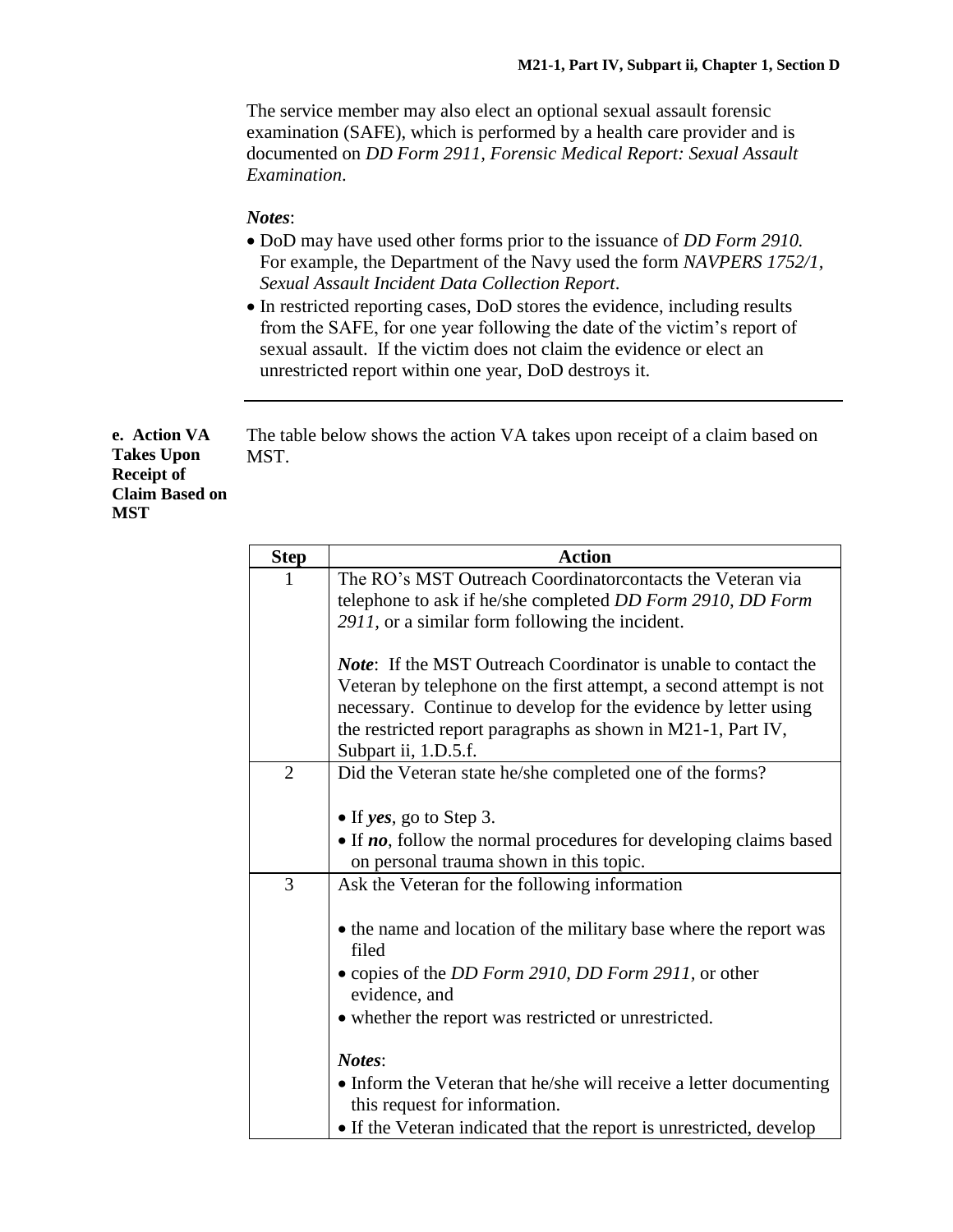|                | for the DoD records immediately by sending the development         |
|----------------|--------------------------------------------------------------------|
|                | letter shown in M21-1, Part IV, Subpart ii, 1.D.5.i.               |
| $\overline{4}$ | Document the telephone contact on VA Form 27-0820.                 |
|                |                                                                    |
|                | <b>Reference:</b> For more information on documenting telephone    |
|                | contacts, see M21-1, Part I, 1.C.6.                                |
| 5              | Send the claimant the section 5103 notice, to include normal       |
|                | personal trauma development, such as                               |
|                |                                                                    |
|                | • development for VA Form 21-0781a, and                            |
|                | the additional paragraph shown in                                  |
|                | - M21-1, Part IV, Subpart ii, 1.D.5.f (restricted report), or      |
|                | - M21-1, Part IV, Subpart ii, 1.D.5.g (unrestricted report).       |
|                |                                                                    |
|                | <b>Note:</b> DD Form 2911 may be used in lieu of VA Form 21-0781a, |
|                | as both forms contain the same information.                        |
|                |                                                                    |
|                | <b>Reference:</b> For more information on using letters to obtain  |
|                | information in personal trauma claims, see M21-1, Part IV,         |
|                | Subpart ii, 1.D.5.k.                                               |
|                |                                                                    |

| f. Language to<br>Include in the<br><b>Section 5103</b>       | Include the follow language in the section 5103 notice if the MST report is<br>restricted.                                                                                                                                                                                                                                                                                                                                                                                                                       |  |
|---------------------------------------------------------------|------------------------------------------------------------------------------------------------------------------------------------------------------------------------------------------------------------------------------------------------------------------------------------------------------------------------------------------------------------------------------------------------------------------------------------------------------------------------------------------------------------------|--|
| <b>Notice if MST</b><br><b>Report Is</b><br><b>Restricted</b> | If you have completed DD Form 2910, Victim Report Preference<br>Statement, or similar form, following the personal assault, please<br>provide us with a copy. If you don't have the form, you may obtain a<br>copy of the form by contacting the Sexual Assault Prevention and<br>Response Office (SAPRO) at the military base where you filed your<br>report.                                                                                                                                                   |  |
|                                                               | If you would like us to obtain the form on your behalf, please complete<br>and return the enclosed VA Form 21-4142, Authorization and Consent<br>to Release Information to the Department of Veterans Affairs (VA).<br>Be sure to reference DD Form 2910, or similar form, on VA Form 21-<br>4142.                                                                                                                                                                                                               |  |
|                                                               | Additionally, if you had a sexual assault forensic examination (SAFE)<br>performed following the personal assault, please send us any copies of<br>the examination that you have. If you would like us to obtain them for<br>you, please indicate this on the VA Form 21-4142. If you are<br>submitting copies of the SAFE, you do not need to complete VA Form<br>21-0781a, Statement in Support of Claim for Service Connection for<br>Post-Traumatic Stress Disorder (PTSD) Secondary to Personal<br>Assault. |  |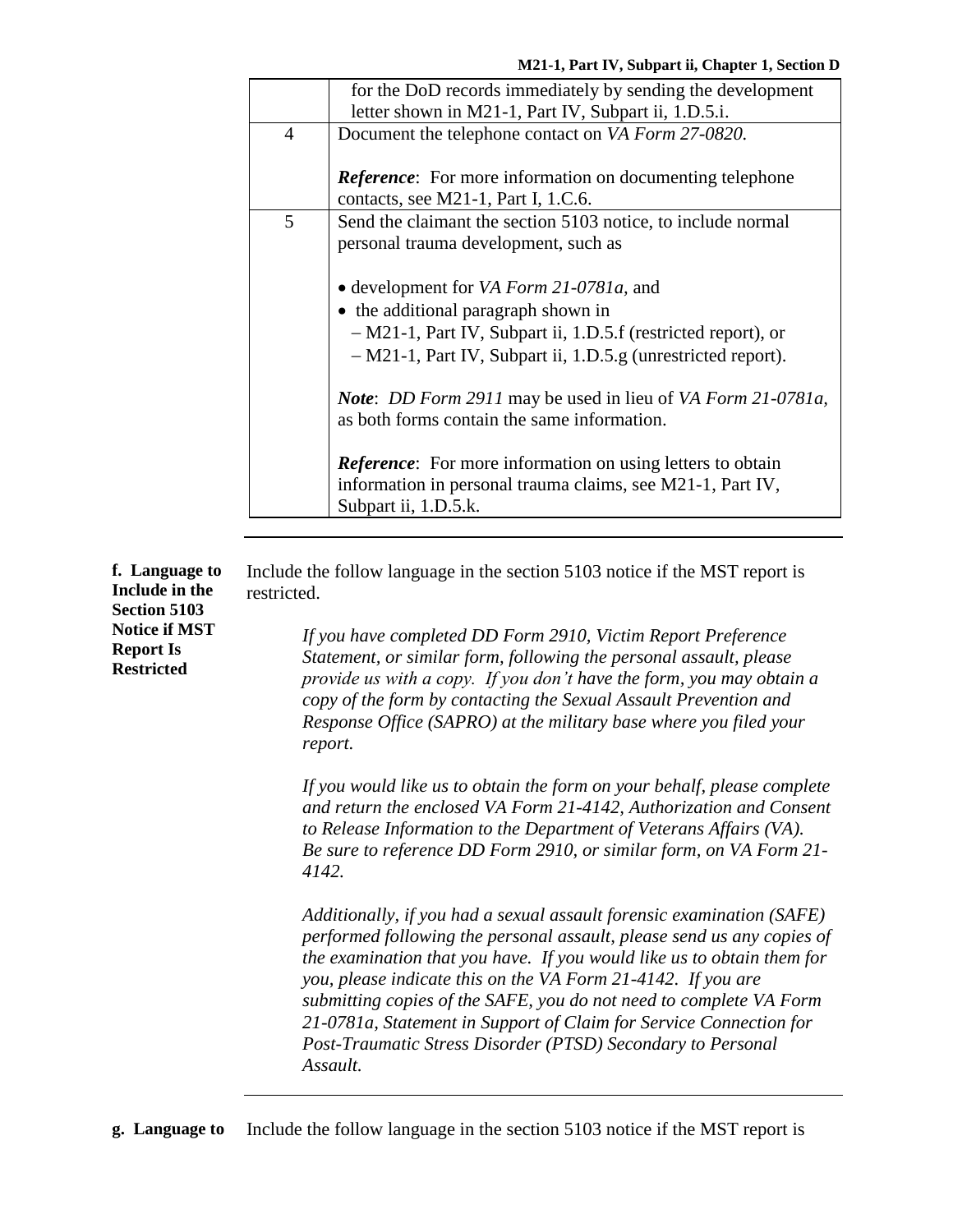| Include in the<br><b>Section 5103</b>                           | unrestricted.                                                                                                                                                                                                                                                                                          |
|-----------------------------------------------------------------|--------------------------------------------------------------------------------------------------------------------------------------------------------------------------------------------------------------------------------------------------------------------------------------------------------|
| <b>Notice if MST</b><br><b>Report Is</b><br><b>Unrestricted</b> | We have requested the following records from the Department of<br>Defense:                                                                                                                                                                                                                             |
|                                                                 | • DD Form 2910, Victim Report Preference Statement, or similar form,<br>and/or                                                                                                                                                                                                                         |
|                                                                 | • sexual assault forensic examination (SAFE).                                                                                                                                                                                                                                                          |
|                                                                 | If you have these records in your possession, please provide us with<br>copies. If you don't have the records, you may obtain copies of them by<br>contacting the Sexual Assault Prevention and Response Office (SAPRO)<br>at the military base where you filed your report.                           |
| h. Developing<br>With DoD in<br><b>Claims Based</b>             | Initiate development to DoD immediately when the Veteran indicates the<br>MST report was unrestricted or upon receipt of VA Form 21-4142.                                                                                                                                                              |
| on MST                                                          | Send the development letter shown in M21-1, Part IV, Subpart ii, 1.D.5.i, to<br>the Sexual Assault Prevention and Response Office (SAPRO) at the base on<br>which the assault is reported to have occurred.                                                                                            |
|                                                                 | Reference: For contact information for MST units in each branch of service,<br>see M21-1, Part IV, Subpart ii, 1.D.5.p.                                                                                                                                                                                |
|                                                                 | If no response is received within 30 days, send a follow-up letter to the<br>appropriate base. Establish a 30-day control, notify the Veteran of the delay<br>in obtaining the records, and ask the Veteran to submit any restricted or<br>unrestricted records that he/she has in his/her possession. |
|                                                                 | If DoD indicates it cannot locate the documents, prepare a memorandum of<br>unavailability per M21-1, Part III, Subpart iii, 2.I.4.a.                                                                                                                                                                  |
| i. Sample<br><b>Development</b><br><b>Letter to DoD</b>         | Below is a sample development letter requesting evidence from DoD in<br>claims based on MST.                                                                                                                                                                                                           |
| in Claims<br><b>Based on MST</b>                                | <b>Reference:</b> For a sample Response to Request for DD Form 2910 or Other<br>Similar Form, see M21-1, Part IV, Subpart ii, 1.D.5.j.                                                                                                                                                                 |
| <b>Refer To:</b><br>[File Number]<br>[RO Unit Number]           |                                                                                                                                                                                                                                                                                                        |
| [Name]<br>[Address]<br>[Veteran's Name]                         |                                                                                                                                                                                                                                                                                                        |
| Dear [name]:                                                    |                                                                                                                                                                                                                                                                                                        |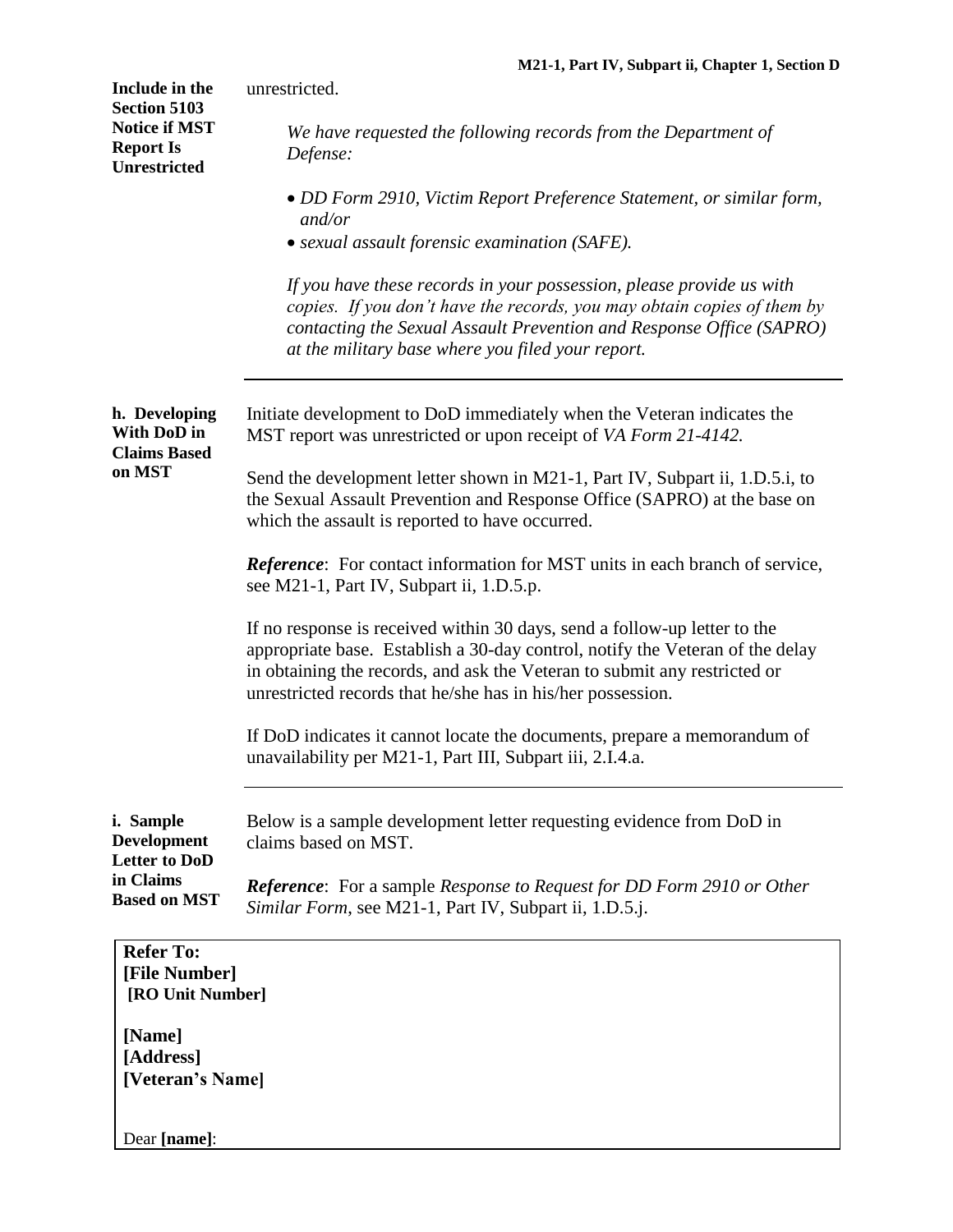**[Veteran's name]** has applied for disability benefits from VA. The Veteran states that he/she reported a sexual assault at your facility.

Please furnish copies of the following forms:

*DD Form 2910, Victim Report Preference Statement*, or similar form, and

*DD Form 2911, Forensic Medical Report: Sexual Assault Examination,* or similar form.

We have enclosed *VA Form 21-4142, Authorization and Consent to Release Information to the Department of Veterans Affairs (VA),* signed by the Veteran permitting you to release this information to VA.

Please send these records within 30 days. Be sure to attach a copy of this letter with your response. If you do not have the records, please advise us of that fact. For your convenience, we have included a response sheet at the end of this letter. If you have any questions, you may call us at 1-800-827-1000. If you call, please have this letter available.

Sincerely yours,

Veterans Service Center Manager

Enclosures: Response to Request for *DD Form 2910* or Other Similar Form *VA Form 21-4142, Authorization for Release of Information*

| j. Sample<br><b>Response to</b><br><b>Request for DD</b> | Below is a sample <i>Response to Request for DD Form 2910 or Other Similar</i><br>Form.                                |
|----------------------------------------------------------|------------------------------------------------------------------------------------------------------------------------|
| Form 2910 or<br><b>Other Similar</b><br>Form             | <i>Note</i> : Enclose this form with the sample development letter shown in $M21-1$ ,<br>Part IV, Subpart ii, 1.D.5.i. |
|                                                          | <b>Response to Request for DD Form 2910 or Other Similar Form</b>                                                      |
|                                                          | [] We have enclosed the following forms:                                                                               |
|                                                          | <b>DD Form 2910</b>                                                                                                    |
|                                                          | <b>DD Form 2911</b>                                                                                                    |
|                                                          | <b>Other Similar Form:</b>                                                                                             |
|                                                          | <b>Other Evidence:</b>                                                                                                 |

**[ ] The Veteran filed a report; however, the documents were destroyed. The following information is provided to you:**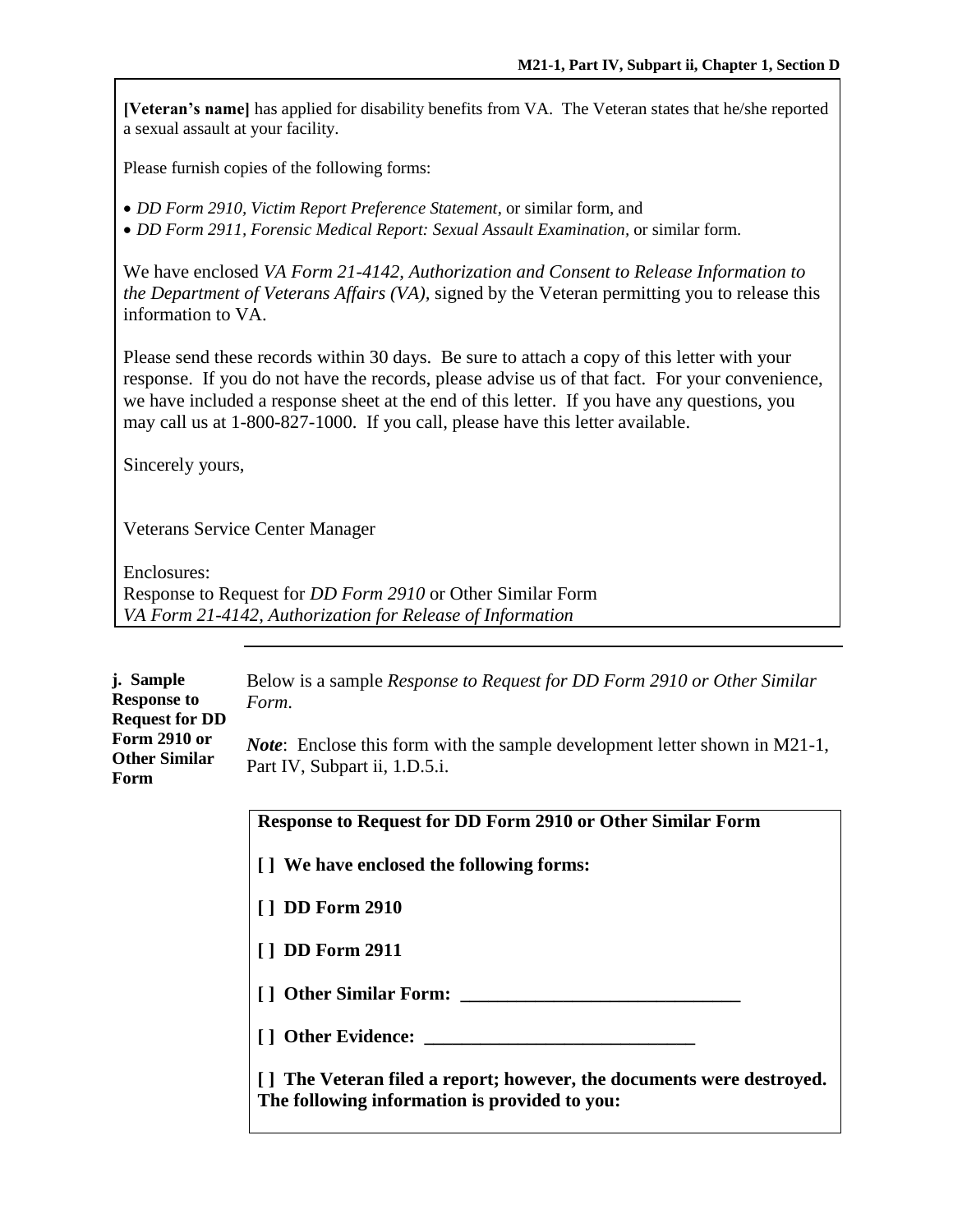| <b>Type of Report: Restricted Unrestricted</b>        |  |
|-------------------------------------------------------|--|
| [] We have no record that the Veteran filed a report. |  |
|                                                       |  |
|                                                       |  |
|                                                       |  |

**k. MAP-D or VBMS Letters to Use to Obtain Information From the Veteran in Claims Based on Personal Trauma**

When writing a letter to obtain information from the Veteran regarding a PTSD claim based on personal trauma, use MAP-D or VBMS and select the appropriate personal trauma special issue on the CONTENTIONS screen

- MST (claims for any conditions, mental or physical (including PTSD), resulting from MST)
- PTSD Personal Trauma (claims for PTSD resulting from a non-sexual personal trauma), or
- Non-PTSD Personal Trauma (claims for any condition, mental or physical (other than PTSD), resulting from a non-sexual personal trauma).

Enclose *VA Form 21-0781a* to solicit details of the claim, and ensure the development letter includes the following contact information if the Veteran has questions about the claim, the RO's request for information, and a contact at the Veterans Health Administration (VHA) for questions concerning health care or counseling

*If you have any questions concerning your claim or our request for information, please call us at 1-800-827-1000, or visit the following web site to locate the Military Sexual Trauma (MST) outreach coordinator for your area: [http://www.benefits.va.gov/benefits/mstcoordinators.asp.](http://www.benefits.va.gov/benefits/mstcoordinators.asp)* 

*If you have questions concerning health care or counseling, you should call [NAME], the Military Sexual Trauma (MST) outreach coordinator at the [CITY] VA Medical Center at [PHONE NUMBER].*

#### *Important*:

- Locate the applicable VHA MST Coordinator's information using the MST Resource Sharepoint Page at [https://vaww.portal.va.gov/sites/mst\\_community/section\\_pages/People-](https://vaww.portal.va.gov/sites/mst_community/section_pages/People-Finder/Find-MST-Coordinators.aspx)[Finder/Find-MST-Coordinators.aspx.](https://vaww.portal.va.gov/sites/mst_community/section_pages/People-Finder/Find-MST-Coordinators.aspx)
- Letters used by ROs to solicit details concerning a combat stressful incident are inappropriate for PTSD claims based on personal trauma.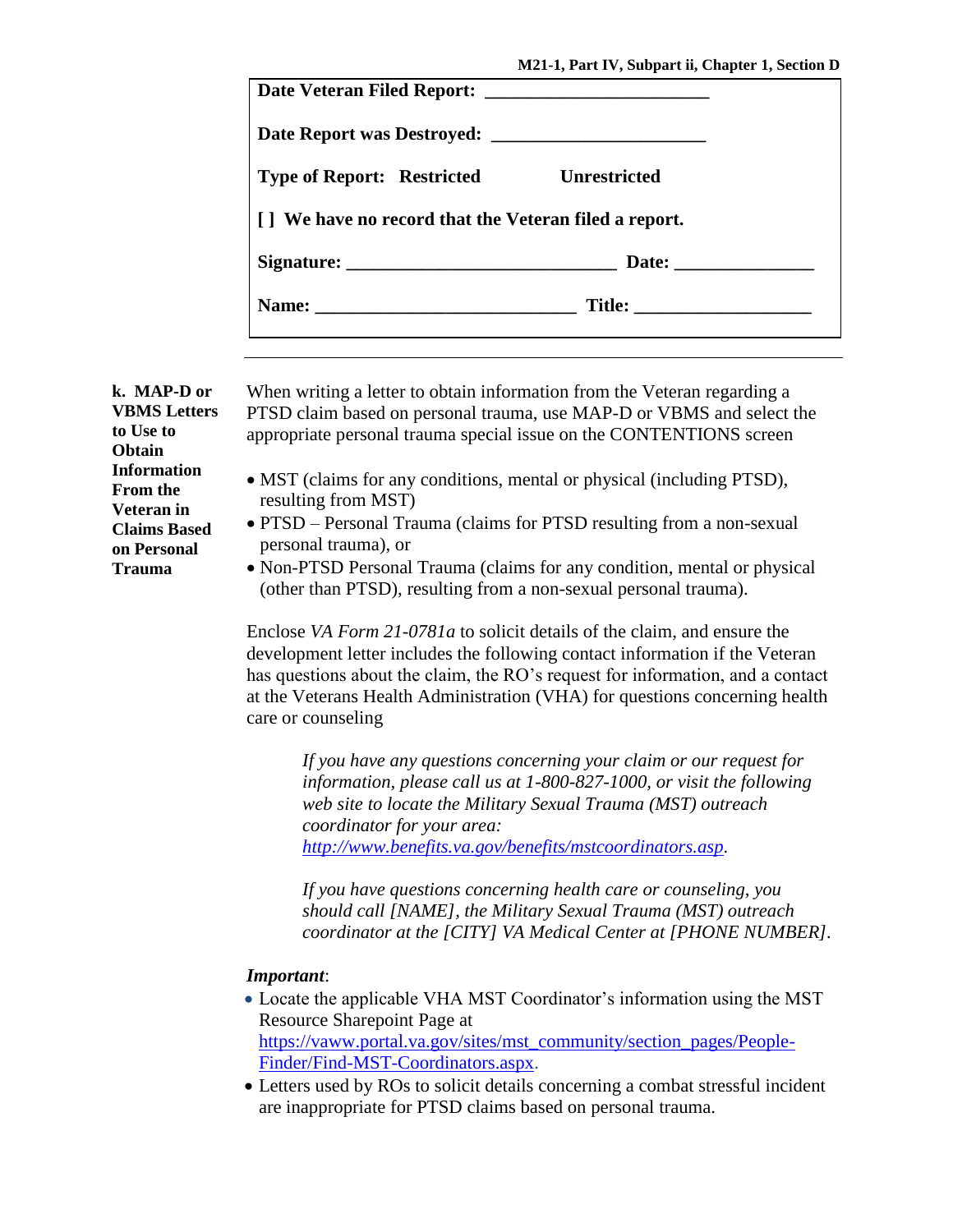| l. Process for<br><b>Obtaining</b><br><b>Service Records</b>                                        | Review the claim and all attached documents. Request STRs and the entire<br>personnel folder from the appropriate records custodian, if necessary.                                                                                                                                                                                                                                                 |
|-----------------------------------------------------------------------------------------------------|----------------------------------------------------------------------------------------------------------------------------------------------------------------------------------------------------------------------------------------------------------------------------------------------------------------------------------------------------------------------------------------------------|
| in Claims<br><b>Based on</b><br><b>Personal</b><br><b>Trauma</b>                                    | <b>Note:</b> VSRs must work closely with Rating Veterans Service Representatives<br>(RVSRs) when developing personal trauma cases.                                                                                                                                                                                                                                                                 |
| m. Problems<br><b>Associated</b>                                                                    | Because a personal trauma is an extremely personal and sensitive issue                                                                                                                                                                                                                                                                                                                             |
| With<br>Development in<br><b>Claims Based</b><br>on Personal                                        | • many incidents of personal trauma are not officially reported, and<br>• the victims of this type of in-service trauma may find it difficult to produce<br>evidence to support the occurrence of the stressor.                                                                                                                                                                                    |
| <b>Trauma</b>                                                                                       | It is often necessary to seek alternative evidence that may demonstrate the<br>presence of markers. The term <i>marker</i> refers to evidentiary signs, events, or<br>circumstances indicating a <i>possibility</i> that the claimed stressor occurred such<br>as reports, lay statements, or behavioral changes that may be associated with<br>the approximate timeframe of the claimed stressor. |
|                                                                                                     | <b>References:</b> For more information on<br>• alternative sources for information, see M21-1, Part IV, Subpart ii, 1.D.5.n,<br>and                                                                                                                                                                                                                                                               |
|                                                                                                     | • behavioral changes in claims based on personal trauma, see M21-1, Part III,<br>Subpart iv, 4.H.4.d.                                                                                                                                                                                                                                                                                              |
| n. Alternative<br><b>Sources for</b><br><b>Information</b> in<br><b>Claims Based</b><br>on Personal | Service records not normally requested may be needed to develop claims for<br>SC for PTSD based on personal trauma, including MST. Responses to a<br>request for information may identify alternative sources for information, such<br>as                                                                                                                                                          |
| <b>Trauma</b>                                                                                       | • a rape crisis center or center for domestic abuse                                                                                                                                                                                                                                                                                                                                                |
|                                                                                                     | • a counseling facility or health clinic                                                                                                                                                                                                                                                                                                                                                           |
|                                                                                                     | • family members or roommates                                                                                                                                                                                                                                                                                                                                                                      |
|                                                                                                     | • a faculty member                                                                                                                                                                                                                                                                                                                                                                                 |
|                                                                                                     | • civilian police reports<br>• medical reports from civilian physicians or caregivers who treated the                                                                                                                                                                                                                                                                                              |
|                                                                                                     | Veteran immediately following the incident or sometime later                                                                                                                                                                                                                                                                                                                                       |
|                                                                                                     | • a chaplain or clergy                                                                                                                                                                                                                                                                                                                                                                             |
|                                                                                                     | • fellow service members, and                                                                                                                                                                                                                                                                                                                                                                      |
|                                                                                                     | • personal diaries or journals.                                                                                                                                                                                                                                                                                                                                                                    |
|                                                                                                     | Reference: For information on the duty-to-assist in seeking records                                                                                                                                                                                                                                                                                                                                |

pertaining to an individual other than the claimant, see M21-1, Part I, 1.C.